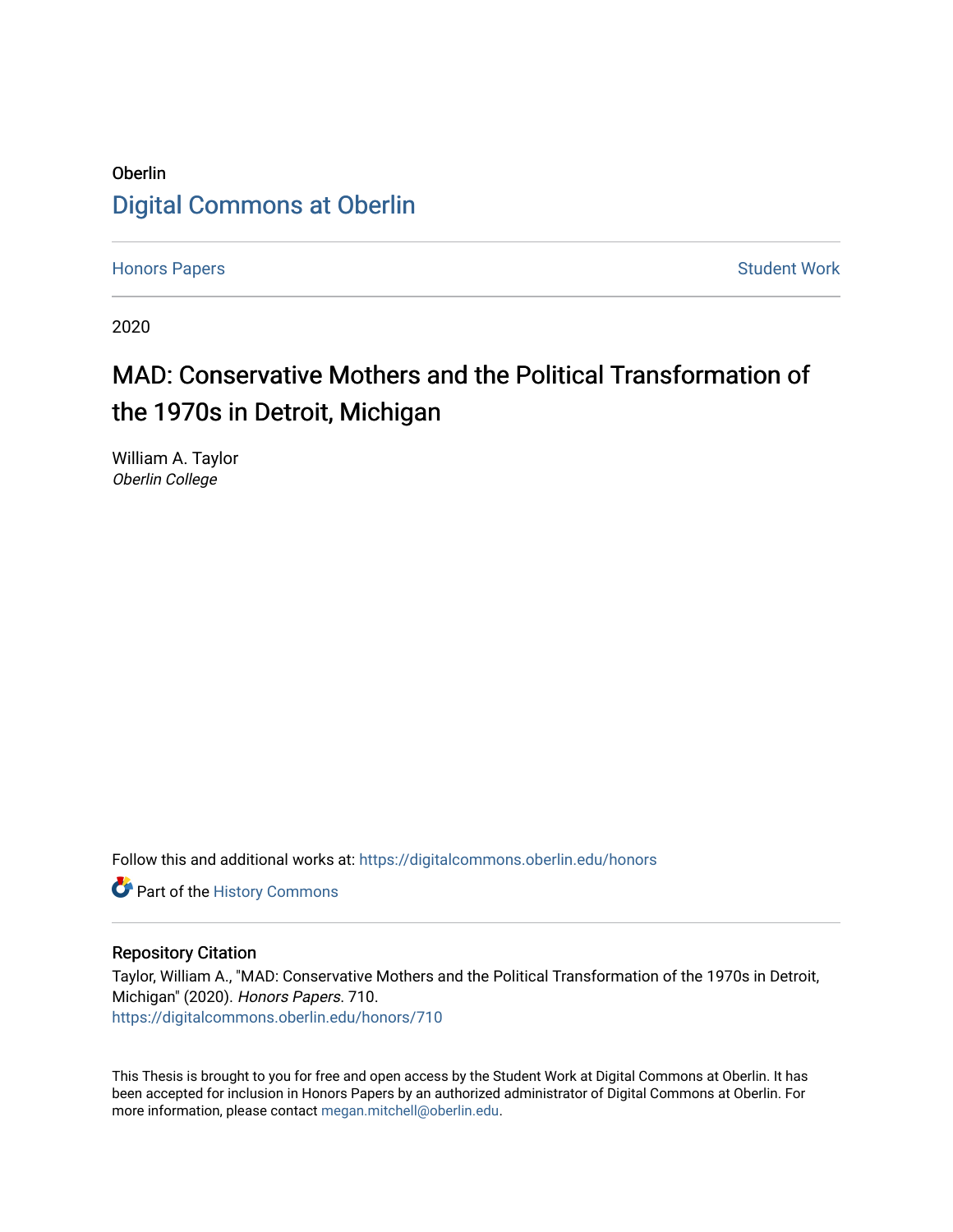# **MAD: Conservative Mothers and the Political Transformation of the 1970s in Detroit, Michigan**

William A. Taylor

Candidate for Senior Honors in History, Oberlin College Professor Renee Romano, Advisor Submitted: April 2020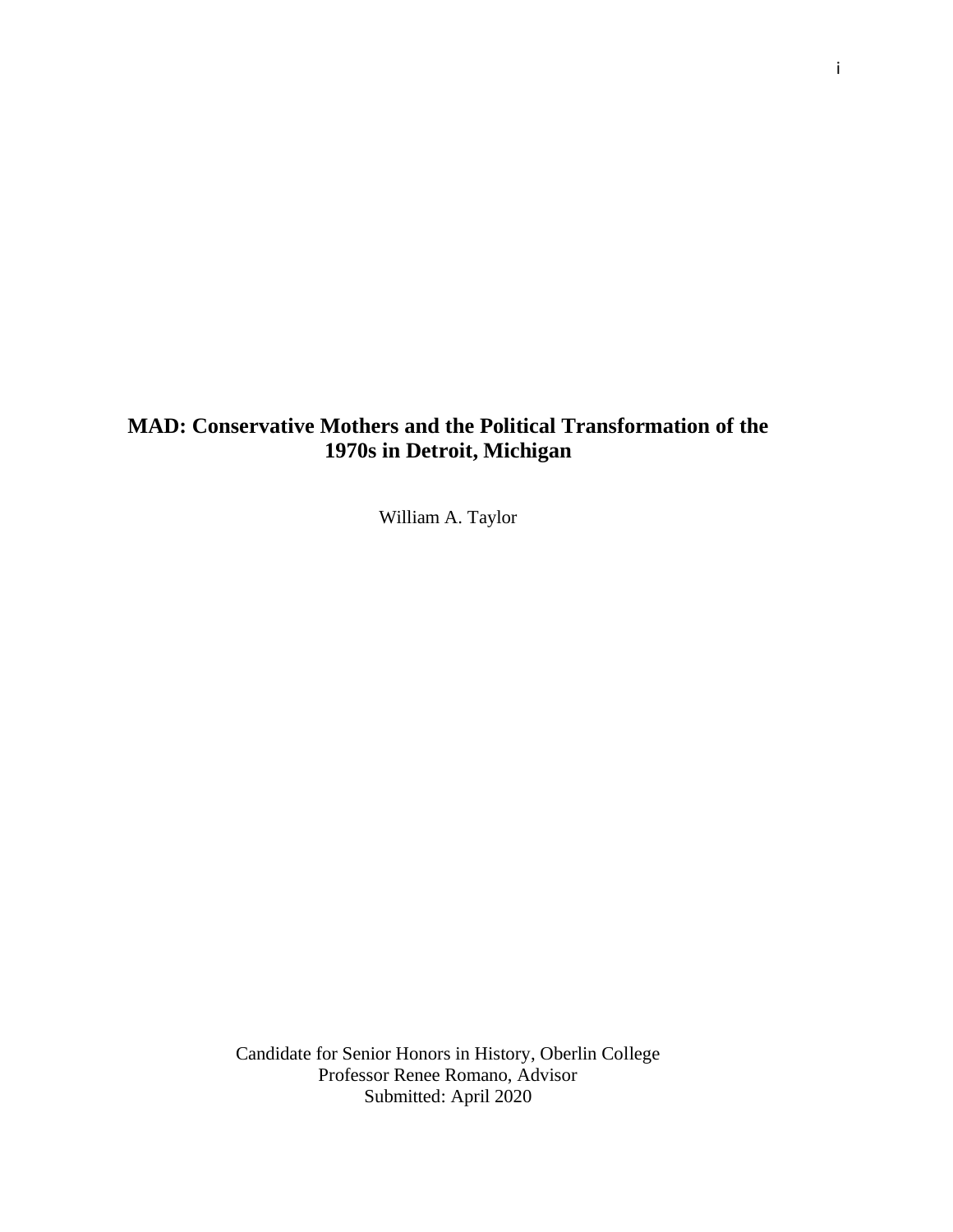# **TABLE OF CONTENTS**

| Acknowledgements                                                                           | iii          |
|--------------------------------------------------------------------------------------------|--------------|
| Introduction                                                                               | $\mathbf{1}$ |
| <b>Chapter One: Anti-Busing Activism</b>                                                   | 10           |
| Chapter Two: Confrontations over Cultural Changes                                          | 27           |
| <b>Chapter Three: Tax Ideology</b>                                                         | 40           |
| <b>Conclusion: Political Transformation</b>                                                | 50           |
| Appendix A: Map of Detroit's Regional School Boards, 1970.                                 | 53           |
| Appendix B: Maps of Detroit's changing racial and age characteristics<br>in 1960 and 1970. | 54           |
| Appendix C: Map of Judge Roth's 1972 Desegregation Plan, 1972.                             | 55           |
| Bibliography                                                                               | 56           |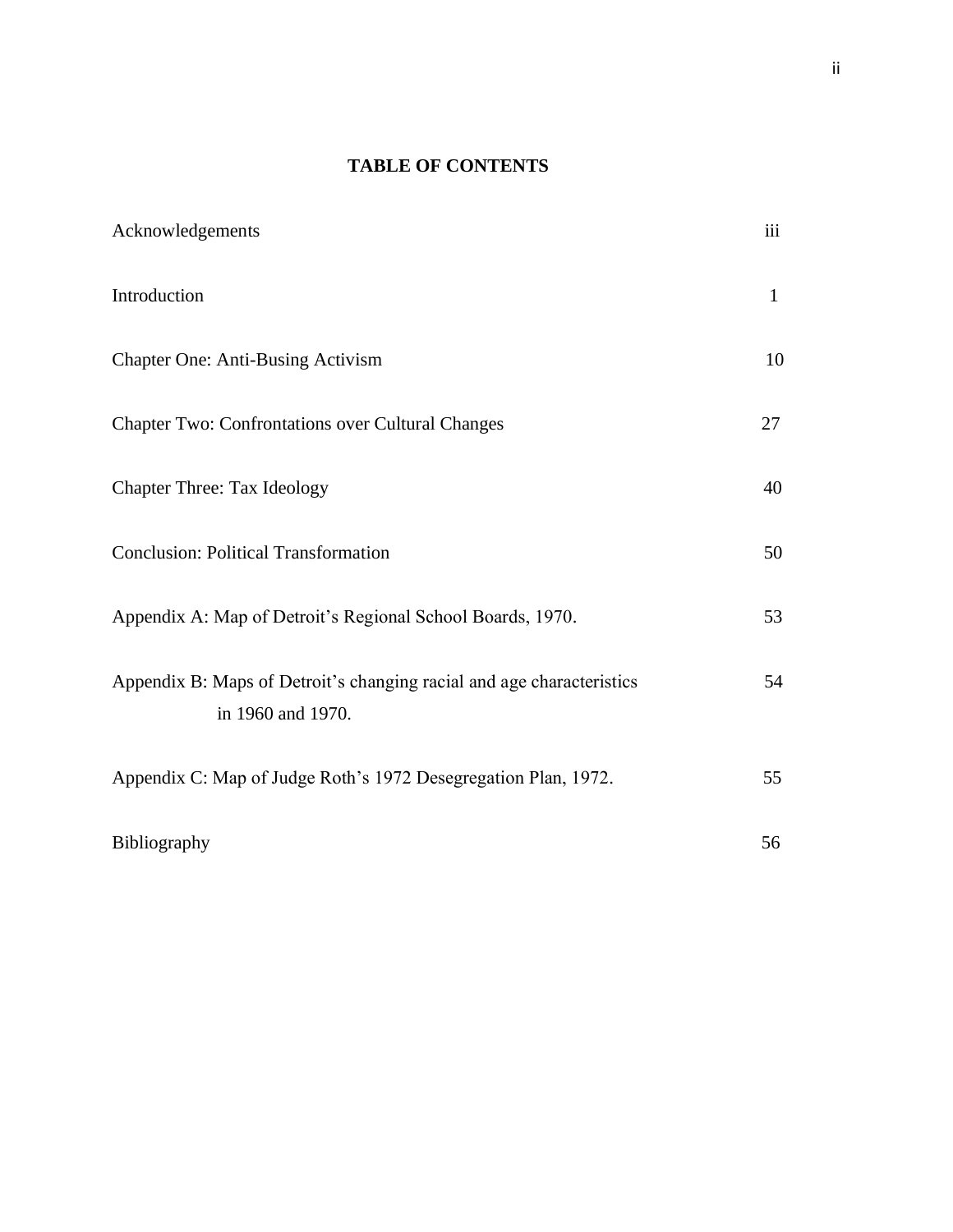# **Acknowledgements**

First, I would like to acknowledge my advisor, Professor Renee Romano. This project was born in part from Professor Romano's Historical Methods course my sophomore year. Over the past few years, Professor Romano has provided me with immense guidance, support, and insight that shaped this final thesis. Thank you for mentoring me!

I would like to thank Professor Ari Sammartino for her early interest in my topic, and a continuously helpful resource in my thesis prospectus writing process.

I would like to thank Professor Zeinab Abul-Magd for her assistance during the Honors Seminar. Additionally, I want to express my appreciation for my peers in the Honors Seminar.

And, to a Frederick B. Artz Grant that funded research this past summer at the Bentley Historical Library in Ann Arbor, MI and the Walter P. Reuther Library in Detroit, MI. I would like to thank the archivists and my trusted research assistant.

Finally, I would like to thank my family and friends for providing support and feedback throughout this process.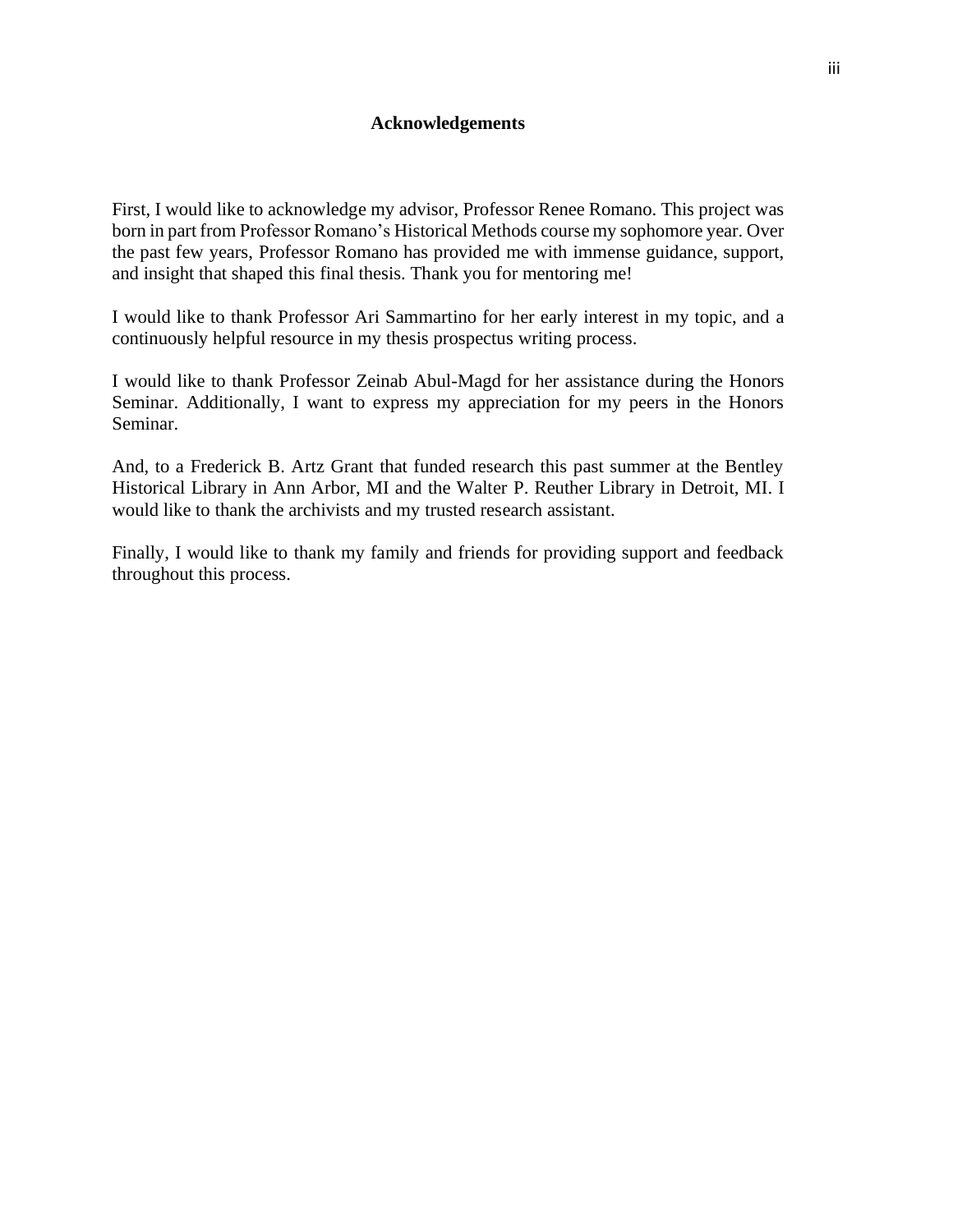## **Introduction**

On September 23rd, 1972, parents on the northeast side of Detroit received a letter from a newly formed organization called the Northeast Mothers Alert (NEMA). The letter wrote, "we are…mothers who are very concerned about what is happening to our rights as mothers, individuals, and Americans. We decided to organize and see if, as a group, we could right some of the wrongs we see in our society."<sup>1</sup> The "wrongs" that NEMA perceived in society were exhibited in the mounting efforts to integrate Detroit's public schools. In the letter, NEMA staunchly asserted its commitment to stop desegregation busing, "not one child in this area [will] be bused against the will of his parents."<sup>2</sup> NEMA fervently believed that busing undermined the rights of white parents to school choice, neighborhood autonomy, and child development. To right these perceived wrongs, NEMA stated its intention "to obtain better representation in local, state, and national levels of government."

Within a few years after its founding, the Northeast Mothers Alert expanded into the citywide Mothers Alert Detroit (MAD), which became Detroit's most prominent anti-busing voice. As a self-described educational research organization, MAD focused on a variety of issues pertaining to education within the Detroit Public Schools. Its objective was never exclusively antibusing. Throughout its tenure, MAD took on sexual education instruction, gender reform initiatives in school textbooks and mill levy increases with the same conviction and vigor present in their anti-busing campaign.

<sup>1</sup> Introductory letter sent to parents (9/23/1972), NEMA Correspondence 1973-1975, Box 1, Shirley Wohlfield Papers, Bentley Historical Library, University of Michigan.

<sup>2</sup> *Ibid*.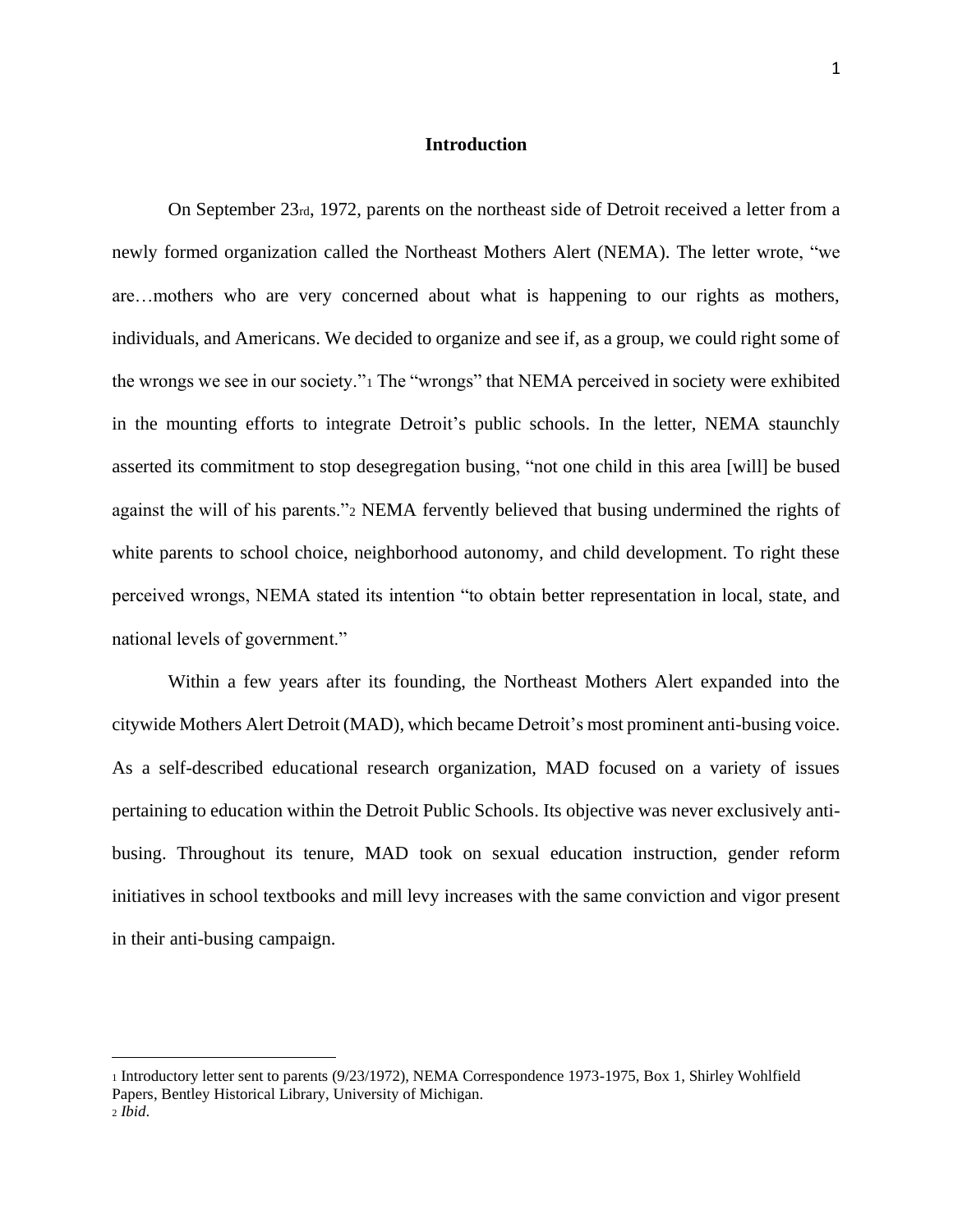In this thesis, I will argue that the political activism of MAD was informed by a conservative gender ideology. Mothers comprised the organization's leadership and rank-and-file. These women were often members of single income-earning households, and considered motherhood their primary duty in society. Domesticity further informed MAD's concern for the socialization of their children and community-building. Busing, and other matters in education, contested the role that these mothers maintained in the processes of child-rearing and neighborhood cohesion. Mothers' role as symbolic upholders of the family structure added credence to MAD's critiques of the societal changes they saw unfolding. Furthermore, the conceptions of mothers as down-to-earth and moral figures, aided MAD in presenting themselves as representing the people in a fight government elites and bureaucrats. In each education dispute, MAD articulated their conservative politics through gendered concerns of child protection, the preservation of the traditional heterosexual family and the maintenance of the local white community.

In the 1970s, the issue of busing galvanized the nation, testing the depth of American's commitment to racial equality in education as outlined in *Brown v. the Board of Education*, and revealing racial tensions and inequalities particularly in the urban north. Opposition to busing became a central tenet to the white backlash against structural reforms embedded within Great Society policies.<sup>3</sup> This white backlash coalesced as the "silent majority" that signified the political awakening of Americans who were dismayed with the changing cultural and societal terrain of the late 1960s and early 1970s. The "silent majority" mobilized against notions of tyrannical

<sup>3</sup> The Great Society was the domestic program launched by President Lyndon B. Johnson in the 1960s that instituted federally sponsored social welfare programs.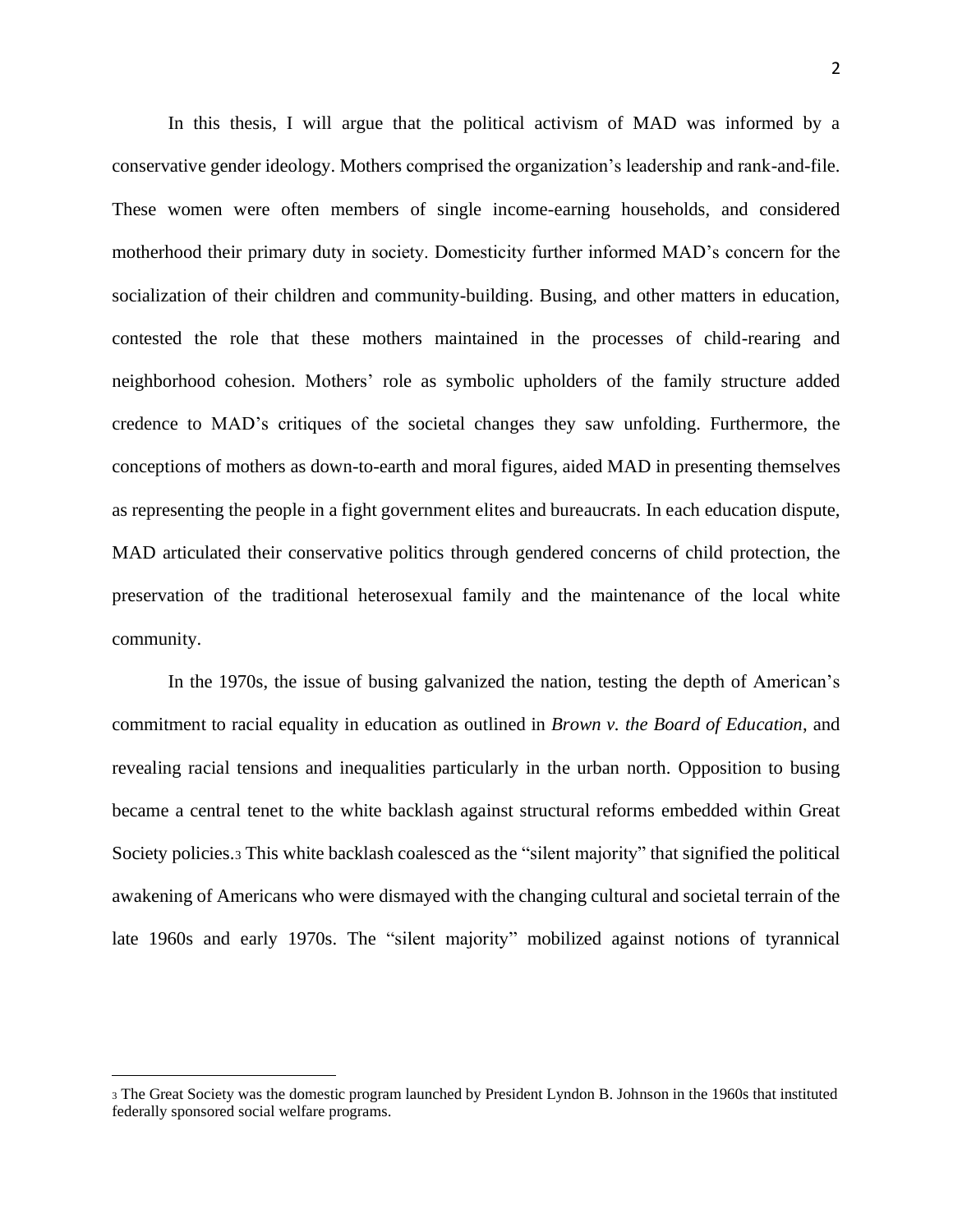bureaucracy, wasteful redistributive policies, and a deteriorating state of culture. Busing became the catalyst for broader sentiments undergirding the political transformation of the 1970s.<sup>4</sup>

Historians have identified the critical role of women in the fight against school desegregation. Elizabeth Gillespie McRae chronicles the gendered component of grassroots opposition to school desegregation throughout much of the twentieth century, particularly in the South.<sup>5</sup> McRae's work identifies the gender-specific approaches to massive resistance against the southern civil rights movement that were also present in the activism of MAD, particularly their use of color-blind rhetoric to defend segregation by emphasizing the neighborhood school and using rights-based language. McRae's study, however, is situated in the South. Other historians have briefly articulated the prevalence of women in anti-busing campaigns, including those located in the urban north.<sup>6</sup> But these works focus exclusively on busing, and do not explore the contemporaneous involvement of women-led anti-busing organizations in other local educational battles, and situate those political organizations into a larger conservative worldview or ideology.<sup>7</sup>

The conservative gender ideology informing MAD's politics reflects a history of female involvement in conservative political activism. Historian Michelle Nickerson details this history from early modern conservatism in the 1920s through the 1964 presidential campaign of Barry

<sup>6</sup> See: Ronald Formisano, *Boston Against Busing: Race, Class, and Ethnicity in the 1960s and 1970s* (Chapel Hill, NC: University of North Carolina Press, 1991); Matthew Delmont, *Why Busing Failed: Race, Media, and the National Resistance to School Desegregation* (Berkeley, CA: University of California Press, 2016); Julia Wrigley, "From Housewives to Activists: Women and the Division of Political Labor in the Boston Antibusing Movement," in *No Middle Ground: Women and Radical Protest*, edited by Kathleen M. Blee, (New York, NY: New York University Press, 1998), 251-88; David Riddle, "Race and Reaction in Warren, Michigan, 1971 to 1974: "Bradley v. Milliken" and the Cross-District Busing Controversy," *Michigan Historical Review* 26, no. 2 (2000), 1-49. <sup>7</sup> Historian Gillian Frank explores the contemporaneous anti-busing, anti-gay rights, and anti-ERA political campaigns by the women-led Save Our Children (SOC) in Florida during the 1970s. See: Gillian Frank. "'The Civil Rights of Parents': Race and Conservative Politics in Anita Bryant's Campaign against Gay Rights in 1970s Florida." *Journal of the History of Sexuality* 22, no. 1 (2013), 126-60.

<sup>4</sup> Thomas Byrne Edsall, and Mary D. Edsall. *Chain Reaction: The Impact of Race, Rights, and Taxes on American Politics*. (New York: W.W. Norton & Company, 1992), 3-31.

<sup>5</sup> See: Elizabeth Gillespie McRae, *Mothers of Massive Resistance. White Women and the Politics of White Supremacy*. (Cary: Oxford University Press, 2018).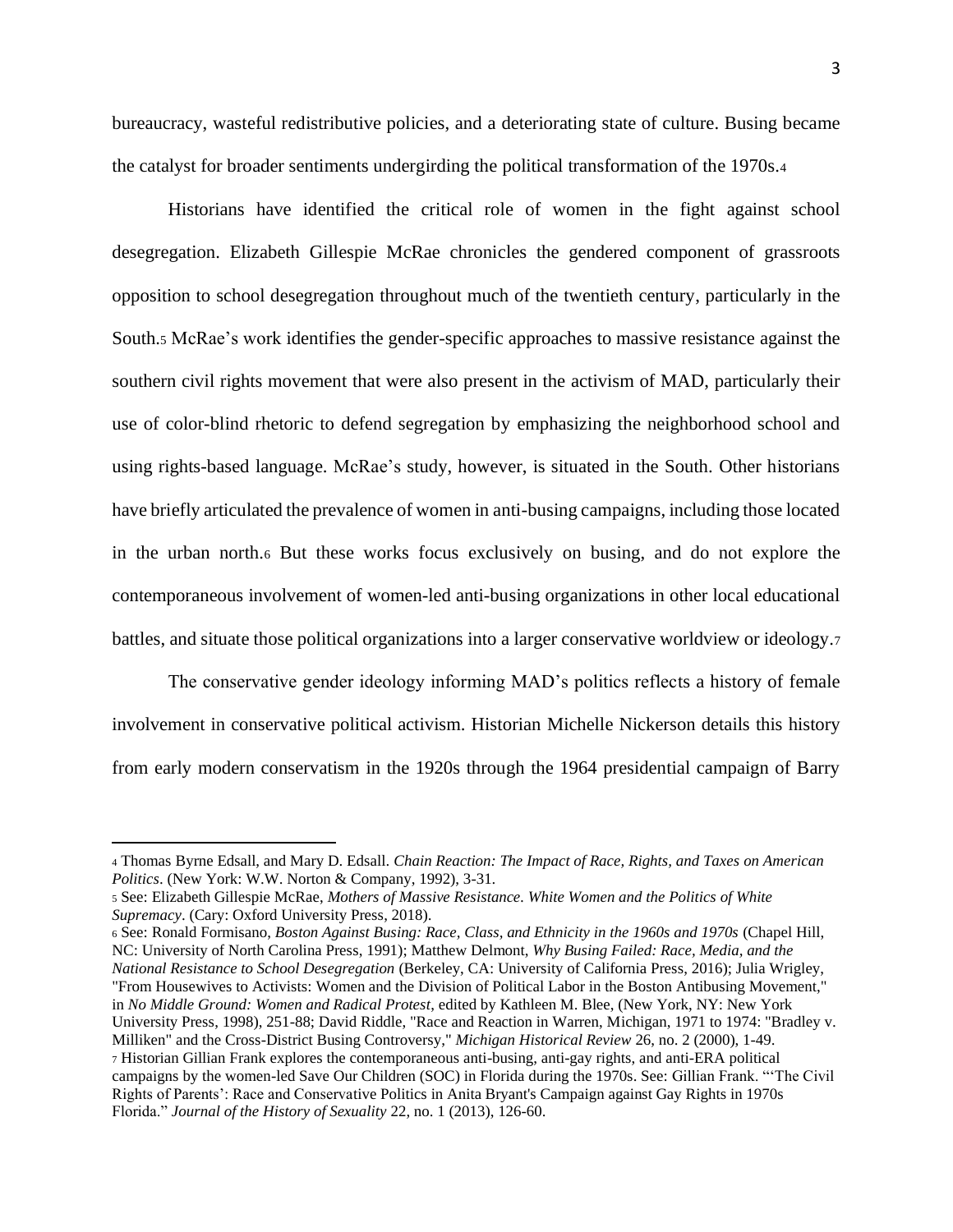Goldwater.<sup>8</sup> Nickerson importantly articulates the conservative symbolism of mothers as bulwarks of the family, home, and community against an expanding interventionist government. Throughout this period, conservative mothers reluctantly engaged in political activism to defend the sanctity of the family and home against perceived threats by the state and associated entities. However, their political activism maintained the boundaries of gender roles. MAD's involvement in education demonstrated a commitment to a gender-focused conservative ideology that viewed the state antagonistically. Lisa McGirr conducts a similar study of the central role of women in the conservative movement, however, like Nickerson, McGirr's history is situated in California in the period before Goldwater's election.<sup>9</sup> In detailing the history of MAD, a women-led conservative organization in Detroit, this thesis will provide a better understanding of the role of women in conservative political activism in the urban north.

I argue, however, that MAD's political activism aligned with a nationwide conservative ideology that emerged in the aftermath of Barry Goldwater's 1964 presidential campaign and commonly identified as the "New Right." June Melby Benowitz marks the differences between the "Old Right" and the "New Right" in her analysis of right-wing women's involvement in grassroots activism. The vestiges of the Old Right – explicit and overt racism, opposition to the New Deal, and anti-communism – evolved into using color-blind rhetoric to articulate opposition on race-based issues, expressing concern for taxes and spending, and emphasizing family values.<sup>10</sup> The most defining characteristic of the New Right, however, was the transformation of conservativism as a fringe movement into a powerful and legitimate political force. Benowitz's

<sup>8</sup> See: Michelle M. Nickerson, *Mothers of Conservatism: Women and the Postwar Right* (Princeton, NJ: Princeton University Press, 2014).

<sup>9</sup> See: Lisa McGirr. *Suburban Warriors: The Origins of the New American Right* (Princeton, NJ: Princeton University Press, 2015).

<sup>10</sup> June Melby Benowitz, *Challenge and Change: Right-Wing Women, Grassroots Activism, and the Baby Boom Generation* (Gainesville, FL: University Press of Florida, 2017), 9.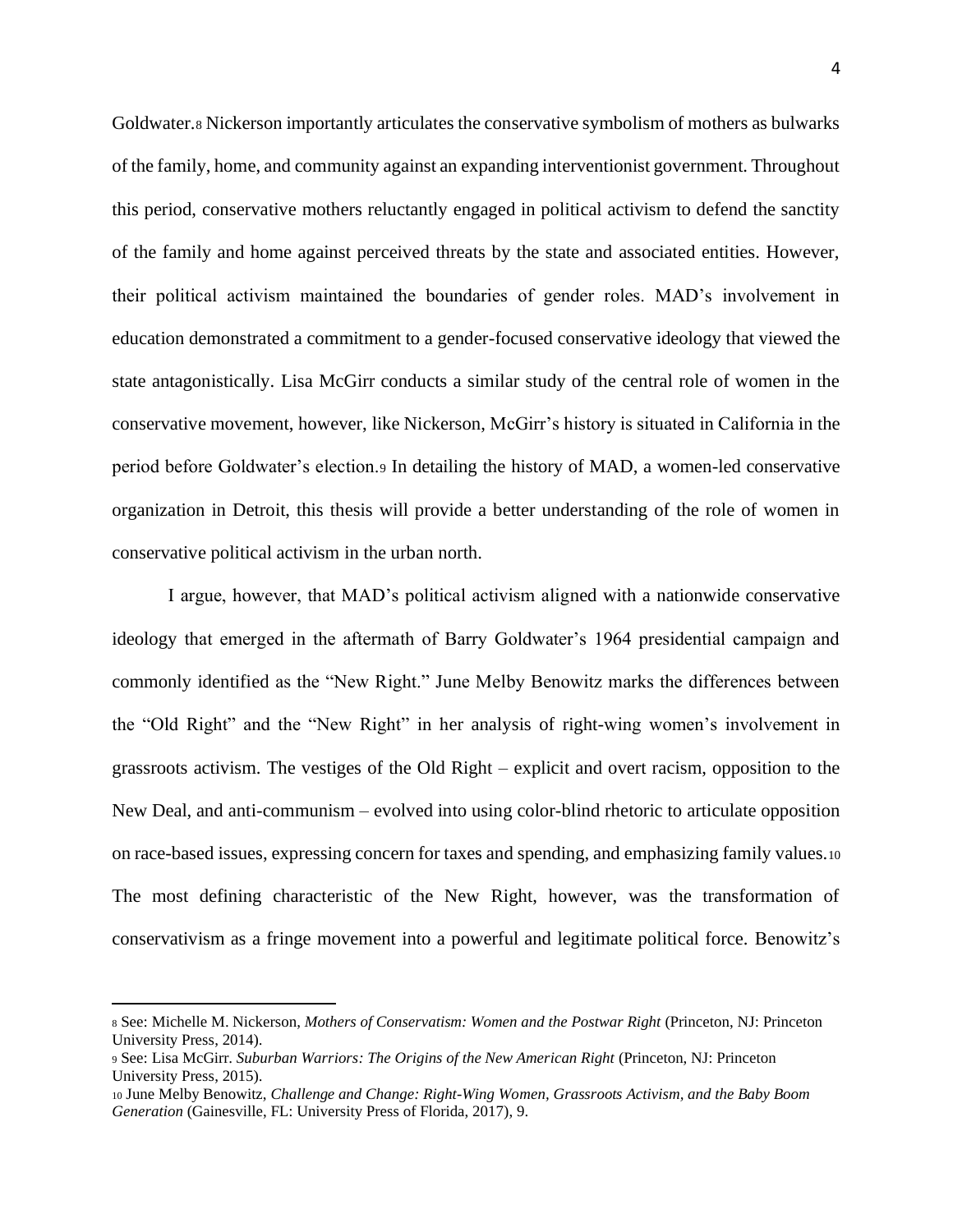work is among those that directly situate women's role in the New Right, with particular focus on education, a site where right-wing women engaged in political activism out of concern for larger societal trends that undermined their worldview.

The emergence of the New Right is tied to the broader political transformation that characterized the 1970s. National politics underwent a broad shift toward conservativism after the fracturing of the labor-liberal coalition of the New Deal. The political transformation assumed an ideological component that resulted in the adoption of policies that retracted the size and scope of the welfare state, which manifested in greater electoral successes of the Republican Party. Historians note the processes undergirding this transformation, including the bipartisan sentiments of national decline, economic restructuring, and backlash to racial policies of Great Society policies.<sup>11</sup>

Historians have identified the role of women in the political transformation of the 1970s. Natasha Zaretsky situates women within the grassroots conservatism of the 1970s that was rooted in a narrative of national decline, and framed as an opposition to centralized authority. Mothers involved in grassroots conservative activism articulated anxieties about familial decline. Zaretsky argues that an emphasis on women, children, and fetuses were central to the formation of conservative political communities throughout the country.<sup>12</sup> My thesis will similarly situate mothers at the center of Detroit's grassroots conservative activism for their symbolic role as defenders of perceived threats to the family, community, and society – but also of particular

<sup>11</sup> See: Jonathan Rieder, *Canarsie: The Jews and Italians of Brooklyn Against Liberalism*, (Cambridge, MA.: Harvard University Press, 2005); Matthew Lassiter, *The Silent Majority: Suburban Politics in the Sunbelt South*. (Princeton, NJ: Princeton University Press, 2007); Robert Self, *All in the Family: The Realignment of American Democracy since the 1960s* (New York: Hill & Wang, 2012); Robert Self, *American Babylon: Race and the Struggle for Postwar Oakland*. (Princeton, NJ: Princeton University Press, 2005); Becky Nicolaides, *My Blue Heaven Life and Politics in the Working-class Suburbs of Los Angeles, 1920-1965*. (Chicago, IL: University of Chicago Press, 2002).

<sup>12</sup> See: Natasha Zaretsky, *Radiation Nation: Three Mile Island and the Political Transformation of the 1970s*, (New York: Columbia University Press, 2018).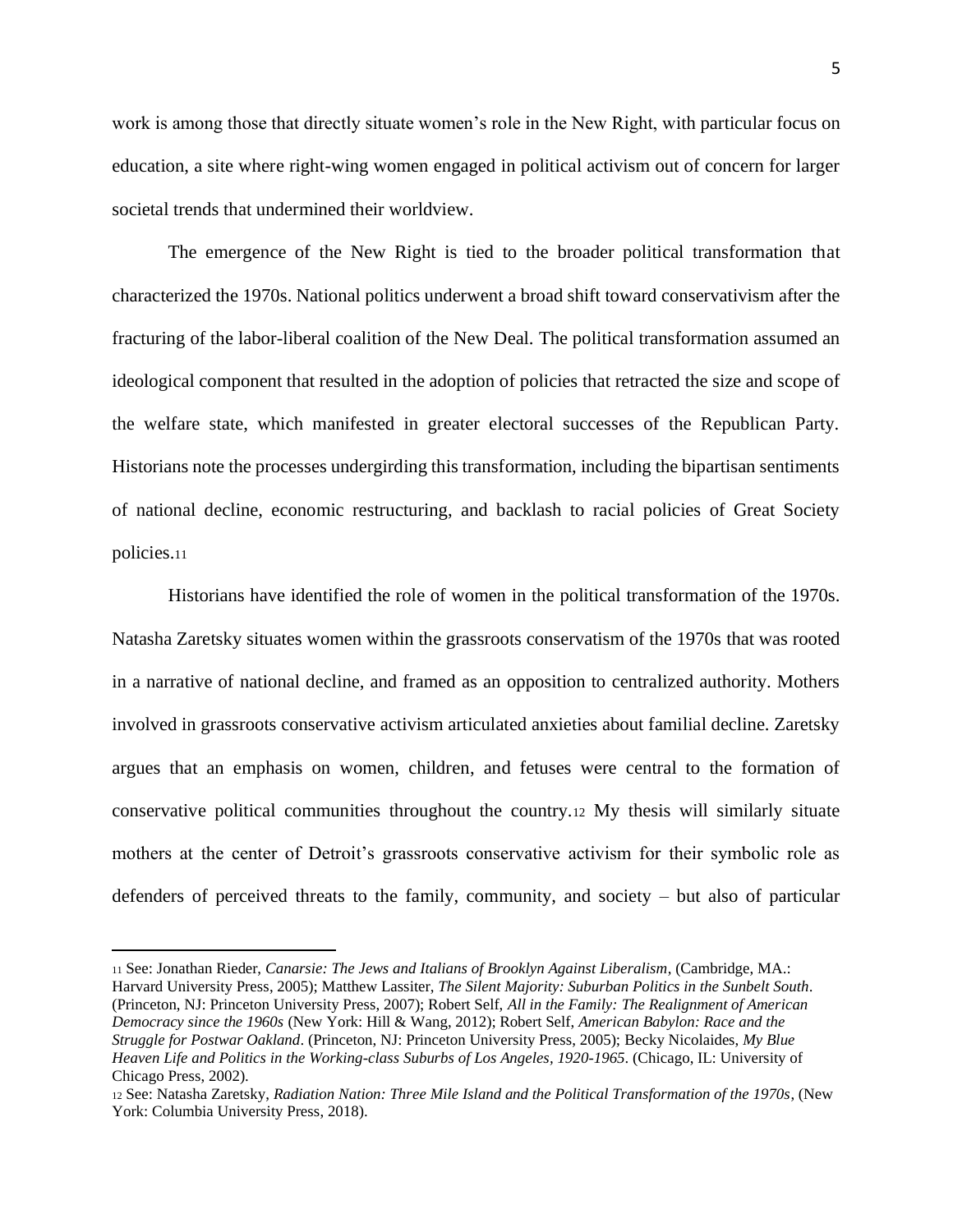significance within the context of desegregation busing and the feminist movement of the 1970s. Further, my thesis will demonstrate how conservative mothers' defense of the family represented a critical component to the political transformation and how concern for the family expanded into various political arenas in the 1970s.<sup>13</sup>

Detroit functions as an ideal site to study the political transformation of the 1970s. Historian Thomas Sugrue focuses on the urban crisis in Detroit originating in the 1950s and characterized by economic restructuring, white flight, racial backlash. These processes influenced the rise of modern conservativism in the urban north. Sugrue described the emergence of Detroit's homeowner's rights movement that articulated a populist, anti-liberal ideology that informed white racial politics in Detroit.<sup>14</sup> The usage of right-based language, white racial politics, and conservative populist sentiment characterized the national political transformation of the 1970s. Jeffry Mirel focuses specifically on the decline of the Detroit Public Schools, noting how the highly politicized atmosphere of the late 1960s and early 1970s ushered in a new era in which various interest groups "sought to impose their particular orthodoxy upon the schools."<sup>15</sup> Mirel's work underscores how MAD's focus on activism within the context of education was politically motivated and aligned with city trends. In part, this thesis engages with this discussion about the political transformation taking place at a national level by revealing grassroots political transformation occurring within Detroit.

The history of the MAD is accessible through the Carmen A. Roberts Papers and Shirley Wohlfield Papers stored at the Bentley Historical Library at the University of Michigan, Ann

<sup>13</sup> See: Emily Suzanne Johson, *This Is Our Message: Womens Leadership in the New Christian Right*, (New York: Oxford University Press, 2019).

<sup>14</sup> See: Thomas Sugrue, *The Origins of the Urban Crisis: Race and Inequality in Postwar Detroit*, (Princeton: Princeton University Press, 2005).

<sup>15</sup> Jeffrey Mirel, *The Rise and Fall of an Urban School System: Detroit, 1907-1981*, (Ann Arbor: University. of Michigan Press, 2000), 369.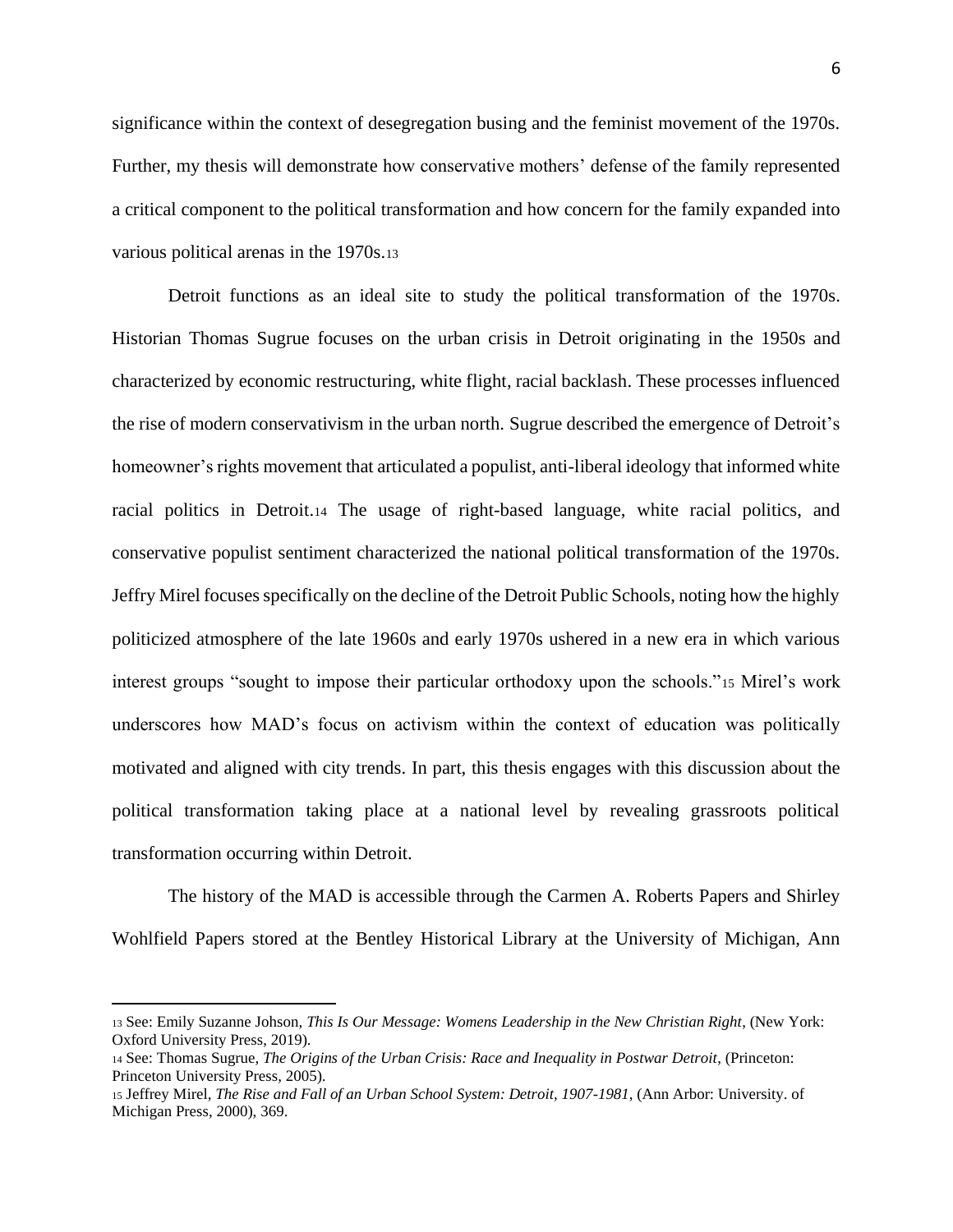Arbor. Carmen Roberts served as the President of MAD and on the Regional and Central Detroit School Board of Education. In 1986, Carmen Roberts submitted her papers to the Bentley Historical Library. Her collection consists of biographical field notes, correspondence, speeches, and a wealth of newspaper clippings. Those newspaper clippings primarily came from the *Detroit News, the Detroit Free Press,* and *the Northeast Detroiter*. Shirley Wohlfield served as the Executive Secretary of MAD. Her collection consists of correspondence, legal briefs, meeting minutes, newspaper clippings, and a scrapbook consisting of newspaper clippings and photographs from 1972-1975. Wohlfield's collection includes documents from the Happiness of Womanhood, Inc., an organization that Wohlfield was connected to and ideologically aligned with MAD.

This thesis will solely rely on the Carmen A. Roberts Papers and Shirley Wohlfield Papers. These collections provide an extensive overview of the organization that allowed me to garner a strong sense of the ideology and worldview informing MAD's political activism. Furthermore, the extensive compiling of newspaper clippings by Roberts and Wohlfield capture the broader context of Detroit in the 1970s that helped me grasp the significance of MAD beyond its organizational operations. That being said, the Roberts and Wohlfield collections represent only a glimpse into the grassroots conservative political landscape of Detroit in the 1970s. Numerous organizations and individuals are mentioned in the Roberts and Wohlfield collections that I could not locate in online sources. It is therefore a gift that Roberts and Wohlfield chose to submit their papers to the Bentley Historical Library.

In my first chapter, I will focus on the anti-busing campaign of MAD. Opposition to school desegregation served as the catalyst for the formation of the organization. While MAD's antibusing campaign failed to halt the busing order, the rhetoric utilized to incite participation in the anti-busing movement mobilized segments of the white community in Detroit and its suburbs to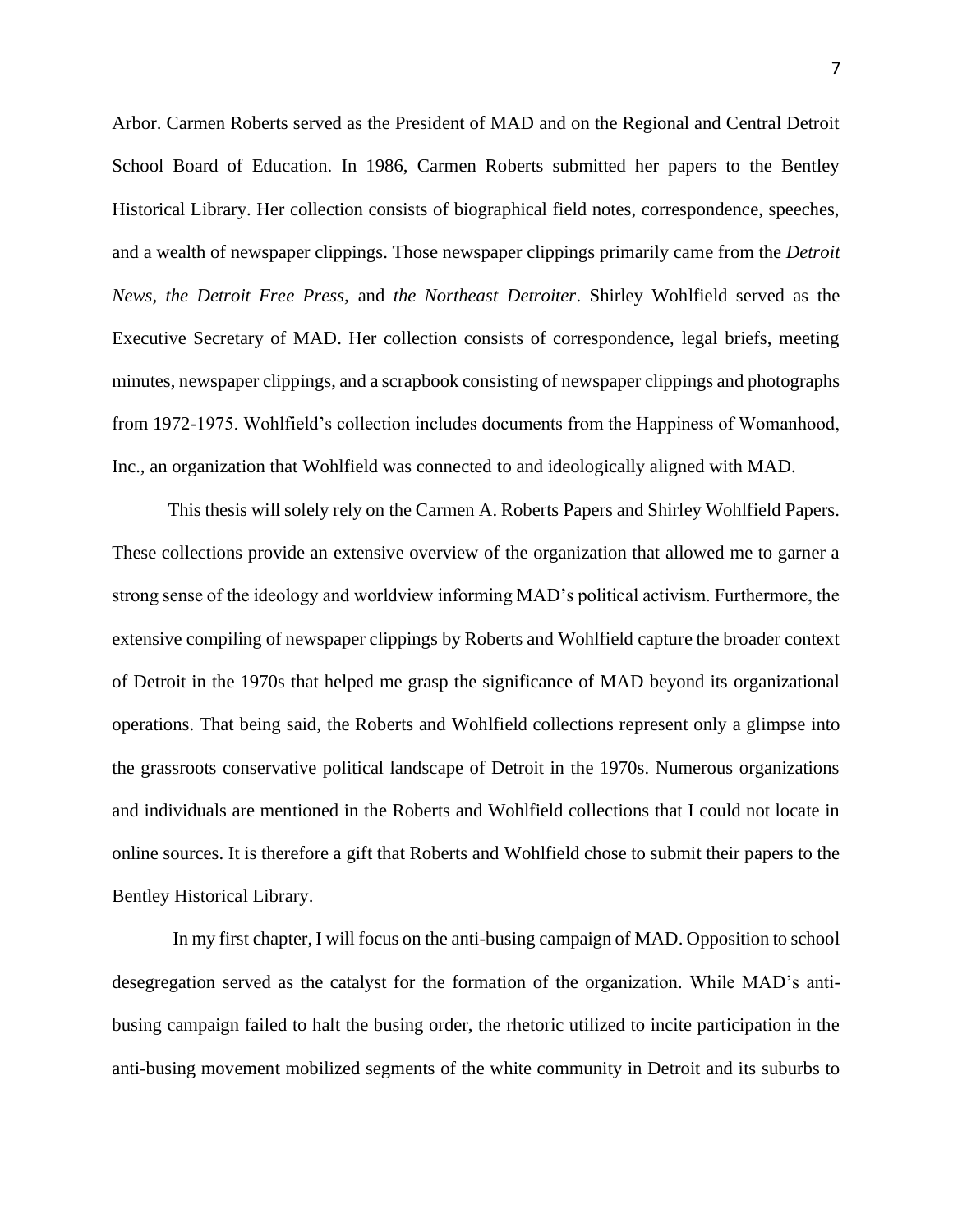participate in rallies and marches. I argue that MAD articulated a color-blind opposition to school desegregation through its defense of the neighborhood school, its repeated expressions of concern about school safety, and its discourse that raised conspiratorial fears of regional governance in metropolitan Detroit. The three mechanisms by which MAD opposed busing exemplified its gendered conservative political ideology.

In my second chapter, I will focus on MAD's confrontation with the broader women's liberation movement demonstrated in its opposition to gender-based reform efforts in the Detroit Public Schools. Throughout the 1970s, conservative women in Detroit fought against reforms related to gender, sex, and sexuality as part of their defense of the family, home, and community. This chapter will explore the grassroots conservative opposition to birth control instruction, textbook reform, and the Equal Rights Amendment. In each confrontation, MAD, alongside HOW (a nationwide anti-women's liberation organization), were informed by a conservative gender ideology that assailed populist anti-statist sentiment to curb reform targeted at transforming societal norms of sex and gender.

My third chapter will explore MAD's opposition to millage increases for the cash-strapped Detroit Public School. This chapter will focus on MAD President Carmen Robert's tenure on the Region and Central School Boards. In her time there, Roberts, alongside conservative school board member Gerald O'Neill, articulated a populist, anti-state tax ideology that undergirded their antimillage campaign and selective spending regime. Robert's' and O'Neill's tax ideology represented their skepticism of bureaucrats, and the public school system, and most importantly, a reluctance to fund programs aimed at addressing racial and social inequalities, deemed to not benefit Detroit's white community. Robert's' opposition contained a specific focus on gender-based concern for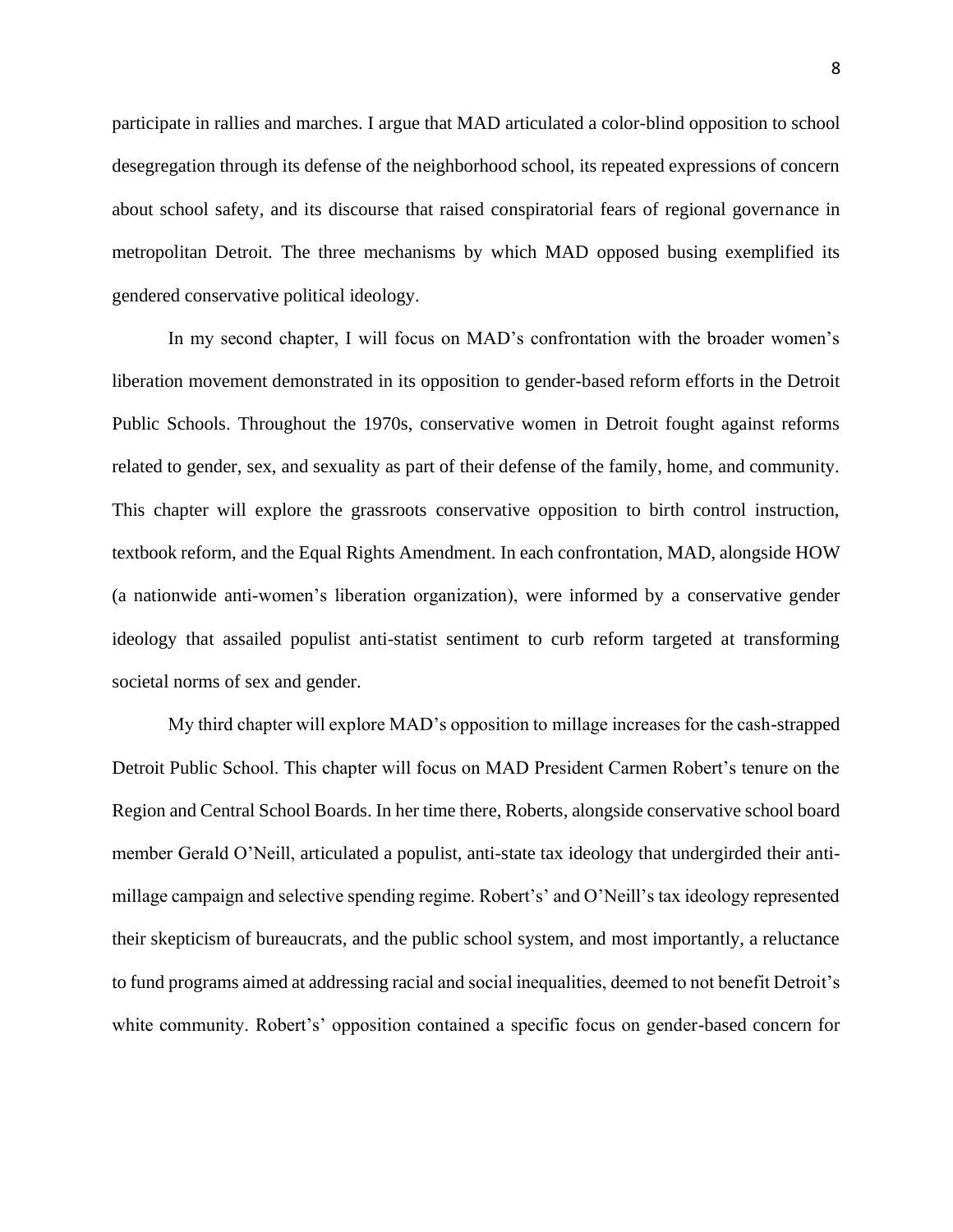school safety and quality education, demonstrating the continuation of MAD's conservative gender ideology into Roberts's tenure on the Region School Board.

In my conclusion, I seek to explore how the grassroots conservative ideology underpinning MAD's opposition to specific city and state reform policies parallels the broader political transformation occurring throughout the US. This exploration seeks to showcase the influence of local actors steering education policy on a municipality level has implications far beyond the city limits.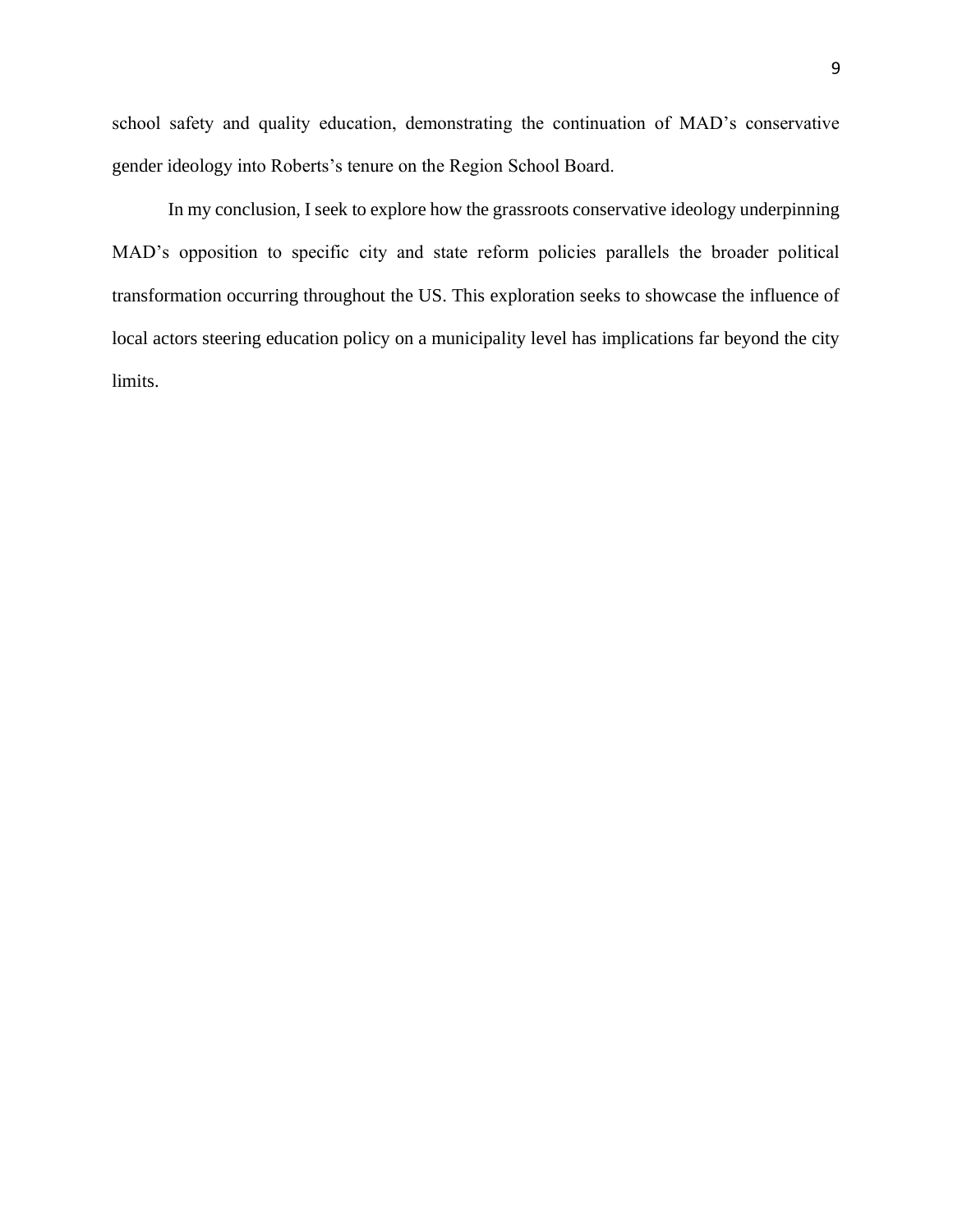# **Chapter One: Anti-Busing Activism, 1972-1977**

#### Introduction: Decentralization, 1970

In an attempt to address problems plaguing the Detroit Public Schools (DPS), Michigan State Senator Coleman Young devised a politically viable and cost-effective plan that decentralized Detroit's central school board into various regional boards.<sup>16</sup> The seven-member school board, tasked with drawing the regional board boundaries, used the opportunity to pass a high school desegregation plan that shifted the attendance boundaries of 9,000 students, altering the racial composition most dramatically at three northeast and northwest high schools.<sup>17</sup> White parents in the affected schools quickly mobilized in opposition and formed the Citizen's Committee for Better Education (CCBE). The CCBE initiated a recall of the four members who voted in favor of the desegregation plan.<sup>18</sup> Within two months, the CCBE had collected over 130,000 signatures, more than the requirement necessary to place the recall on the ballot. On August 4th, 1970, over 60 percent of voters approved the recalling of the four board members, with support most prominently from high-turnout in the white sections on the northeast and northwest sides of Detroit.<sup>19</sup>

The political fallout from the 1970 high school desegregation plan precipitated a much greater political confrontation over desegregation. On June 14th, 1972, Judge Stephen J. Roth ordered a three-county, cross-district busing order that spanned fifty-two suburban school districts and Detroit, involving 780,000 students. Throughout the metropolitan region, anti-busing activism

<sup>16</sup> For more information on the decentralization of the Detroit Board of Education, see: Jeffrey Mirel, *The Rise and Fall of an Urban School System, 1907-1981* (Ann Arbor, MI: University of Michigan Press, 2000), 326-45. <sup>17</sup> *Ibid.*, 340.

<sup>18</sup> *Ibid.*, 342.

<sup>19</sup> *Ibid.*, 343.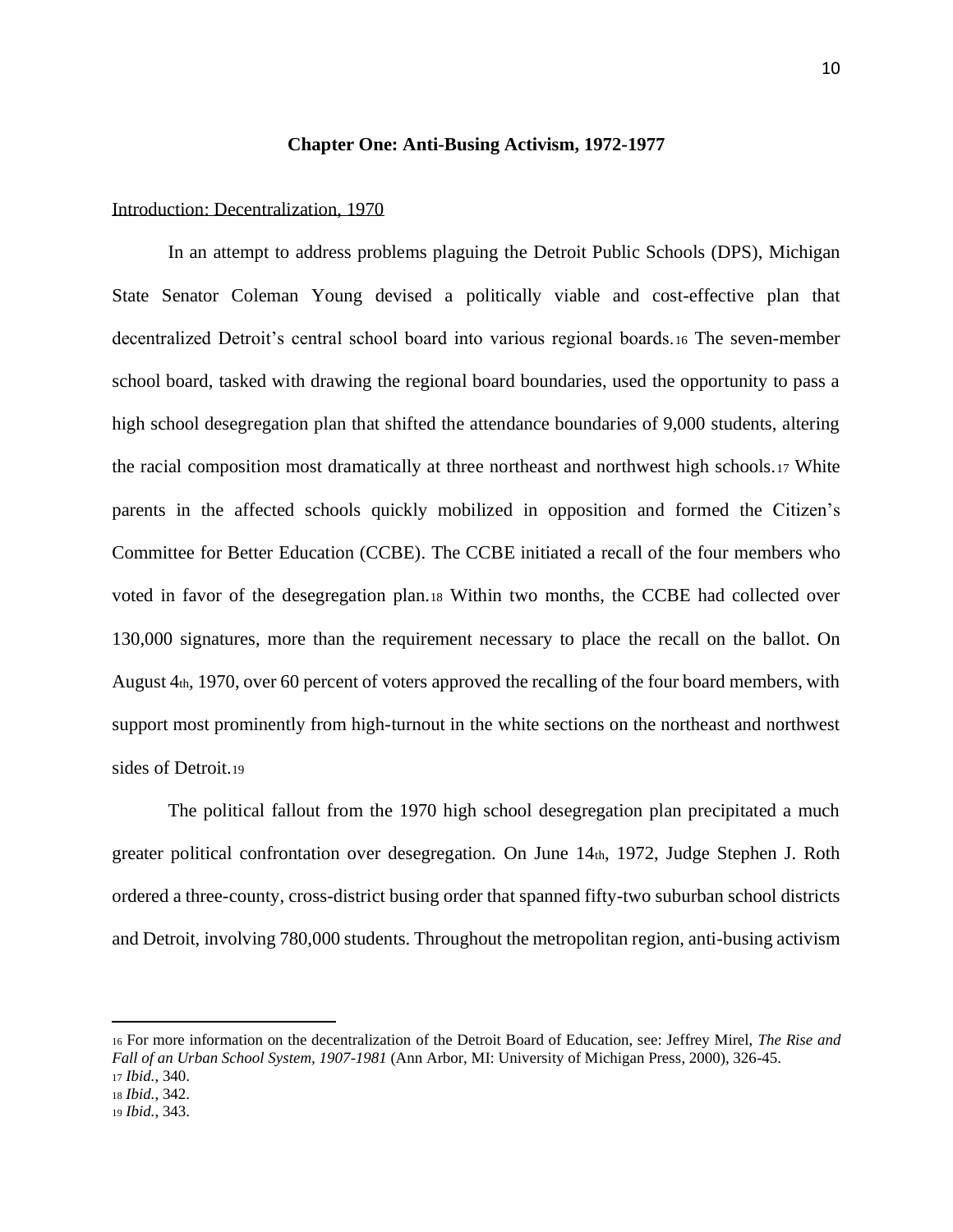rapidly intensified. On Detroit's northeast side, community members who had been propelled to political activism in the wake of the 1970 high school desegregation plan, grew increasingly frustrated with the lack of leadership and weak anti-busing stance of the CCBE.<sup>20</sup> In August 1972, a group of thirteen white mothers, self-described as the "Recall Mothers" for their involvement in the 1970 recall campaign, formed the Northeast Mothers Alert to combat the new busing order.<sup>21</sup>

This chapter focuses on the anti-busing activism of the Mothers Alert Detroit (MAD).<sup>22</sup> Opposition to school desegregation served as the catalyst for organizing MAD. For five years, MAD waged an anti-busing campaign that used powerful rhetorical tools to incite opposition to school desegregation, tools that enabled MAD to present its opposition to desegregation as motivated by issues other than race. I argue that MAD articulated a color-blind opposition to school desegregation through its defense of the neighborhood school, its repeated expressions of concern about school safety, and its discourse that raised conspiratorial fears of regional governance in metropolitan Detroit. The three mechanisms by which MAD opposed busing exemplified its gendered conservative political ideology.

#### The Neighborhood School Concept

On the first day of busing in January 1976, MAD staged a mock-funeral commemorating the "death" of the neighborhood school in front of city hall.<sup>23</sup> The small demonstration emphasized the leading tenet of MAD's opposition to busing: that they wanted to preserve the neighborhood school. The neighborhood school signified a public school located within close proximity to the

<sup>20</sup> Typed synopsis of Carmen Roberts's life (1986), Biographical Field Notes, Box 1, CR Papers, BHL, UM.

<sup>21</sup> "Aims of Northeast Mothers Alert", Scrapbook 1972-1975, Oversize Volume 1, SW Papers, BHL, UM.

<sup>22</sup> For continuity, I will hereafter refer to the organization as the Mothers Alert Detroit (MAD), even in instances when the organization was officially and publically known as the Northeast Mothers Alert (NEMA). The organization adopted the name MAD in 1975 after expanding into a citywide organization, its leadership and membership continued to predominate on the northeast side of Detroit.

<sup>23</sup> "Busing Begins in Detroit: Will Statewide Desegregation Be Next?" from the *Sunday News* (2/5/1976), Clippings January-May 1976, Box 1, CR Papers, BHL, UM.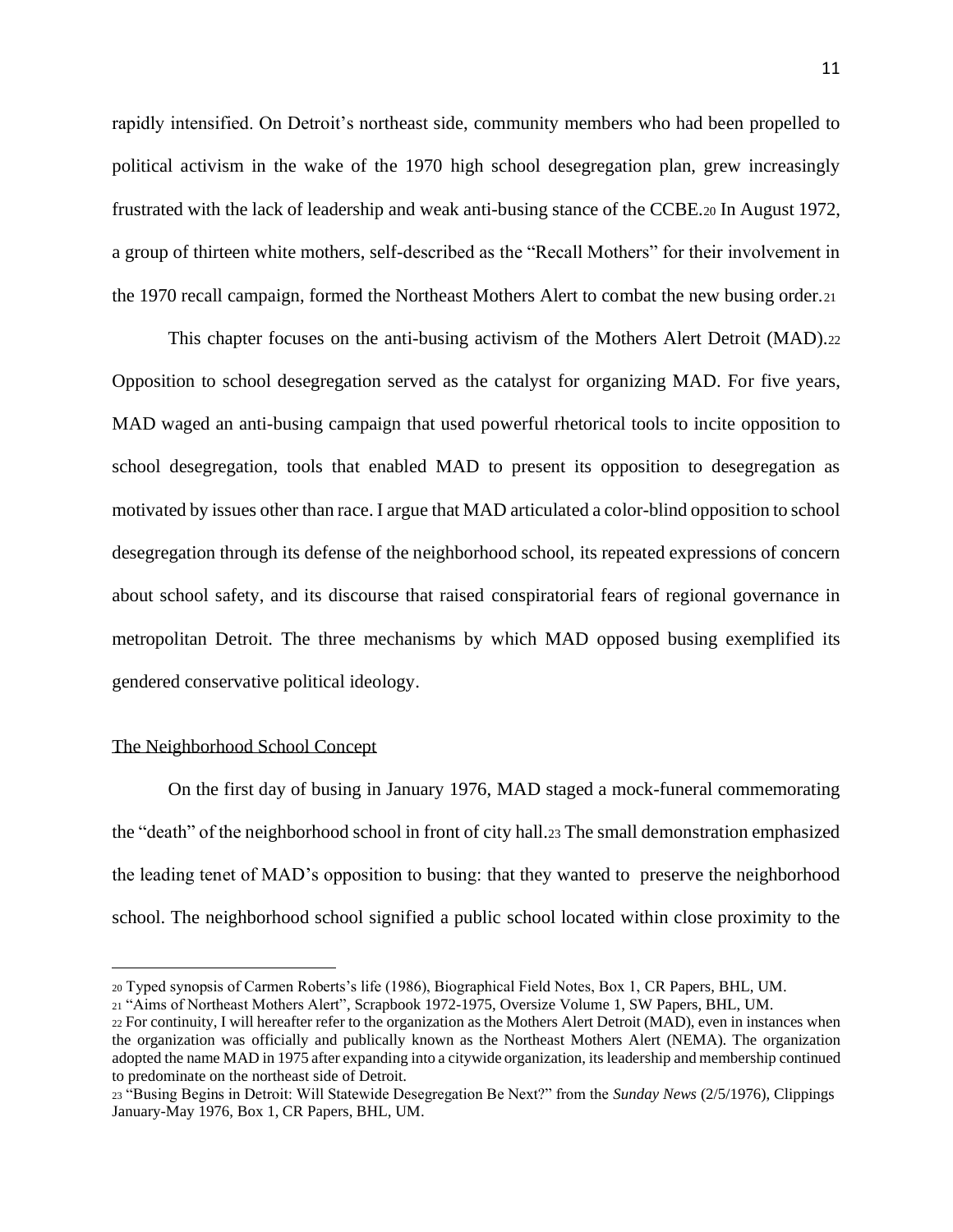residents living in a given neighborhood and whose boundaries typically aligned with a distinct community. MAD utilized the neighborhood school in its publications, bulletins, and letters to state and national politicians.<sup>24</sup> In flyers distributed before rallies and protests, MAD incited participation by invoking the neighborhood school – "if you believe in neighborhood schools."25 Despite frequent usage of the term, MAD never publicly defined the term or asserted the importance of preserving the neighborhood school, revealing the broad legibility of the term to white residents in Detroit.

The neighborhood school concept powerfully framed the issue of school desegregation. In the literature produced by MAD and in the public statements by anti-bussers, the "neighborhood school" served as a stand-in phase to indicate one's positionality on desegregation without directly mentioning "desegregation" or "integration". Instead, the term "busing" functioned as the antithetical term to the "neighborhood school." Historian Matthew Delmont notes that the deliberate construction of this dichotomy defined the parameters of desegregation in the urban north.<sup>26</sup> During anti-busing campaigns, white residents repeatedly characterized "busing" in the negative, as "forced" and a direct undermining of the sanctity of the "neighborhood school," which was presented as unquestionably positive. In effect, the association between "busing" and "desegregation" signaled to white Detroiters the negative implications of such policies.

<sup>24</sup> Letter from Michigan Congressman John D. Dingell to Shirley Wohlfield (10/5/76), MAD Correspondence 1975- 1977, Box 1, SW Papers, BHL, UM; Letter from Michigan Congressman Bob Traxler to Shirley Wohlfield (10/14/1976), MAD Correspondence 1975-1977, Box 1, SW Papers, BHL, UM; Letter to President-elect Jimmy Carter from James A. Venema, Vice President of National Association for Neighborhood Schools (NANS) (12/2/1976), MAD Correspondence 1975-1977, Box 1, SW Papers, BHL, UM; Letter to Senator Robert Griffin from Shirley Wohlfield (2/14/1977), MAD Correspondence 1975-1977, Box 1, SW Papers, BHL, UM; Letter from Congressman John D. Dingell to Shirley Wohlfield (3/4/1977), MAD Correspondence 1975-1977, Box 1, SW Papers, BHL, UM.

<sup>25</sup> Flyer distributed by NEMA for a rally held on 10/27/1974, MAD Miscellaneous 1973-1984, Box 1, SW Papers, BHL, UM; Flyer for an anti-busing parade held on 6/8/1975, MAD Miscellaneous 1973-1984, Box 1, SW Papers, BHL, UM.

<sup>26</sup> Matthew Delmont, *Why Busing Failed: Race, Media, and the National Resistance to School Desegregation* (Berkeley, CA: University of California Press, 2016), 3, 73.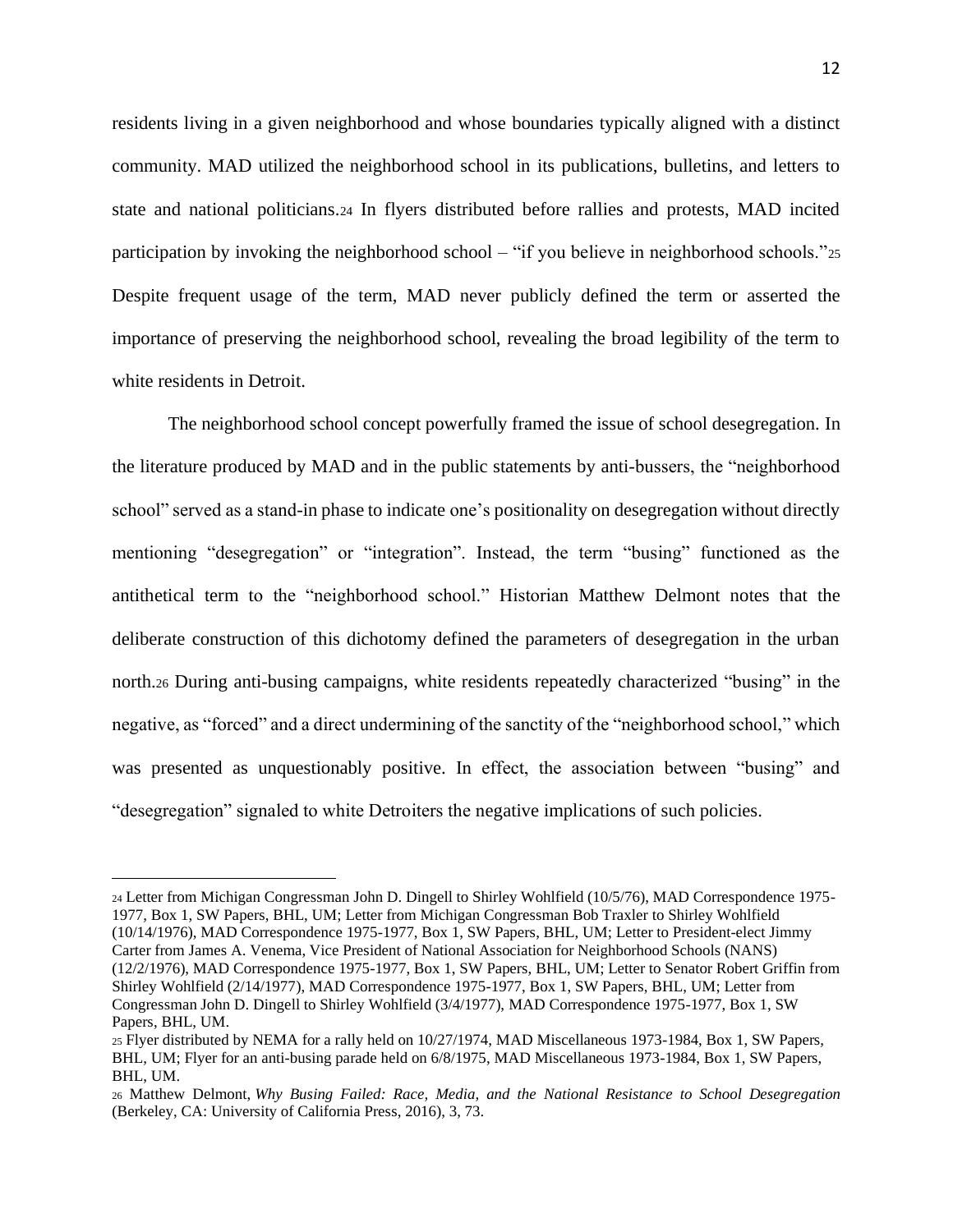The neighborhood school concept articulated a color-blind defense of school palpable to white homeowners. For an issue inherently racial, MAD's recurring usage of the "neighborhood" school" provided the ability to discuss desegregation opposition without directly mentioning race. In the 1970s, sociologist Lawrence Bobo polled white racial attitudes and noted that white racial attitudes differed slightly by education, age, and region. More conclusively, Bobo found a significant discrepancy between whites' endorsement of the general principles of integration and equality and their simultaneous rejection of specific integrationist policies, most notably busing.<sup>27</sup> As a result, the rhetoric of the neighborhood school aligned with white American's support for equality-in-name, while opposition to programs that threatened their lifestyle and worldview. Historian Matthew Lassiter notes how color-blind rhetoric was necessary to garner support from white Americans increasingly turned off by overt racial signaling.28 The "neighborhood school" implicitly articulated the meritocratic and individualistic values of white homeowners, who argued that "busing" undermined their hard-work and individual choice in selecting their home and neighborhood school.<sup>29</sup>

The ideology of white homeownership had deep roots in Detroit, amplifying the resonance of the "neighborhood school" to white urban residents. During the postwar period, white Detroiters formed exclusive neighborhood organizations. Historian Thomas Sugrue charted the development of neighborhood associations in the 1940s and 1950s, noting their particular importance in

<sup>27</sup> Lawrence Bobo, "Whites' Opposition to Busing: Symbolic Racism or Realistic Group Conflict," *Journal of Personality and Social Psychology* 45 No. 6 (1983), 1208.

<sup>28</sup> Matthew Lassiter, *The Silent Majority: Suburban Politics in the Sunbelt South* (Princeton, NJ: Princeton University Press, 2007), 4-5, 121-174.

<sup>29</sup> For further literature on the opposition to integrationist policy by white homeowners in the postwar period, see: Becky Nicolaides, *My Blue Heaven: Life and Politics in the Working-class Suburbs of Los Angeles, 1920-1965*  (Chicago, IL: University of Chicago Press, 2002), 272-329; David Freund: *Colored Property: State Policy and White Racial Attitudes in Suburban America* (Chicago, IL: University of Chicago Press, 2010), 243-381.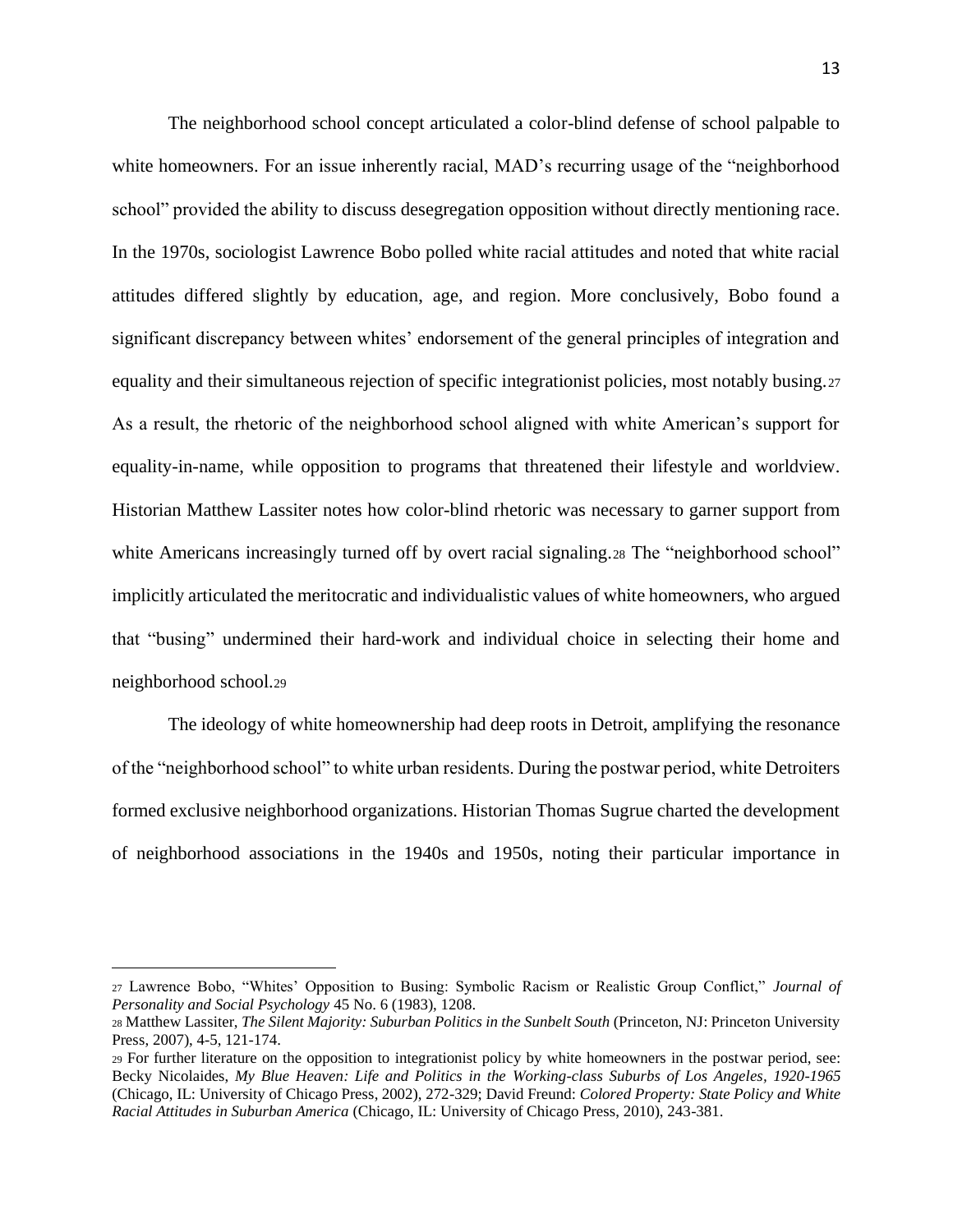maintaining the racial composition of Detroit's white working and middle class neighborhoods.<sup>30</sup> On Detroit's northeast and northwest sides, homeownership rates among working-class whites rose dramatically in the postwar period. Correspondingly, the quantity and strength of neighborhood associations were greatest within the working-class neighborhoods on the northwest and northeast sides. Neighborhood associations sought to protect the precarious status of white working-class homeownership through rigid and notably violent resistance to black movement into white neighborhoods. During the 1970s, school desegregation represented a new threat to the maintenance of the color line.

The historical and contemporary importance of neighborhood associations to MAD's antibusing campaign were both logistical and ideological. Neighborhood associations spurred a homeowners' rights movement that represented the first grassroots conservative movement in Detroit, paving the way for grassroots organizations such as the CCBE and MAD. Throughout the 1970s, neighborhood associations worked alongside MAD in multiple ways, such as, with combined meetings, fundraising, attendance at rallies and marches, and endorsement of candidates for public office.<sup>31</sup> Most consequentially, as Sugrue argues, neighborhood associations and the homeowners' rights movement developed a populist, antiliberal ideology committed to bipartisan racial politics.<sup>32</sup> White homeowners learned "to use rights talk to express their political discontent

<sup>31</sup> Letter from Northeast Mothers Alert to various homeowners' associations (9/18/1974), NEMA Correspondence 1973-1975, Box 1, SW Papers, BHL, UM; Letter to Shirley Wohlfield from Detroit Councilman Ernest C. Browne Jr. (2/18/1975), NEMA Correspondence 1973-1975, Box 1, SW Papers, BHL, UM; General Meeting Minutes (10/10/1974), Mothers Alert Detroit, General Meeting Minutes, Box 1, SW Papers, BHL, UM; Flyer for anti-busing parade for June 8, 1975, MAC Miscellaneous 1973-1984, Box 1, SW Papers, BHL, UM.

<sup>30</sup> Thomas Sugrue, *The Origins of the Urban Crisis: Race and Inequality in Postwar Detroit* (Princeton, NJ: Princeton University Press, 1996), 211-229.

<sup>32</sup>Sugrue defined "antiliberal ideology" as against the liberal framework and policy orientation of the city's leadership and "bipartisian racial politics" as white opposition to policies, such open housing, due to racial resentment toward black Detroiters. This racial resentment cut across partisan lines, representing how broad-based white racism was in Detroit. See: Sugrue, 218-219.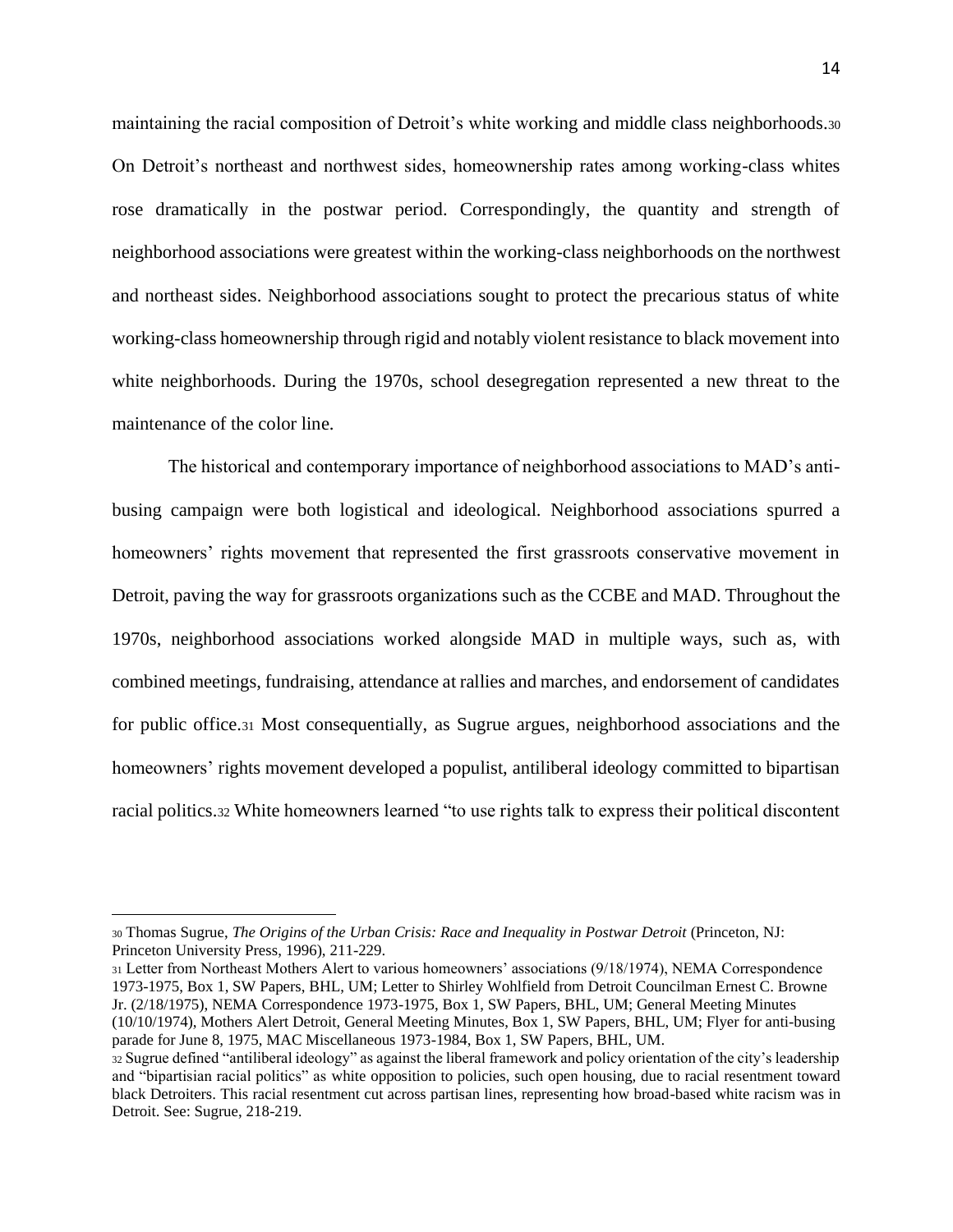and their political vision."<sup>33</sup> During the two-decades-long open housing movement, the subjects of neighborhood associations' discontent were liberal city officials, civil rights groups and black Detroiters.

MAD's anti-busing activism represented a reiteration of the antiliberal ideology and racial politics originating in the homeowners' rights movement. Elements of that ideology included an emphasis on self-help and individual merit, a rejection of city leadership's efforts to enact redistributive reform policies, and a rights-based articulation of individualized rights for white constituents. The preservation of the neighborhood school rested on the values of merit and individual choice.<sup>34</sup> Anti-bussers articulated support for the neighborhood school within a rightsbased language – right of parents to choose their school, and right of children to attend their neighborhood school. Liberal government officials and civil rights advocacy groups were chastised for supporting "busing," that in their worldview, was an infringement on neighborhood school rights.

The neighborhood school concept, and the maintenance of segregation, was informed by specific class and gender dynamics. Neighborhood associations and MAD represented similar white working-class neighborhoods on the northeast and northwest sides. However, women comprised all of the leadership and most of MAD's membership. White working-class women in Detroit long occupied a gender-specific role in the preservation of segregation. Particularly in white households with one male income-earner, stay-at-home mothers' commitment to their roles in child-rearing and homemaking informed their participation in neighborhood resistance.<sup>35</sup> While neighborhood associations contained a distinct paternalistic element, the creation of the Mothers

<sup>33</sup> *Ibid.*, 226.

<sup>34</sup> Lassiter, 4-5.

<sup>35</sup> Sugrue, 250-51.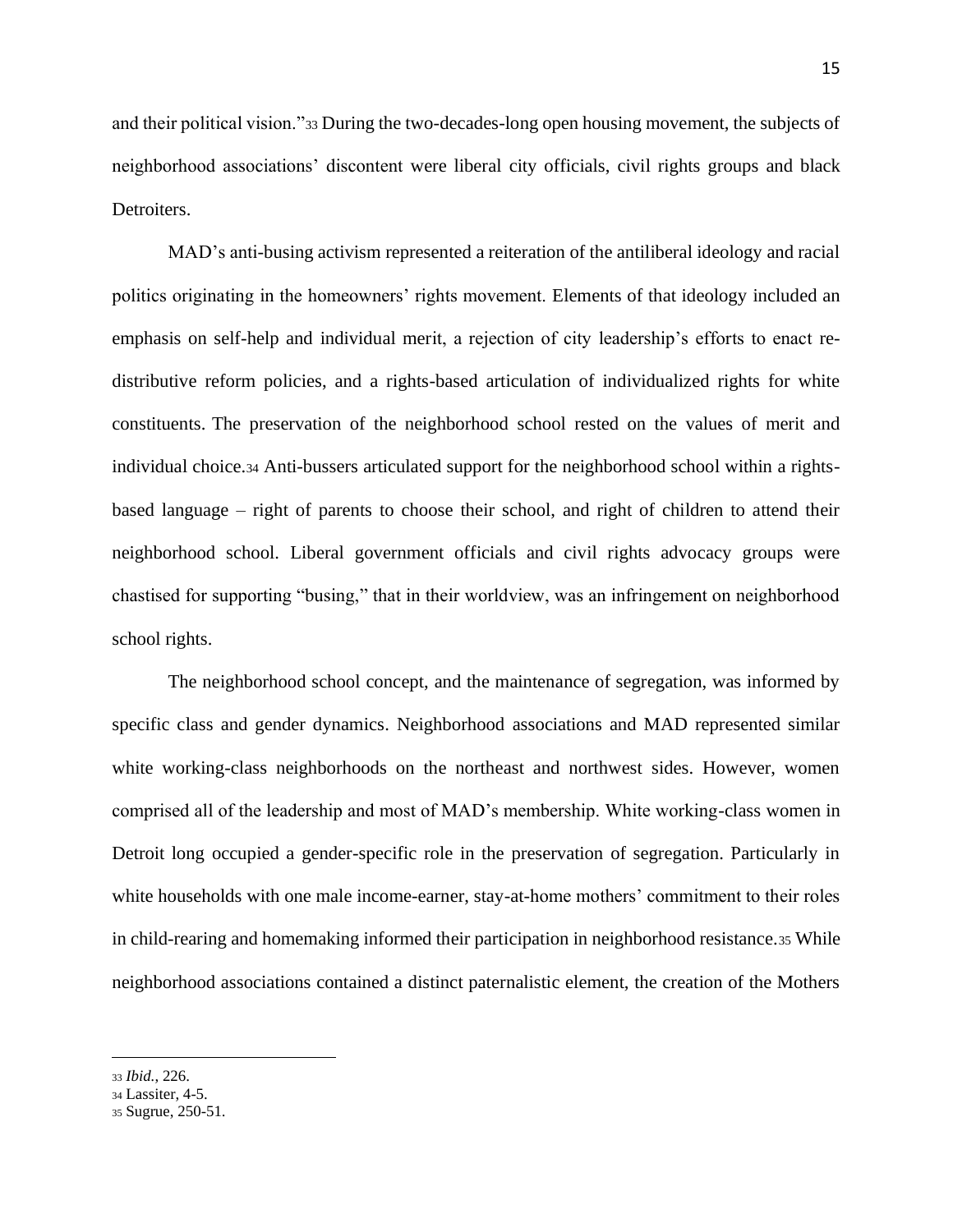Alert Detroit emerged from notions of maternal protection and community-building informing women's involvement in conservative politics.<sup>36</sup> A biographic description of Carmen Roberts, president of MAD, from an interview to archivists in the 1980s, provides insight into the gender politics of segregation:

Mrs. Roberts describes herself as a traditional housewife until court-ordered busing impacted her family. In 1971, her son was attending Denby High School…When her son came home with the news he might be bused, she immediately joined a protest group, of which she soon became head. She feared for her children's safety, being bused across town into high crime areas and exposed to cultural and family values different from their own.<sup>37</sup>

The rhetoric of the neighborhood school incited the political participation of white mothers because segregated schools played a central role in the socialization of children. The child-rearing process was considered an exclusive privilege of mothers and efforts by the state to undermine that incited conservative political reaction. Additionally, Roberts's quote demonstrates an increasing fear among white mothers that integrationist policies could harm the safety of their children. Roberts carefully avoids overt racial messaging by stating that her children's safety was at risk because they might be bused to high crime areas and exposed to different "cultural and family values." Both "crime" and "cultural and family values" are examples of color-blind defenses of school desegregation frequently employed by white conservatives.

#### School Safety

While the neighborhood school concept galvanized conservative political reaction, it failed to halt the busing order. Carmen Roberts understood the difficulties MAD faced in stopping the

<sup>36</sup> Michelle Nickerson, *Mothers of Conservativism: Women and the Postwar Right*. (Princeton, NJ: Princeton University Press, 2014), 13-14.

<sup>37</sup> Typed synopsis of Carmen Roberts's life (1986), Biographical Field Notes, Box 1, CR Papers, BHL, UM.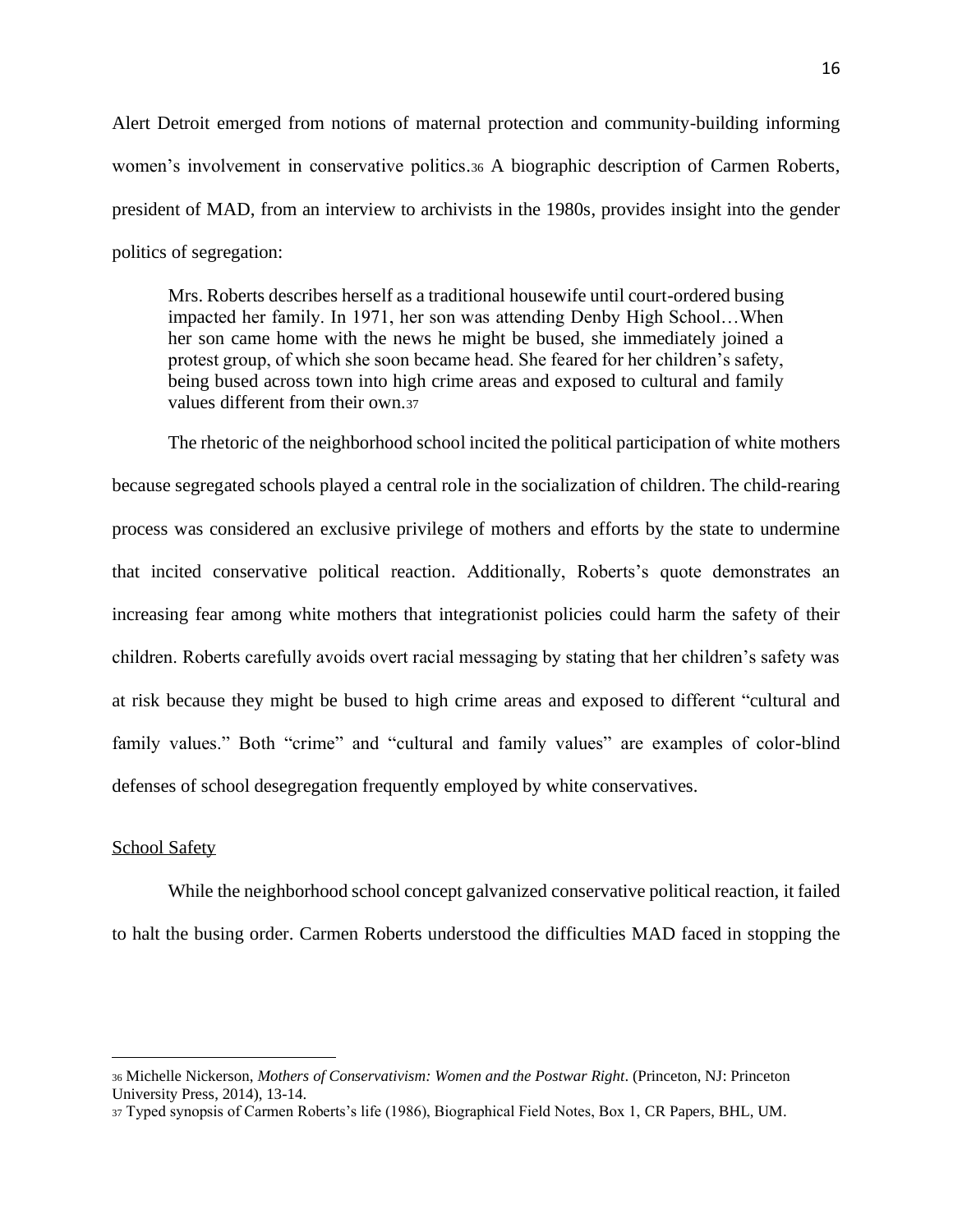busing order before a meeting of about 500 in February 1976.<sup>38</sup> Roberts urged those in attendance to get involved in politics, run for school board, and boycott the public schools. Twenty minutes into the meeting, Roberts kicked out a *Detroit News* reporter, who she accused of underreporting both the strength of the anti-busing movement and the extent of violence in newly integrated schools. Animosity toward the *Detroit News* was articulated by other members in the crowd, revealing the tension between anti-busing activism and established news media. This conflict was present throughout other national anti-busing movements, particularly during the early stages of busing, when anti-bussers criticized the coverage of "peaceful" integration.<sup>39</sup> Throughout the busing order, MAD would continue to criticize the role of established news media in publishing "false" stories that portrayed busing in a positive light.

MAD rejected Detroit's mainstream news media as biased and MAD relied on the reporting of local, white-owned newspapers, most notably, the *Northeast Detroiter*, to argue that desegregated schools posed a danger to students. In late February 1976, several Denby parents contacted the *Northeast Detroiter* for information on an alleged gang-rape of a female student at Denby High School on Detroit's northeast side.<sup>40</sup> Shortly thereafter, the *Northeast Detroiter* published a story on the rumored gang-rape of a white student by a group of six black students purported as fact.<sup>41</sup> The *Northeast Detroiter* contacted police and school authorities and learned that no such incident had been reported, which they interpreted as a pattern of underreported violence in schools. This underreporting, they charged, was a part of a concerted effort by school

<sup>38</sup> "Leader Insist Cause Isn't Lost: Bus Foes Face Uphill Fight" from the *Detroit News* (2/6/1976), Clippings January-May 1976, Box 1, CR Papers, BHL, UM.

<sup>39</sup> Delmont, 190-206; Robert Formisano*, Boston Against Busing: Race, Class, and Ethnicity in the 1960s and 1970s*. (Berkeley, CA: University of California Press, 1991), 155-157.

<sup>40</sup> "Another Cover-up: Denby Girl Attacked by Blacks?" from the *Northeast Detroiter* (2/26/1976), Clippings January-May 1976, Box 1, CR Papers, BHL, UM. <sup>41</sup> *Ibid.*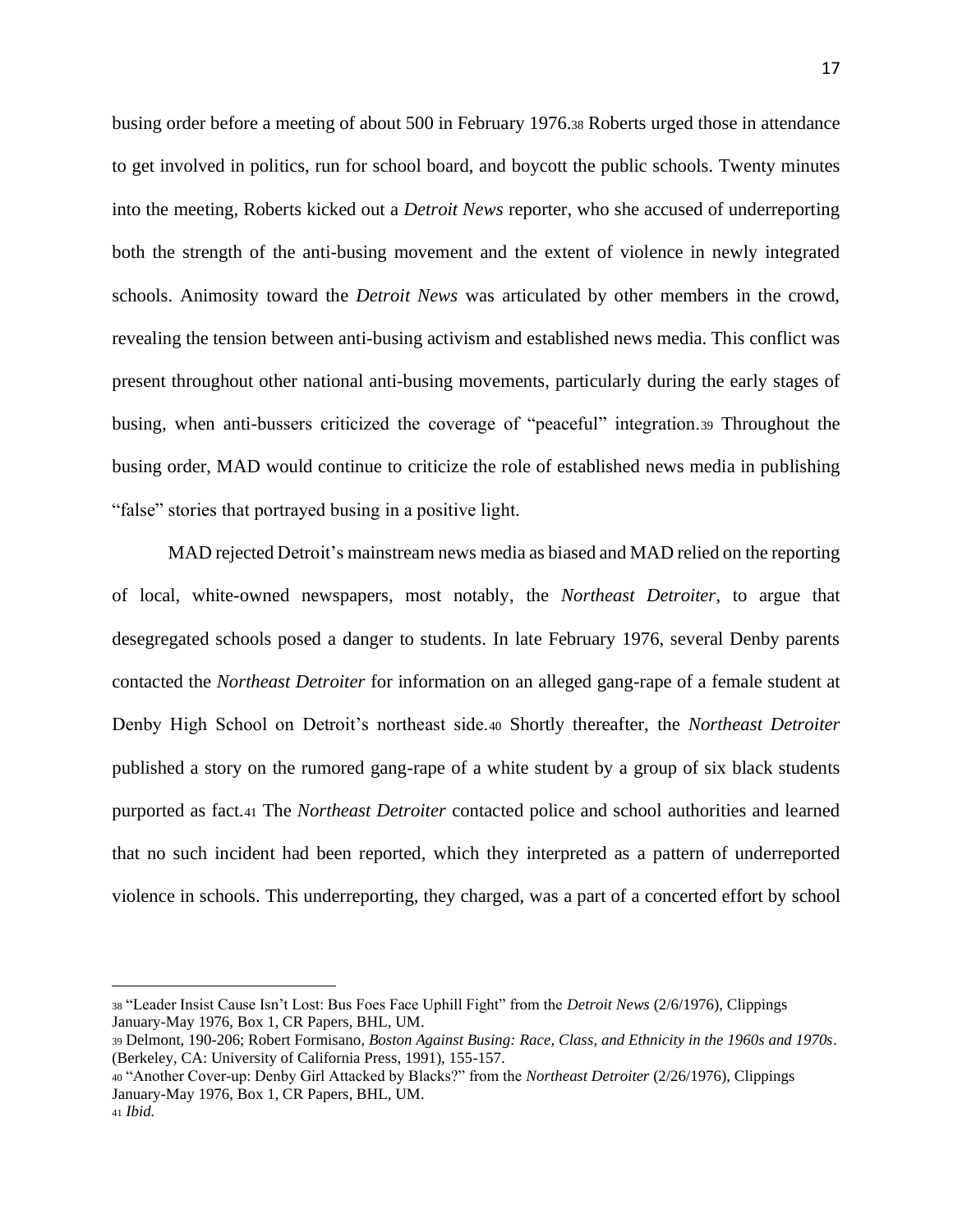authorities to cover-up violence and present an image of peaceful integration.<sup>42</sup> Subsequently, the *Northeast Detroiter* asked Carmen Roberts, currently a member on the Region 7 Board and President of MAD, to "check it out." Upon investigating further, Roberts learned that the Denby principal did not file a report with school authorities or the police because the victim could not identify the perpetrators. Ultimately, the *Northeast Detroiter* concluded the incident was not a sexual assault, but an instance of "accosting" and "molestation."43

The Denby incident underscored the interconnectivity of crime, conservative ideology and racial politics. MAD's concern for rising crime, and distrust in school authority. Widespread antiliberal sentiment conditioned white conservatives to be skeptical of reports of peaceful integration, evidenced by their reliance on the *Northeast Detroiter* instead of mainstream news sources. However, compared to other cities, notably Boston, Detroit did not experience widespread conflict in the wake of busing.<sup>44</sup> While reports of consistent violence by the *Northeast Detroiter* should be scrutinized, school violence posed a legitimate threat to the city's public school system. Throughout the late-1960s, countless violent incidents occurred in the Detroit schools.<sup>45</sup> The uptick in school violence was often linked to non-student actors motivated by political agendas on the left and the right. By the mid-1970s, the source of school violence was less discernible, prompting Judge DeMascio to implement a stringent code of conduct that ultimately failed to decrease school violence.<sup>46</sup>

Regardless of the verifiable rise in school violence in the 1970s Detroit, and warranted concerns about it, perceptions of black criminality informed white resistance to desegregation. In

<sup>42</sup> "Cover-Up is Charged in Columbus Incident" from the *Northeast Detroiter* (February 1976), Clippings January-May 1976, Box 1, CR Papers, BHL, UM.

<sup>43</sup> *Ibid.*

<sup>44</sup> Formisano, 153-168; Mirel, 358.

<sup>45</sup> Mirel, 333-35.

<sup>46</sup> *Ibid.*, 366.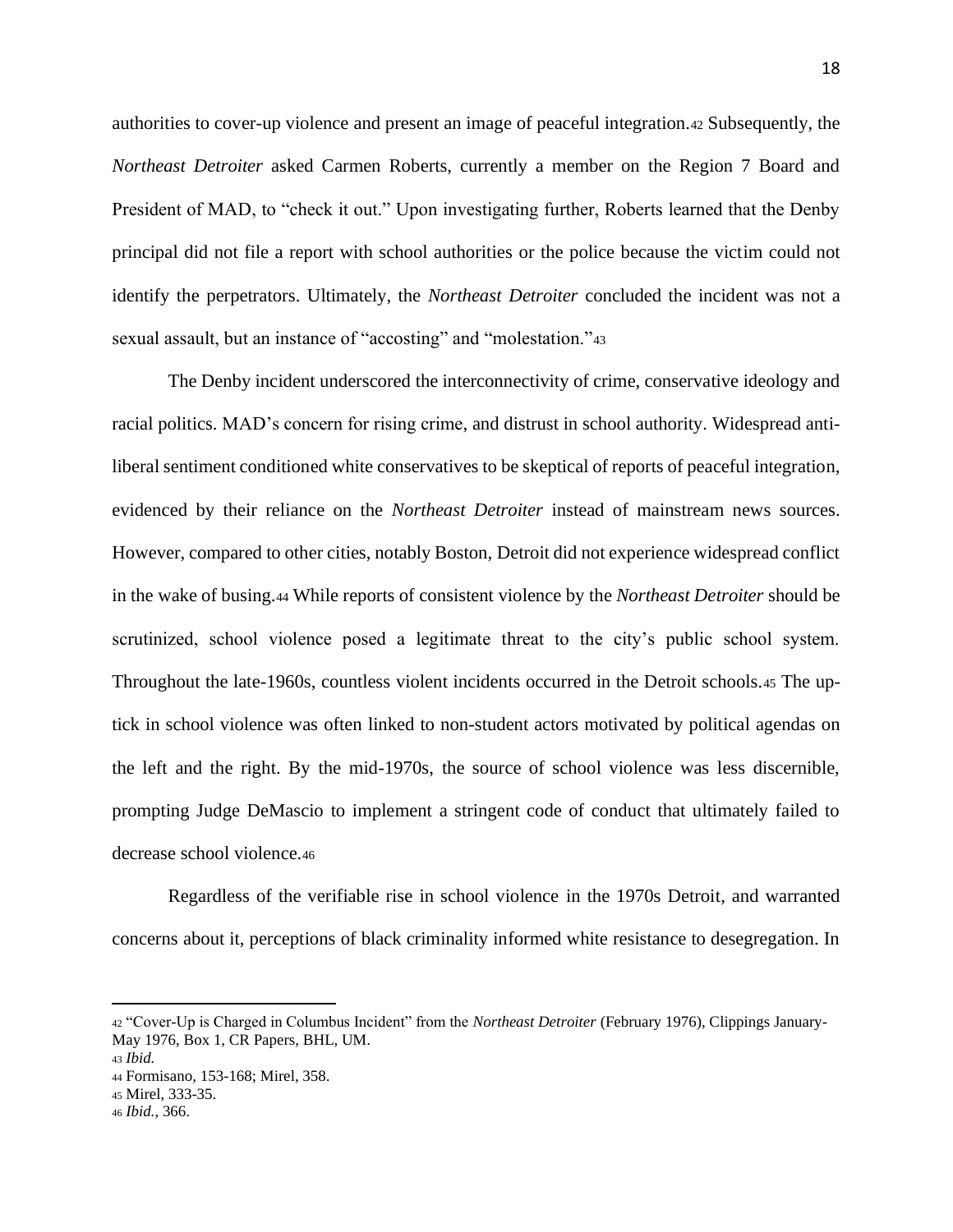Detroit, the maintenance of the color line rested on racist beliefs that associated blacks with social disorder that the conditions within the urban ghetto seemed to verify.<sup>47</sup> Poor housing conditions and unemployment rates were attributed to individual, familial, and racial inadequacies, rather than the results of discriminatory housing and work policies. The increase in citywide crime rates since the 1950s further emboldened white Detroiters' assertion of black criminality, and their justification for segregated neighborhoods.<sup>48</sup> Entrenched beliefs of black criminality reinforced fears among white northeast residents that the integrating the schools would spur violent incidents.

These widely-held notions of black social disorder also formed the basis of a genderinformed concern for child safety exemplified in MAD's rhetoric. The constant reporting of school violence not merely confirmed notions of black criminality, but revealed MAD's concern about the threat black youth posed to school safety. Concern for the health and safety of children informed white women's resistance to neighborhood integration in the postwar period.<sup>49</sup> As education became the primary site of integration efforts in the 1970s, concern for school safety rose. MAD and the *Northeast Detroiter* held a mutually-reinforcing relationship, unsurprising given that the newspaper was the official source of the Northeast Homeowners Association. As a result, the constant reporting of school violence stoked particularly gender-based concerns over child safety, tapping into the gender-based racial politics that formed the basis of MAD's political mission.

In fact, historians have identified this theme in other mother-centered grassroots conservative movements in the 1970s.<sup>50</sup> The "image of the imperiled child" contained particular

<sup>47</sup> Sugrue, 216-17.

<sup>48</sup> Sugrue, 216-17.

<sup>49</sup> *Ibid.*, 251-252.

<sup>50</sup> Gillian Frank, "'The Civil Rights of Parents': Race and Conservative Politics in Anita Bryant's Campaign against Gay Rights in 1970s Florida," *Journal of the History of Sexuality* 22 (January 2013): 129, 159-60; Benjamin Strassfeld. "The Blight of Indecency: Antiporn Politics and the Urban Crisis in Early 1970s Detroit," *Journal of the*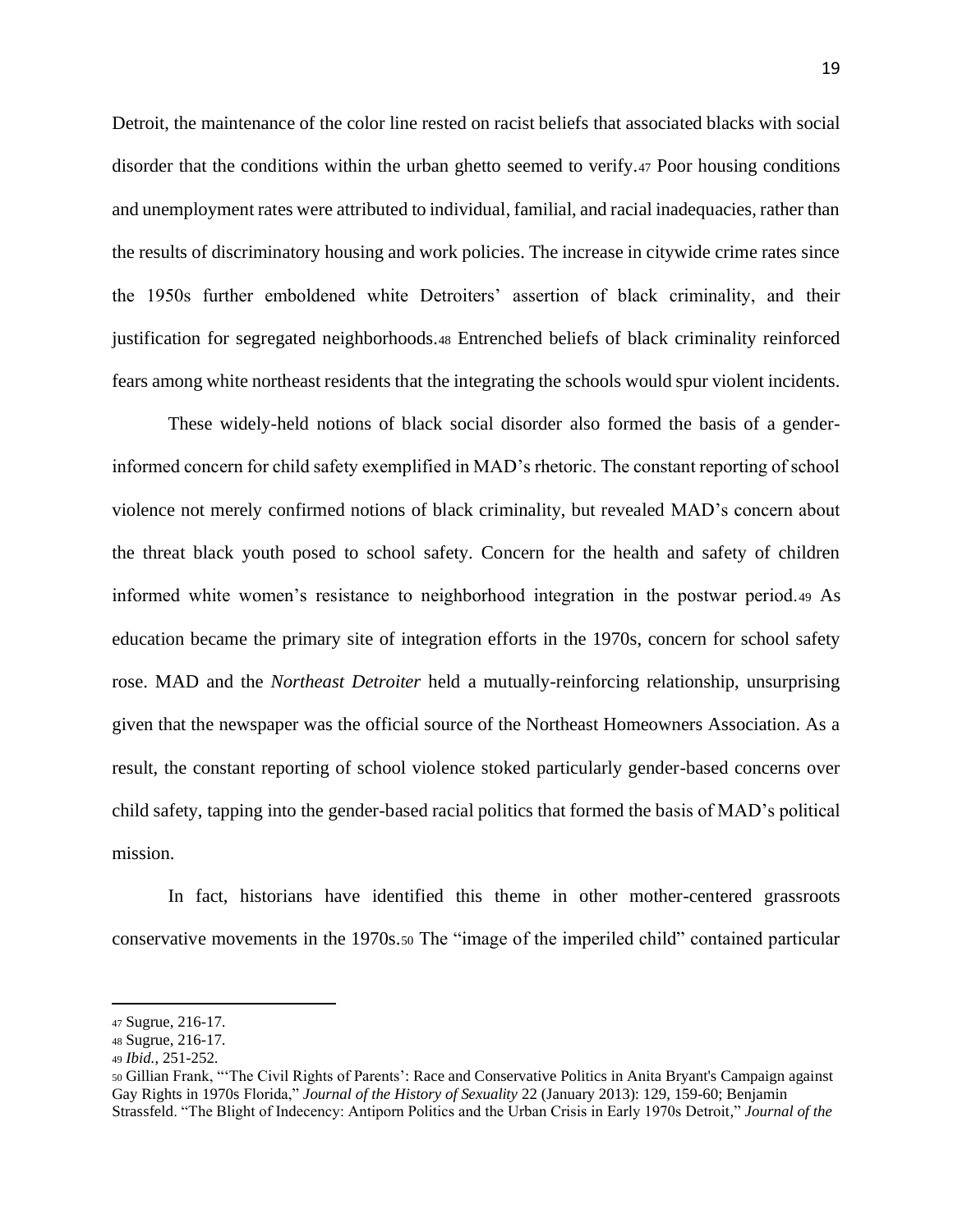resonance because of its cast liberal policies or policies aimed at social inequalities as harmful to children. In regard to busing, concern over child safety articulated broader concerns busing posed to the white family unit defined largely as it existed in segregated neighborhoods in Detroit. The trope of the imperiled child functioned as an important framing tool to signal to white Detroiters the impact that busing had on the racial exclusion many believed was sacrosanct.

In March 1976, a few weeks after the Denby incident, State Rep. Thaddeus Stopczynski introduced House Bill 6073 which would permit parents to remove their children from schools out of concern for their children's safety.<sup>51</sup> "I believe in the rights of parents," Stopcynski explained in his introduction of the bill. Parental rights "far outweigh the rights of school administrations, school boards, and the courts."<sup>52</sup> In promoting parental rights over bureaucratic entities through the rhetoric of the imperiled child, and conflating parents as white parents, Stopczynski demonstrated a reiteration of Detroit's white racial politics that formed the basis of conservative opposition to social change.

# The "Yellow Distractor"

Public institutions, namely bureaucracy, posed the greatest hindrance to the protection of parental rights and the preservation of the neighborhood school. On Sunday, October 27th, 1974, 400 residents joined MAD in a march that concluded at the Heilmann Field located on Detroit's northeast side. The march was held in solidarity with anti-busing activism in Boston and flyers distributed prior to the event stoked fear of what was in store for Detroit: "Boston Now! Detroit

*History of Sexuality* 27 (September 2018): 430-31; Natasha Zaretsky, *Radiation Nation: Three Mile Island and the Political Transformation of the 1970s*. (New York: Columbia University Press, 2018), 32-33.

<sup>51</sup> "Proposed Legislation Hits 'Unsafe' Schools" from the *East Side Community News* (3/18/1976), Clippings January-May 1976, Box 1, CR Papers, BHL, UM. <sup>52</sup> *Ibid.*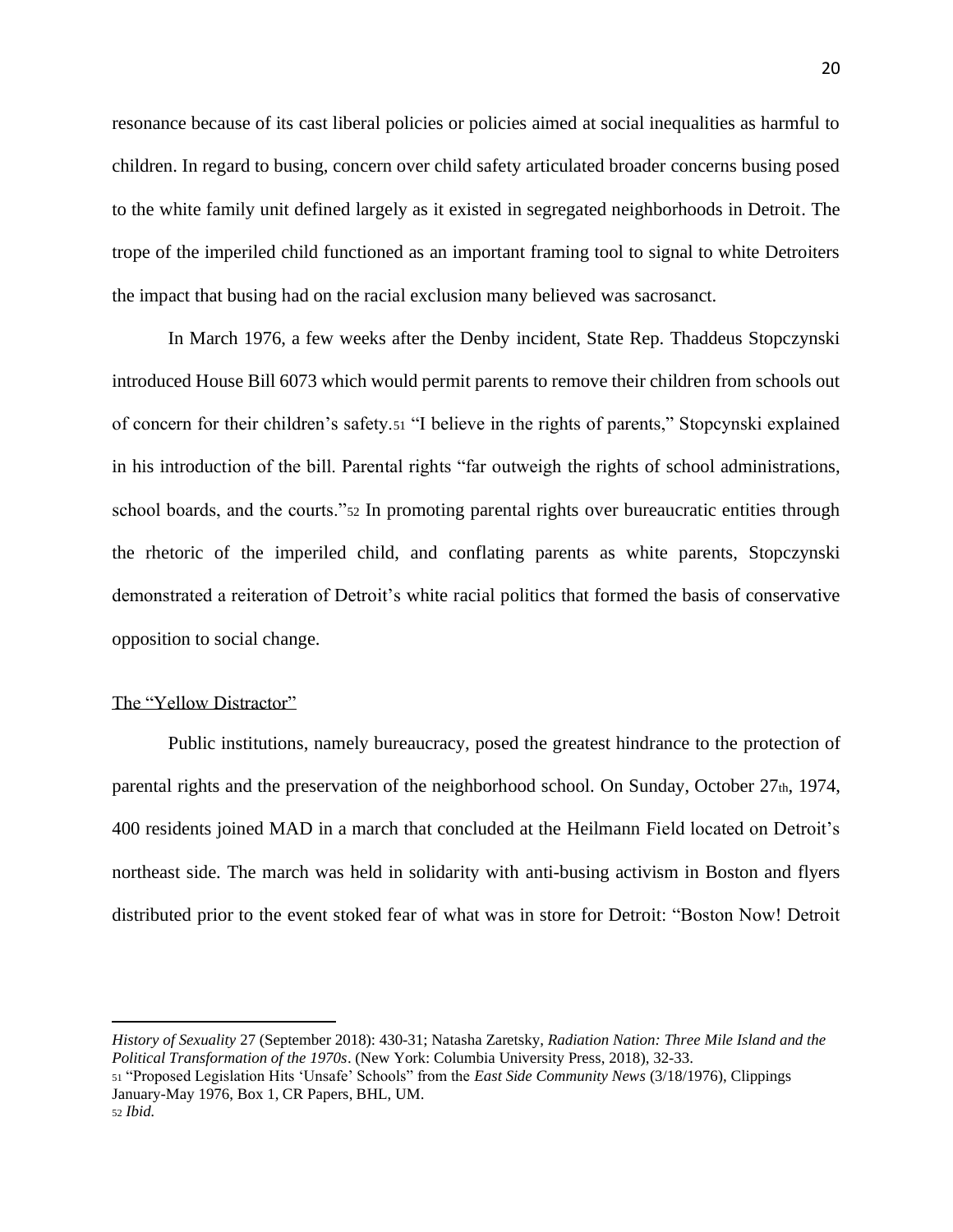Tomorrow!"<sup>53</sup> Louise Day Hicks, leader of Boston's anti-busing group ROAR, sent a telegram. In the message, Hicks asserted that parents have the "inherent right" to guide child development, and that "insensitive bureaucratic governmental system with unbridled powers spells the erosion of such a system and leads to the cessation of fundamental human freedoms."<sup>54</sup>

Hicks's attack on bureaucracy indicated the distrust in public institutions that had played a role in implementing busing. MAD's fear of a regional government plan in metropolitan Detroit exemplified this same skepticism and hostility toward government. In March 1976, MAD's executive secretary Shirley Wohlfield published a bulletin titled "The Yellow Distractor," which alleged that busing – or the "yellow distractor" -- was the first step of an elaborate scheme to enact regional government in the Detroit metropolitan area.<sup>55</sup> To MAD, the implementation of busing allowed additional changes to education that undermined local control (the neighborhood school) and introduced additional bureaucracy and federal government aid into the education system. The bulletin is further skeptical of federal intervention in low-income housing, statewide tax sharing proposals, and a mass transit proposal.

The implementation of regional or metropolitan government posed a threat to anti-busing efforts in the event it dissolved and consolidated school districts. For years MAD researched the impact a potential regional government structure could have on school district boundaries.<sup>56</sup> MAD cited examples of county-based, or cross-county busing remedies as proof that school district

<sup>53</sup> Flyer distributed by NEMA for a rally held on 10/27/1974, MAD Miscellaneous 1973-1984, Box 1, SW Papers, BHL, UM.

<sup>54</sup> Clipping from the *Northeast Detroiter* (10/31/1974), Clippings 1974, Box 1, CR Papers, BHL, UM; "Mother's Alert Plans Anti-Bussing March" from the *Northeast Detroiter* (10/24/1974), Clippings 1974, Box 1, CR Papers, BHL, UM; "Fleming Parents Group Join Anti-Bus March" from the *Northeast Detroiter* (10/24/1974), Clippings 1974, Box 1, CR Papers, BHL, UM.

<sup>55</sup> MAD Bulletin #4: "There's more to bussing than meets the eye" (March 1976), MAD: Newsletters 1976-1977, Box 1, SW Papers, BHL, UM.

<sup>56</sup> "Aims of Northeast Mothers Alert" from the *Northeast Detroiter* (date n/a), Clippings 1973, Box 1, CR Papers, BHL, UM.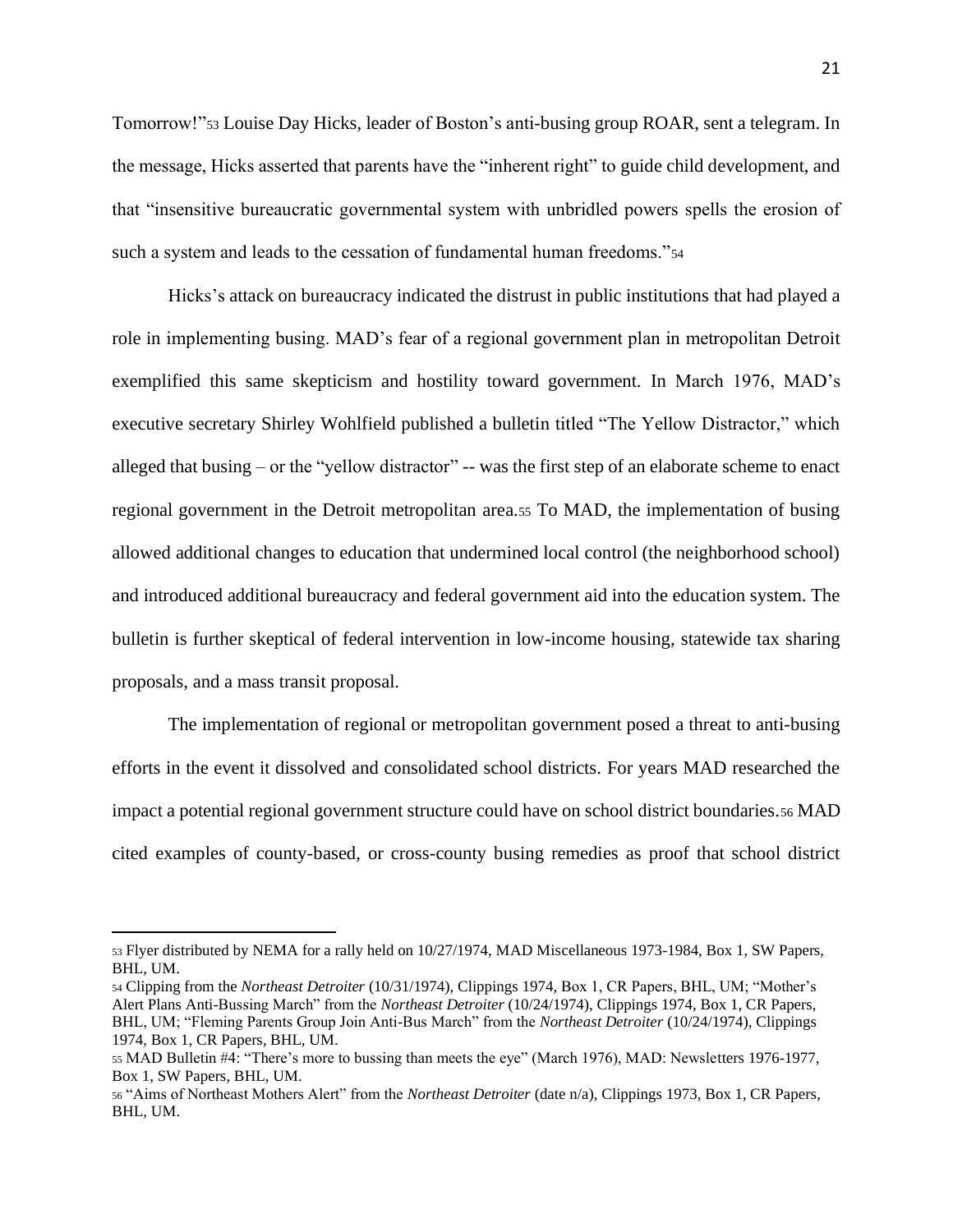consolidation posed a legitimate threat.<sup>57</sup> In March 1976, Carmen Roberts spoke to a suburban audience to incite anti-busing fervor. Roberts concluded her speech with a warning that regional government served to undermine suburban school district's current exemption from Detroit's busing order.<sup>58</sup>

MAD's emphasis on regional government capitalized on a prominent fear held by suburban white residents. In 1967, Michigan formed the Southeast Michigan Council of Government (SEMCOG) to share resources and promote regional development.<sup>59</sup> Suburban Macomb County joined SEMCOG in 1970, but it exited the council in 1972. Concern that regional government could enact a busing order in Macomb County significantly influenced the decision to leave SEMCOG.<sup>60</sup> Even after Macomb County's departure, suburban residents expressed concern about proposed state legislation to create regional government structures.<sup>61</sup> MAD closely followed state legislation proposing regional government and incited fears about a mandatory re-entry into SEMCOG.<sup>62</sup>

Fear of regional government reflected anti-statist sentiment particularly resonant for conservative women. Historian Michelle Nickerson describes how conservative women firmly denounced the increased role of the state in matters considered exclusive to the private sphere.<sup>63</sup> Public education, due to its association with child socialization, was considered in the domain of

<sup>57</sup> "Regional Government Linked to Forced Busing" and "A Recent U.S. District Court Decision in Indianapolis, IN" from the *East Side Community News* (2/12/1976), Clippings January-May 1976, Box 1, CR Papers, BHL, UM. <sup>58</sup> "Busing Foe Takes 'Crusade' to the Suburbs" from the *Detroit News* (3/9/1976), Clippings January-May 1976, Box 1, CR Papers, BHL, UM.

<sup>59</sup> David Riddle, "Race and Reaction in Warren, Michigan, 1971 to 1974," *Michigan Historical Review* 26 (Fall 2000), 21.

<sup>60</sup> Riddle, 21.

<sup>61</sup> "Station Break" from the *Saturday Morning* (3/13/1976), Clippings January-May 1976, Box 1, CR Papers, BHL, UM.

<sup>62</sup> "Regional Government Linked to Forced Busing" and "A Recent U.S. District Court Decision in Indianapolis, IN" from the *East Side Community News* (2/12/1976), Clippings January-May 1976, Box 1, CR Papers, BHL, UM. <sup>63</sup> Nickerson, xx.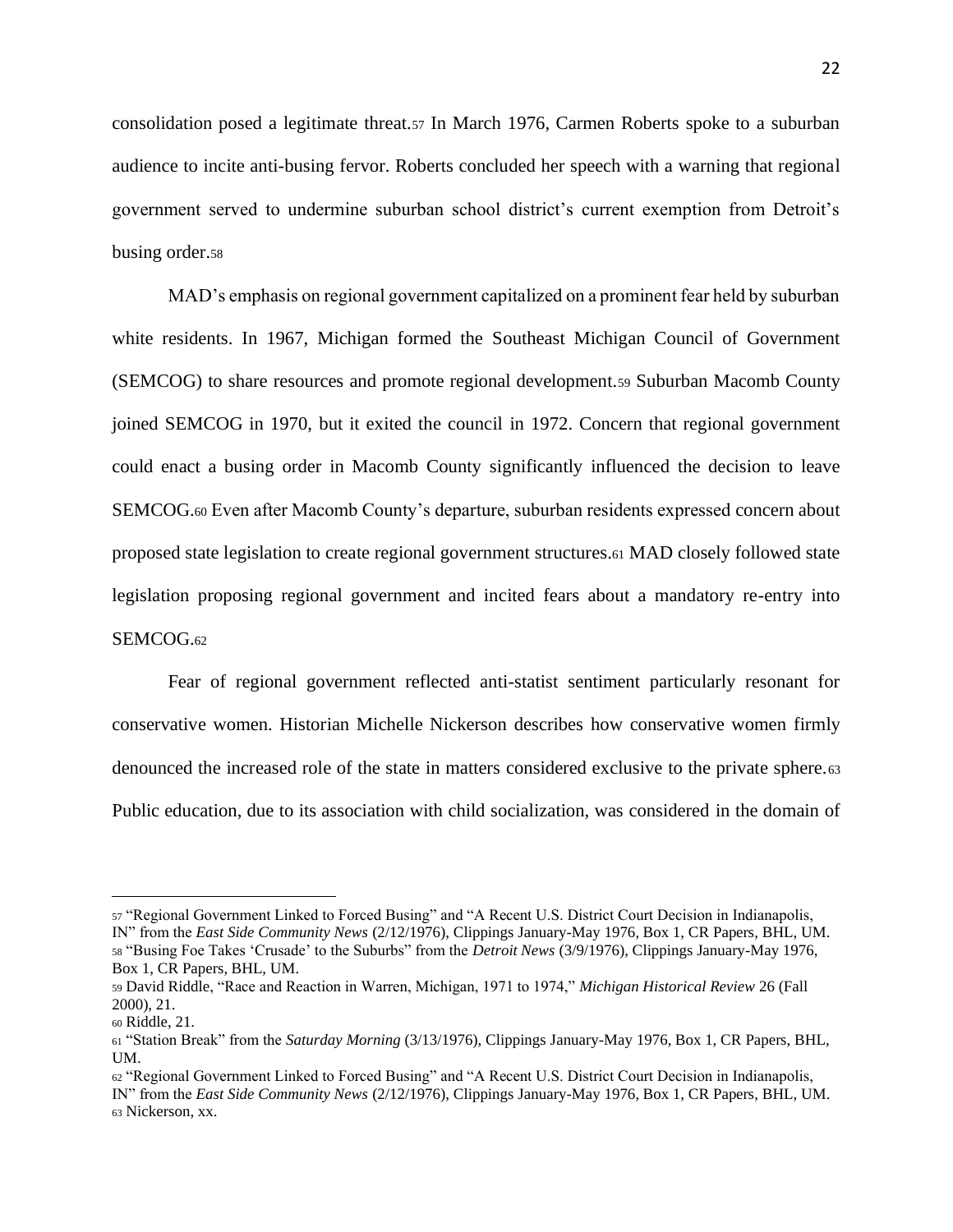the private sphere. In the conservative imagination, mother symbolize the earnest defense of the family and the private sphere from government intervention and encroachment. Embedded in the defense of the family was a defense of segregated neighborhoods that forged the definition of family and local community for these white mothers. As a result, evoking fear of government expansion through regionalization represented a specifically gendered concern about impact of government on long-held notions of child socialization as an exclusive responsibility of mothers.

MAD understood regional government as part of a larger effort of school desegregation to rectify the inequality of space. In a city long-defined by segregated neighborhood, postwar white flight and suburbanization exacerbated the inequalities in racialized urban space. The building blocks to regional government, as outlined in MAD's bulletin, included various state-funded programs aimed at remedying social and racial inequalities. Whether it was the construction of centralized education campuses instead of local schools, the subsidizing of low-income housing in non-integrated neighborhoods, or the construction of a mass transit proposal, restructuring urban space became the focal point of structural reform policies because urban space was starkly defined by race in Detroit.<sup>64</sup> Unlike other anti-busing organizations, MAD articulated an understanding of the implications of busing beyond the desire to attend a local school or fear of school violence – and recognized the benefits of unequal space to suburban municipalities that garnered independence from the jurisdiction of Detroit's social and racial reform efforts.

#### Conclusion: Suburban Discontent

On April 24th, 1976 anti-busing groups from across the nation coalesced in Washington D.C. with the goal of promoting a constitutional amendment against busing and gaining the

<sup>64</sup> MAD Bulletin #4: "There's more to bussing than meets the eye" (March 1976), MAD: Newsletters 1976-1977, Box 1, SW Papers, BHL, UM.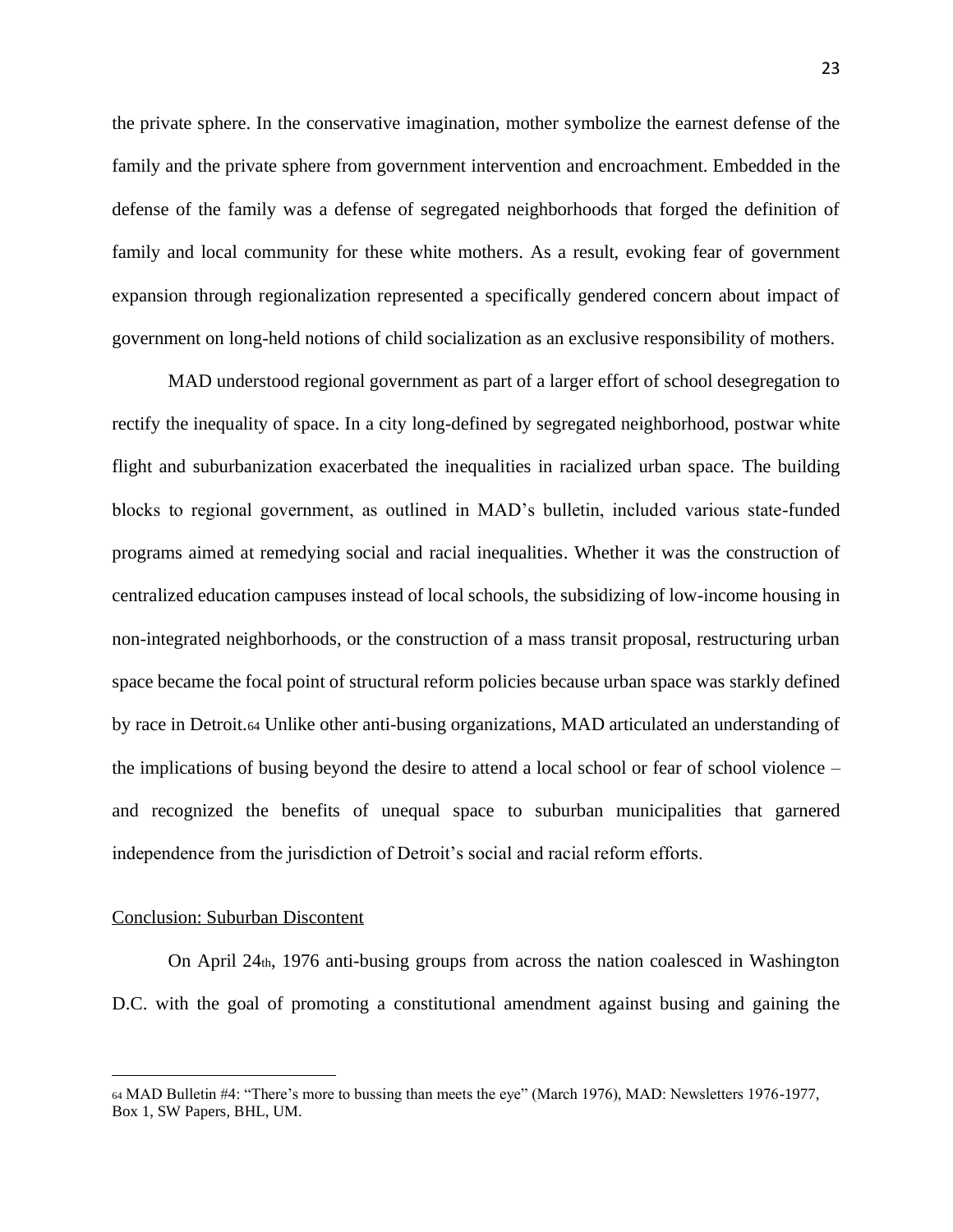attention of President Ford. The organizers of the march envisioned between 40,000 and 70,000 attendees, however, only 2,000-4,000 actually attended.<sup>65</sup> Of those present, only about ninety-four were from the Detroit metropolitan area.<sup>66</sup> Carmen Roberts surmised that people were spending too much on private school tuition to have the funds to pay for the march.<sup>67</sup> However, turnout at an anti-busing rally in suburban Warren, Michigan designed for those unable to attend the march in D.C., was also underwhelming. A reporter from the Macomb Daily, known for promoting antibusing material, noted an absence in "emotional fervor the had come to characterize these rallies."<sup>68</sup>

The failure to mobilize a large attendance at the suburban rally demonstrated a degree of apathy among suburbanites. In January 1976, the United Pledge Organization, a coalition of suburban anti-busing groups in Macomb County, urged suburban parents not to partake in a school boycott as part of a symbolic show of solidarity with their Detroit counterparts, and argued for a hands-off approach in anti-busing activism.<sup>69</sup> In May 1976, school administrators forbade Carmen Roberts from speaking to a parents' club at a suburban high school. Lake Shore Schools Superintendent Gordon Tanner feared that Roberts' speech might negatively affect the passage of a school levy at an upcoming election and might hurt Lake Shore's position in the cross-district

<sup>65</sup> "Washington March Planned: Neighboring County Follows Anti-Busing Lead" from the *East Side Community News* (2/26/1976), Clippings January-May 1976, Box 1, CR Papers, BHL, UM; "Bussing Foes March on Capitol" from the *Sunday News* (4/25/1976), Clippings January-May 1976, Box 1, CR Papers, BHL, UM.

<sup>66</sup> "Who's Nervous in Washington?" from the *Macomb Daily* (4/27/1976), Clippings January-May 1976, Box 1, CR Papers, BHL, UM.

<sup>67</sup> "Who's Nervous in Washington?" from the *Macomb Daily* (4/27/1976), Clippings January-May 1976, Box 1, CR Papers, BHL, UM.

<sup>68</sup> "Demonstrations Against Busing Fail to Get Expected Turnouts" from the *Macomb Daily* (4/26/1976), Clippings January-May 1976, Box 1, CR Papers, BHL, UM.

<sup>69</sup> "Viewpoints Today: Cool Heads Needed" from the *Macomb Daily* (1/24/1976), Clippings January-May 1976, Box 1, CR Papers, BHL, UM.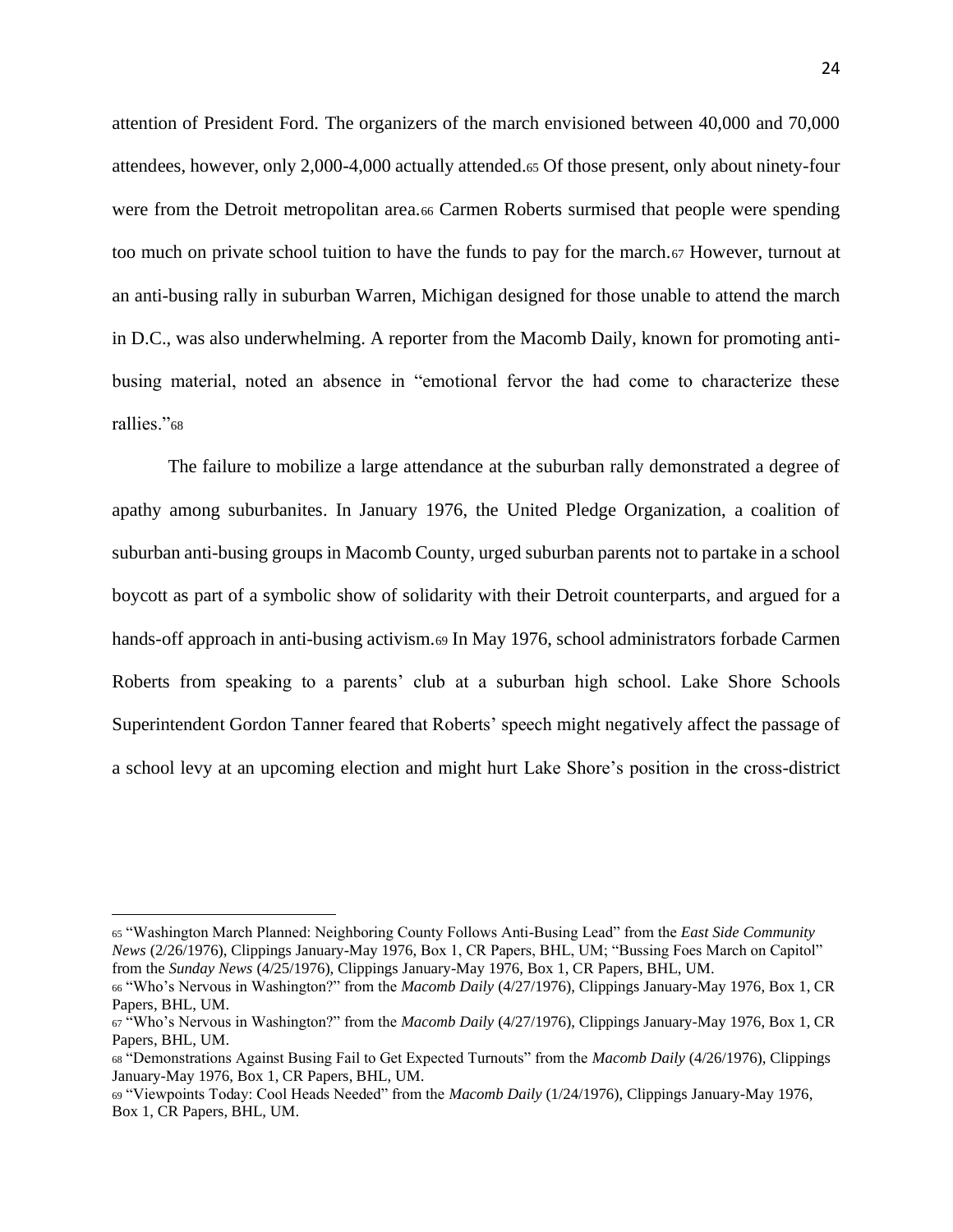busing suit. Tanner stated he was concerned about her rhetoric supporting segregation.<sup>70</sup> Suburban opposition to busing appeared restrained.<sup>71</sup>

Even in Detroit itself, anti-busing activism appeared to wane by the mid-1970s. A June 1976 rally was attended by only over one hundred people.<sup>72</sup> Anti-busing Congressman Lucien Nedzi stated that the push for a constitutional amendment was no longer a realistic goal, citing apathy, and instead urged anti-bussers to petition US attorney general Edward Levi.<sup>73</sup> Additionally, moderate candidates dominated the 1976 Central and Region Board elections.<sup>74</sup> Despite the fact that busing was been implemented months earlier, no candidate ran on a pledge to end busing.<sup>75</sup> Roberts insisted that the low turnout at rallies reflected the decision by many white Detroiters to flee the city.

The lack of involvement of the suburbs outside of Warren demonstrated the degree of security that suburbia brought white residents opposed to desegregation. While Roberts continued to assail attempts by the federal government to impose cross-district busing through bankrupting Detroit and forming a regional government,<sup>76</sup> it became increasingly apparent that MAD lacked the capabilities to turn-over the busing order. Furthermore, the extremist behavior of MAD may have grown less appealing to suburbanites, who favored less overt racial signaling. MAD's extremism was made evident in the frequent attendance of Breakthrough, a racist and anti-

<sup>70</sup> "Mrs. Roberts Asked Not to Come: Busing Talk Scrubbed" from the *Macomb Daily* (5/20/1976), Clippings January-May 1976, Box 1, CR Papers, BHL, UM; "Mrs. Roberts Asked Not to Come: Busing Talk Scrubbed" from the *Macomb Daily* (5/20/1976), Clippings January-May 1976, Box 1, CR Papers, BHL, UM.

<sup>71</sup> *Ibid.* and footnote about Warren's intense anti-busing activism – cite

<sup>72</sup> "A Bid to Rekindle Protest: Few Join Anti-Bussing Show" from the *Detroit News* (6/7/1976), Clippings June-December 1976, Box 1, CR Papers, BHL, UM.

<sup>73</sup> *Ibid.* 

<sup>74</sup> In Region Four, anti-busing and conservative board members were replaced by a moderate board. And other than Roberts, all other candidates in Region Seven were moderates. See: "Moderates Dominate School Board Vote" from the *Detroit Free Press* (5/20/1976), Clippings January-May 1976, Box 1, CR Papers, BHL, UM.

<sup>75</sup> "Detroit School Ballots May Surprise Voters Tuesday" from the *Detroit Free Press* (5/16/1976), Clippings January-May 1976, Box 1, CR Papers, BHL, UM.

<sup>76</sup> "Busing Foe Takes 'Crusade' to the Suburbs" from the *Detroit News* (3/9/1976), Clippings January-May 1976, Box 1, CR Papers, BHL, UM.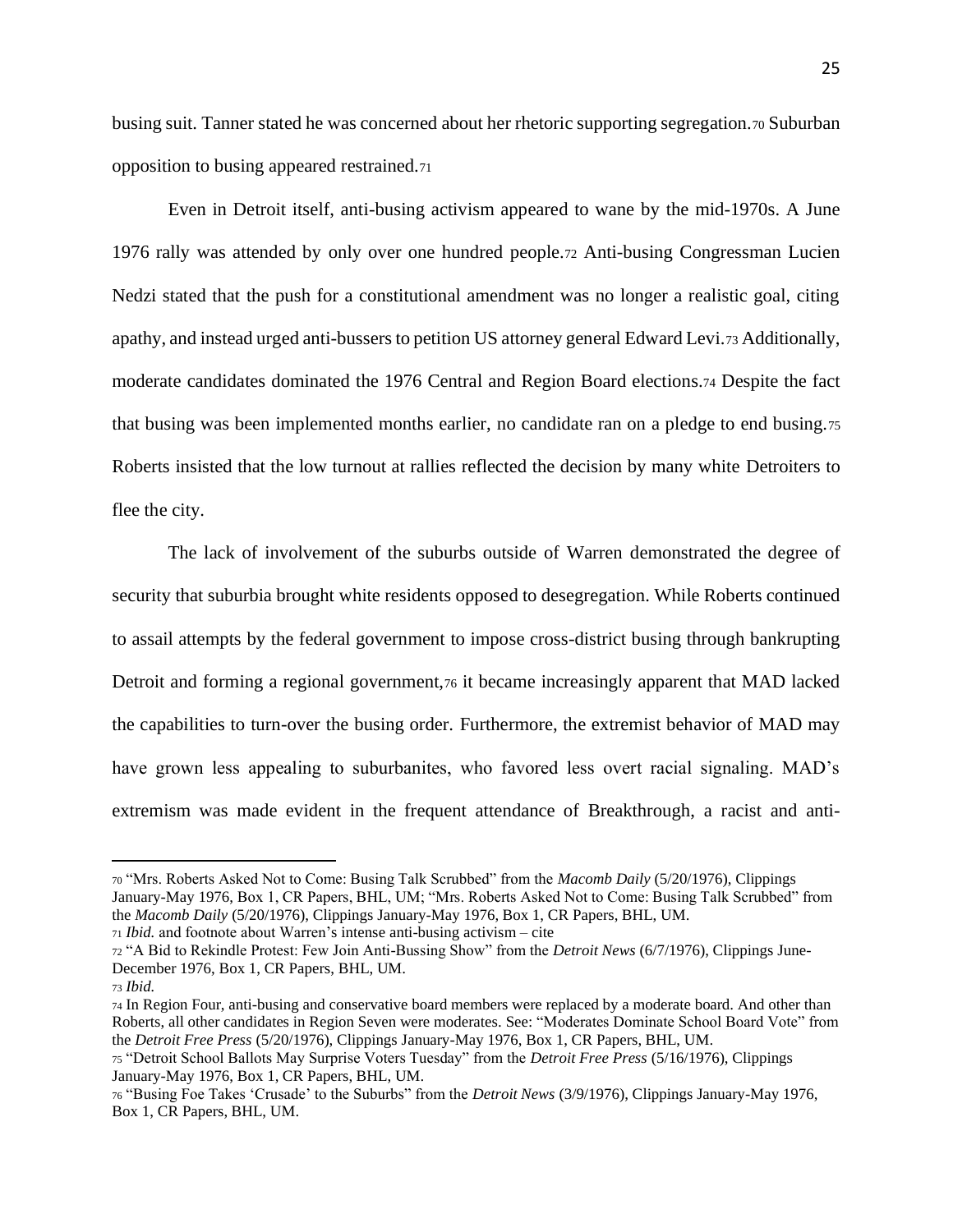communist group, at their rallies; their support for segregationist presidential candidate George Wallace; and instances of overt racist messaging contrary to MAD's general tendency to utilize color-blind rhetoric.<sup>77</sup> That being said, MAD succeeded in directing anti-busing activism throughout the Detroit metropolitan area, and established a city-wide presence that provided legitimacy to the organization in its subsequent political confrontations.

<sup>77</sup> Flyer for the boycott of Farmer Jack Supermarket (May 1975), MAD Miscellaneous 1973-84, Box 1, SW Papers, BHL, UM; "Civil Jobs Upgrade Urged" from the *East Side Community News* (4/15/1976), Clippings 1975, Box 1, CR Papers, BHL, UM; Memorandum from Lila McMechan to Region Seven Board (11/21/1975), Correspondence 1973-76, 1981, Box 1, CR Papers, BHL, UM.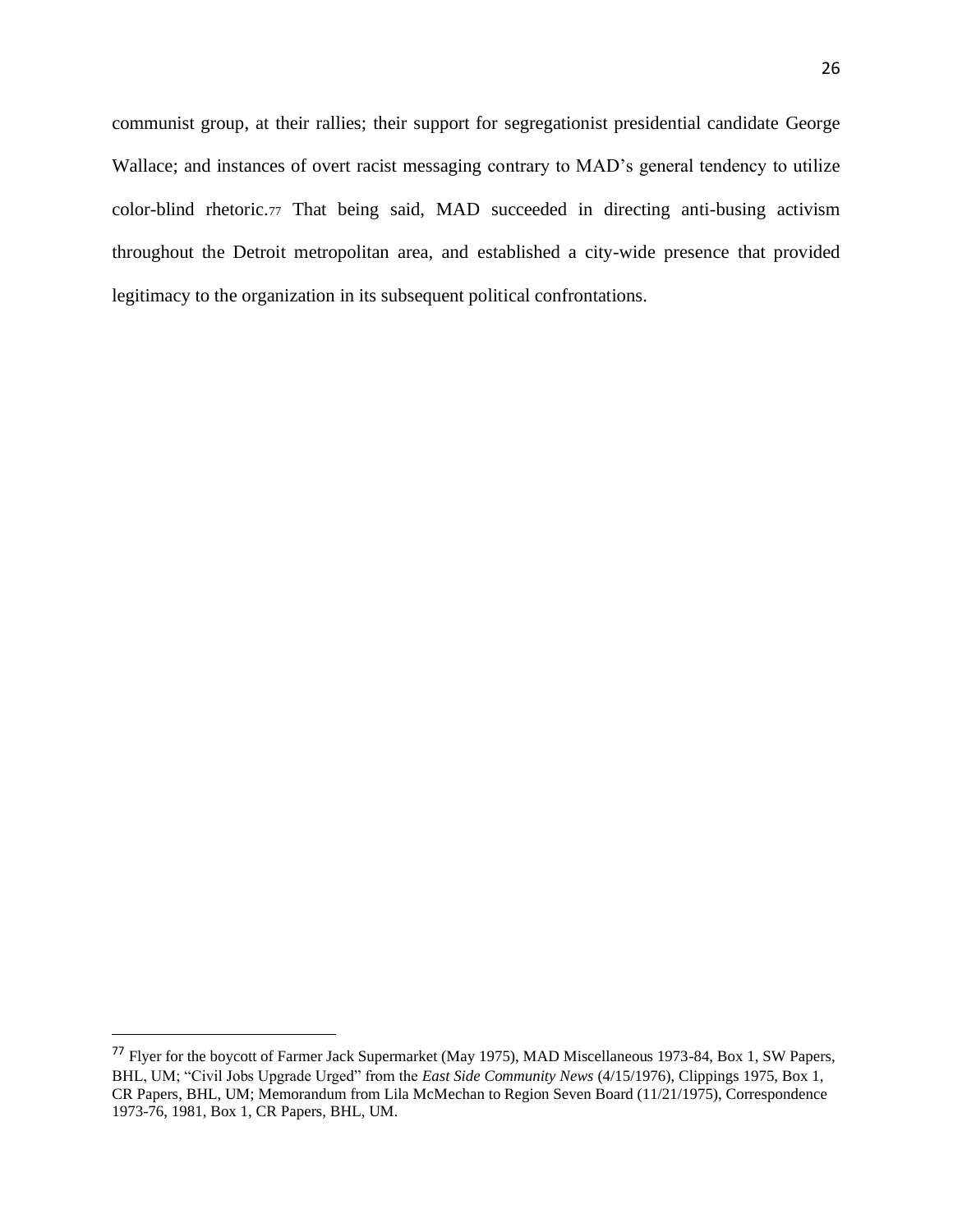#### **Chapter 2: Confrontations over Cultural Changes**

#### Introduction: NOW and WXYZ-TV

In 1973, Detroit's Channel 7 WXYZ-TV underwent a standard renewal process for their television broadcasting license. As part of the renewal process, Channel 7 entered into an agreement with the National Organization of Women's (NOW) Metropolitan Detroit Chapter that strived to enhance both the involvement of women at the station and the quality and content of programming discussing or directed at women. To achieve these aims, WXYZ-TV agreed to present programs portraying women "affirmatively or in non-stereotyping roles," air public service announcements concerning women's changing role and the women's movement, and granted NOW other broadcasting privileges.<sup>78</sup> But not all Detroit-area women were pleased with this partnership. In response, a coalition of several local "anti-lib" groups, including the Mothers Alert Detroit (MAD), formally asked the Federal Communications Commission (FCC) to suspend Channel 7 WXYZ's television broadcasting license. According to their lawyer, James McKenna of the Center for the Public Interest, the agreement between NOW and WXYZ-TV violated "the public's right to protection from undisclosed bias."<sup>79</sup>

The formation of a coalition against the NOW-WXYZ-TV partnership demonstrated the organizing prowess of the grassroots conservative movement in Detroit. At the same time Shirley Wohlfield and Carmen Roberts were submitting MAD's amicus brief into the *Milliken v. Bradley*  case, they were collaborating with other conservative women's groups to oppose the reform efforts

<sup>78</sup> "New Battle of Sexes: Lib vs. Anti-Lib" from the *Detroit News* (10/2/1973), Clippings 1973, Box 1, CR Papers, BHL, UM; "Ch. 7 Caught in Middle of Women's Fight" from the *Detroit News* (10/19/1973), Clippings 1973, Box 1, CR Papers, BHL, UM.

<sup>79</sup> *Ibid.*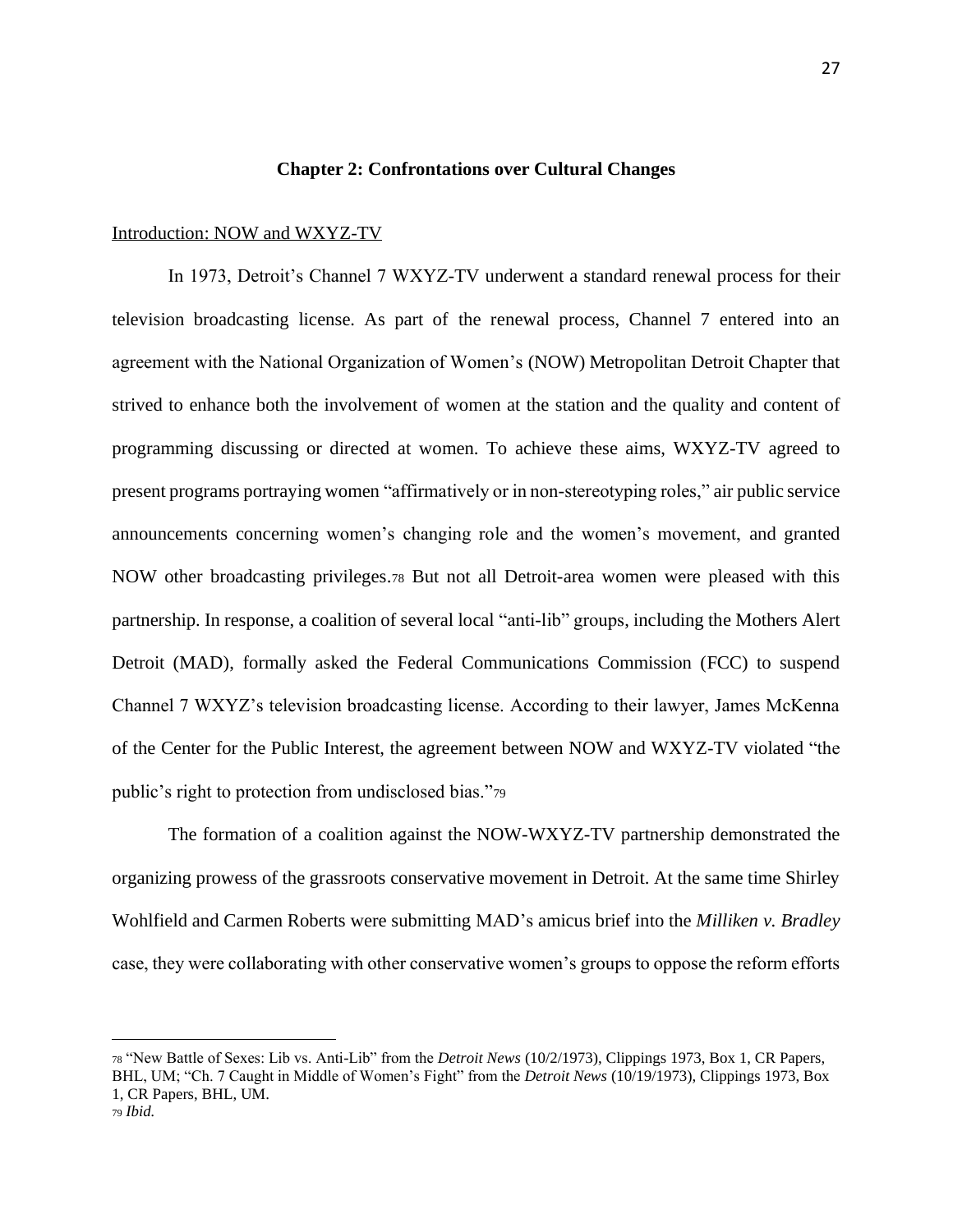of the broader women's liberation movement. Roberts and Wohlfield most frequently worked with the Detroit chapter of Happiness of Womanhood, Inc. (HOW). HOW was a nationwide antiwomen's liberation organization primarily focused on the defeat of the Equal Rights Amendment (ERA). MAD and HOW interpreted efforts to enhance women's programming at WXYZ-TV as an affront to the nuclear family and women's role in the domestic sphere. And the partnership between NOW and WXZY-TV as a concerted effort by a radical minority to undermine the sanctity of the family unit. Throughout the 1970s, conservative women in Detroit fought against reforms related to gender, sex, and sexuality as part of their defense of the family, home, and community. This chapter will explore the grassroots conservative opposition to birth control instruction, textbook reform, and the Equal Rights Amendment. In each confrontation, MAD and HOW were informed by a conservative gender ideology that assailed populist anti-statist sentiment to curb reform targeted at transforming societal norms of sex and gender.

#### Sex Education and Birth Control Instruction

In August 1973, Alexander Mercer, a science teacher at a suburban high school in Redford, Michigan and Dr. Richard Goldfine, a doctor at Detroit's Sinai Hospital, filed a suit against the Michigan State Board of Education over two laws pertaining to sex education instruction in public schools.<sup>80</sup> The laws prohibited the inclusion of birth control instruction in sex education courses and permitted parents to withdraw their child from any sex or health education course. In July 1974, a district court in Michigan dismissed the action. Had *Mercer v. Michigan State Board of Education* passed, the outcome would have been significant given that most states had similar restrictive sex education laws, particularly in regard to the instruction of birth control. Even so, the

<sup>80</sup> "Judges to Rule on Challenge to State Sex Education Law" from the *Detroit Free News* (3/25/1974), Clippings 1974, Box 1, CR Papers, BHL, UM.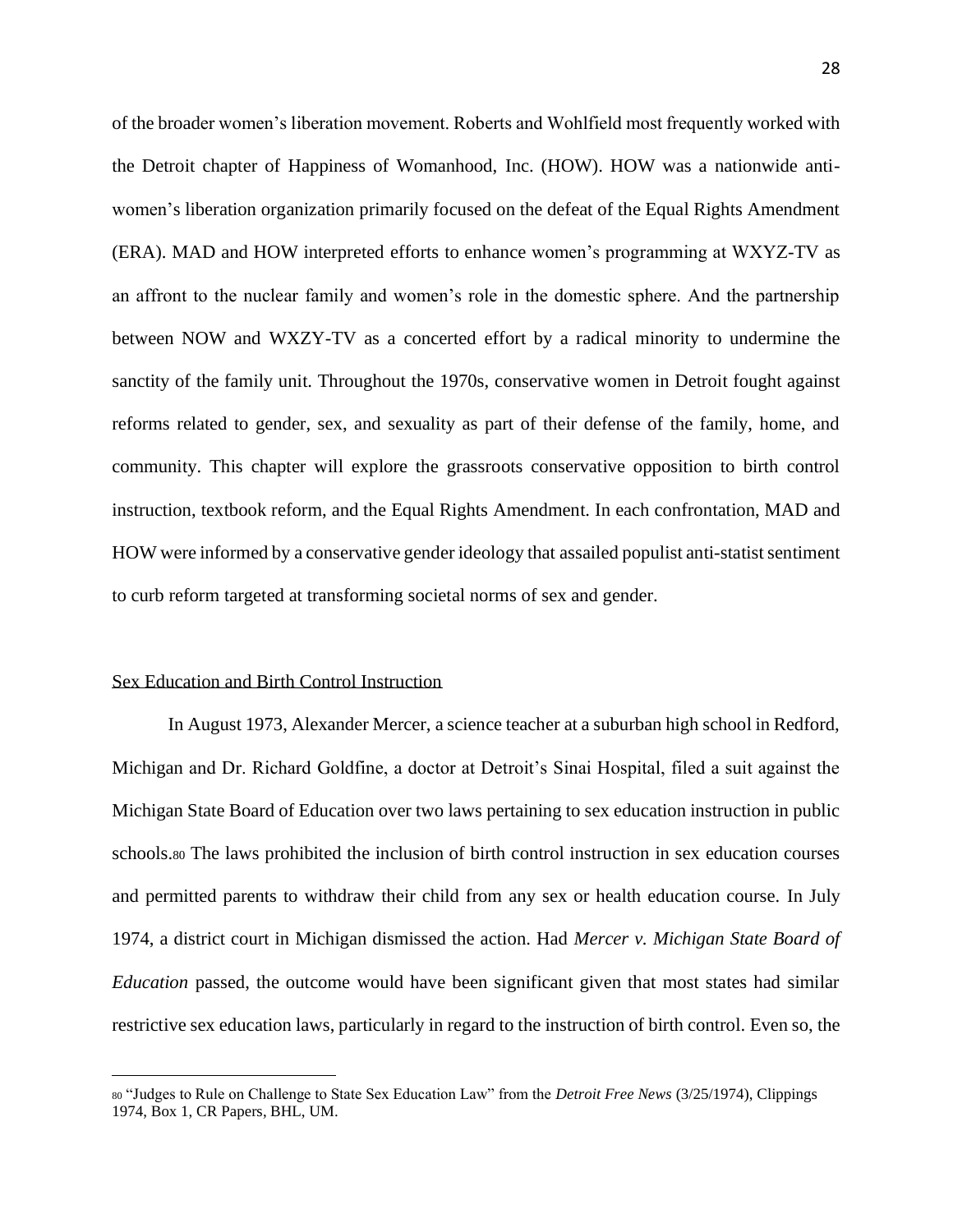efforts of Mercer and Goldfine galvanized a conservative political reaction. MAD adamantly supported the existing laws and argued that parental authority served as a crucial barrier against the undermining of the family and its moralizing qualities.

*Mercer v. Michigan State Board of Education* reflected an emerging concern of sex education policy by activists on both the left and the right. The 1960s birthed the modern sexual education movement. <sup>81</sup> Proponents of sex education believed that sex education courses in public schools could combat rampant sexual misinformation that posed a threat to the health of teenagers and young adults. However, opponents to sex education believed that it should remain within the domain of the private sphere. Further, sex education opponents were troubled with the perceived loosening of morals in broader American society. While pre-marital sex rates had remained at the same levels since the 1920s, the postwar sexual revolution increased the visibility of sex in public life and altered sexual attitudes. MAD's activism in defense of the existing sex education laws was informed by a conservative interpretation of the sexual revolution that saw liberalizing sexual norms as an indicator of national decline. Sex education represented a capitulation to a more permissive society.<sup>82</sup>

MAD opposed the plaintiff's claim in *Mercer* because the existing statute represented one of Michigan's only laws that enshrined parental rights."<sup>83</sup> Previously, MAD had defended "parents' rights" as part of their opposition to school desegregation – parents should have the right to choose the neighborhood school, or parents should have the right to remove their children from "dangerous" schools.<sup>84</sup> *Mercer* had the potential to weaken MAD's assertion of parental rights in

<sup>81</sup> Janice Irvine, *Talk about Sex: The Battles over Sex Education in the United States* (Berkeley, CA: University of California Press, 2004), 18-22.

<sup>82</sup> For more literature on the "permissive society" and the 1970s, see: Robert Self, *All in the Family: The Realignment of American Democracy since the 1960s* (New York: Hill & Wang, 2012), 189-218, 248-305. <sup>83</sup> Clipping from the *Northeast Detroiter* (12/6/1973), Clippings 1973, Box 1, CR Papers, BHL, UM.

<sup>84</sup> "Proposed Legislation Hits 'Unsafe' Schools" from the *East Side Community News* (3/18/1976), Clippings January-May 1976, Box 1, CR Papers, BHL, UM.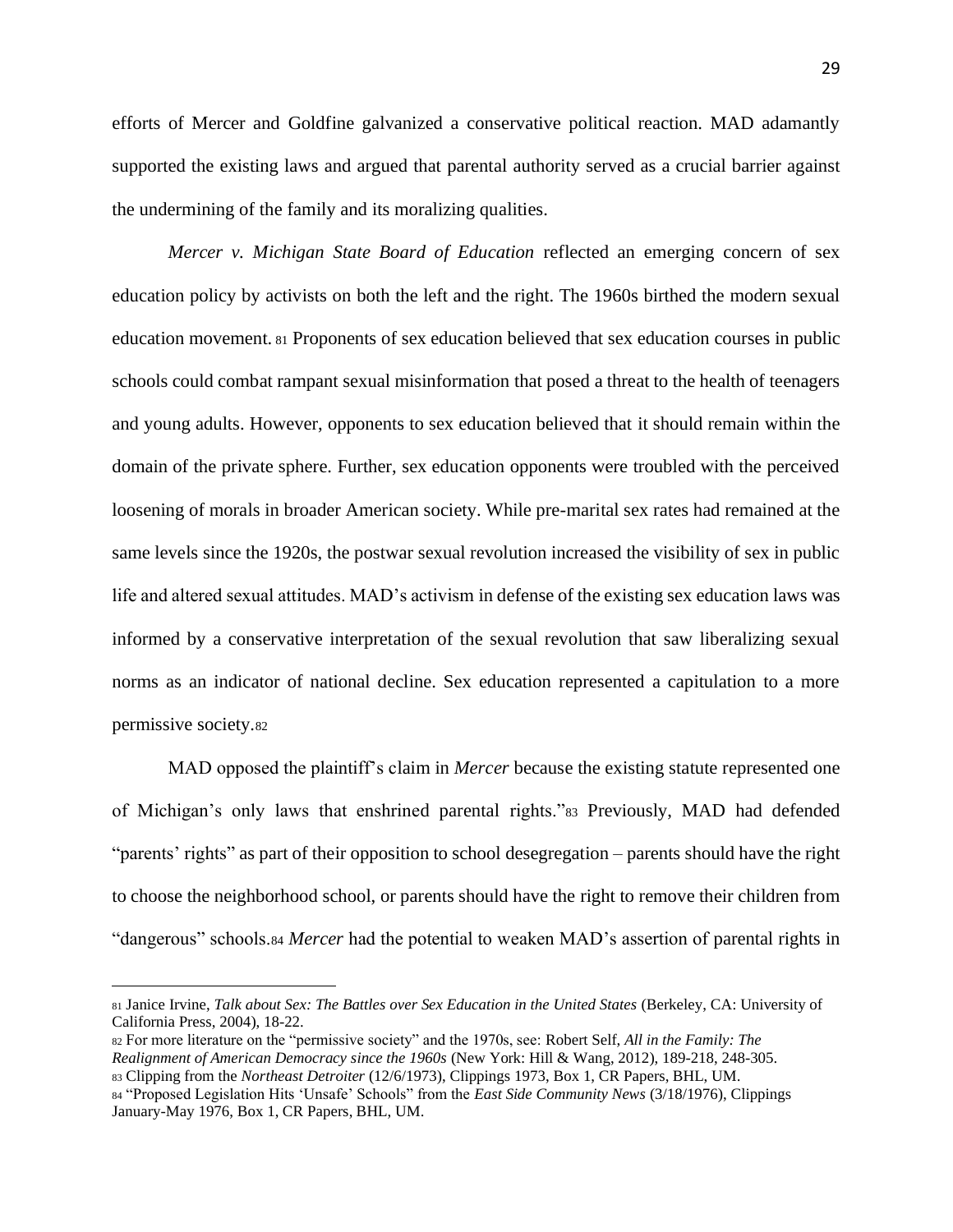other political confrontations. Securing parental rights provided a path for parents to circumvent public education reform that conflicted with their worldview. Parental rights also reinforced the conservative notion of the sanctity of the family from state intervention and social change and that parents must be awarded certain privileges. Sex education was characterized as an overreach of the state into matters of the family, or parents' concern, specifically child-rearing. <sup>85</sup>

Demands for parental consent in sex education courses confirmed a skepticism toward the public education system that was crucial to the formation of a populist opposition to reform. In a November 1973 op-ed in the *Northeast Detroiter*, Robin Schuster, a member of the liberal Equal Rights for Women (ERW) organization, contended that opposition to sex education prevented children from receiving objective knowledge about sex.<sup>86</sup> Shirley Wohlfield submitted a letter in response that questioned whether teachers and administrators could teach "objective" sex education topics. Wohlfield maintained that instruction of sex and sexuality must fall under the domain of parents, given that certain topics – namely, birth control – could introduce students to information that did not align with the beliefs of the local community. In effect, parental consent preserved the role of child-rearing to mothers, as opposed to educators.

However, MAD did not express outright opposition to sex education, but rather against the inclusion of birth control instruction in sex education courses. After the defeat of *Mercer,*  proponents of sex education repeatedly lobbied for legislation that permitted birth control instruction. In response, MAD asserted that birth control instruction infringed on the "personal, moral, and/or religious beliefs of the majority." <sup>87</sup> To make this claim, MAD posited an expansive definition of birth control that included "abortion, lesbianism, homosexuality, oral sex, and

<sup>85</sup> Re-election flyer for Carmen Roberts (November 1973), Clippings 1973, Box 1, CR Papers, BHL, UM.

<sup>86</sup> Clipping from the *Northeast Detroiter* (11/29/1973), Clippings 1973, Box 1, CR Papers, BHL, UM.

<sup>87</sup> Clipping from the *Northeast Detroiter* (12/6/1973), Clippings 1973, Box 1, CR Papers, BHL, UM.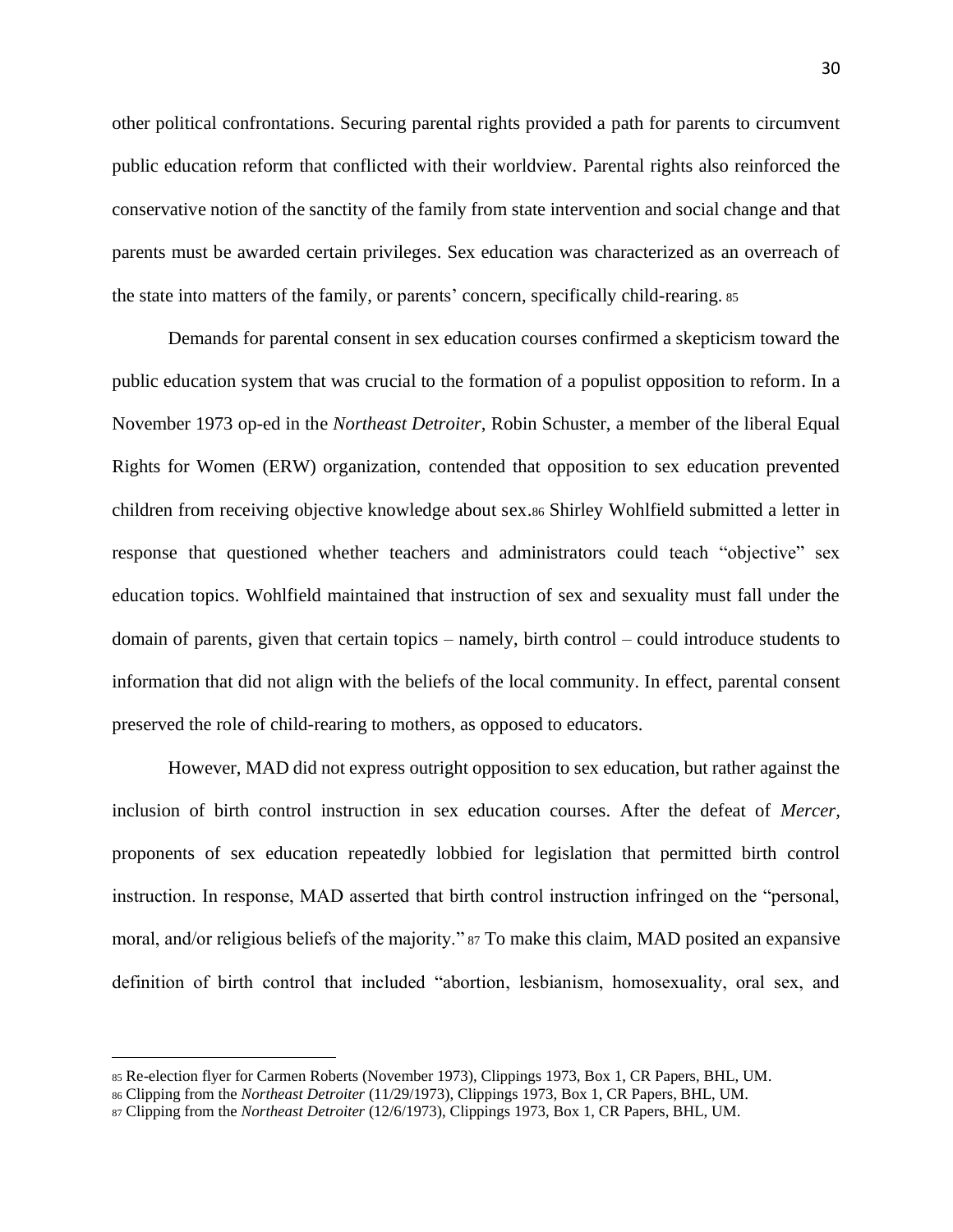masturbation." <sup>88</sup> Janice Irvine, a scholar of sex education history, notes that conservatives utilized the discursive power of vocabulary in steering debates on sex education. <sup>89</sup> Including controversial topics in their definition of birth control added credence to MAD's claim that birth control instruction infringed on their belief system, and served as a way to try to incite conservative reaction in Detroit.

MAD's expansion definition of birth control articulated their opposition to the transformation of gender and sexual norms, products of both the sexual revolution and the genderand sexuality-based social movements of the era. In the 1970s, the "family" and "sex" became metaphors for perceived cultural, societal, and national decline.<sup>90</sup> Therefore, MAD's concerns about the impact of birth control instruction on their children was indicative of their broader concerns about the impact of a permissive society on the traditional family structure. MAD's fervent mobilization against repeated attempts to enact birth control instruction by the state legislature underscores how sex mobilized conservative reaction against a changing nation.

MAD's campaign against birth control instruction adopted a conspiratorial anti-statist bent demonstrated in a focus on population control. When Linda Haerens presented MAD's broad definition of birth control – "abortion, lesbianism, homosexuality, oral sex, and masturbation"<sup>91</sup> – she cited that those forms of birth control were also forms of population control. Coincidentally, Dr. Goldfine entered into *Mercer* motivated by the impact of Michigan's birth control law on his lecture topics on population growth.<sup>92</sup> Goldfine's occupation as an academic, alongside his

<sup>88</sup> "Northeast Mothers Alert Fight Senate 211 on Sex" from the *Northeast Detroiter* (1/24/1974), Clippings 1974, Box 1, CR Papers, BHL, UM.

<sup>89</sup> Irvine, 11.

<sup>90</sup> Irvine, 42-44; Natasha Zaretsky, *No Direction Home: The American Family and the Fear of National Decline, 1968-1980* (Chapel Hill, NC: University of North Carolina Press, 2010), 9-17.

<sup>91</sup> "Northeast Mothers Alert Fight Senate 211 on Sex" from the *Northeast Detroiter* (1/24/1974), Clippings 1974, Box 1, CR Papers, BHL, UM.

<sup>92</sup> "Northeast Mother's Alert Discusses Sex Education" from the *Northeast Detroiter* (November 1973), Clippings 1973, Box 1, CR Papers, BHL, UM.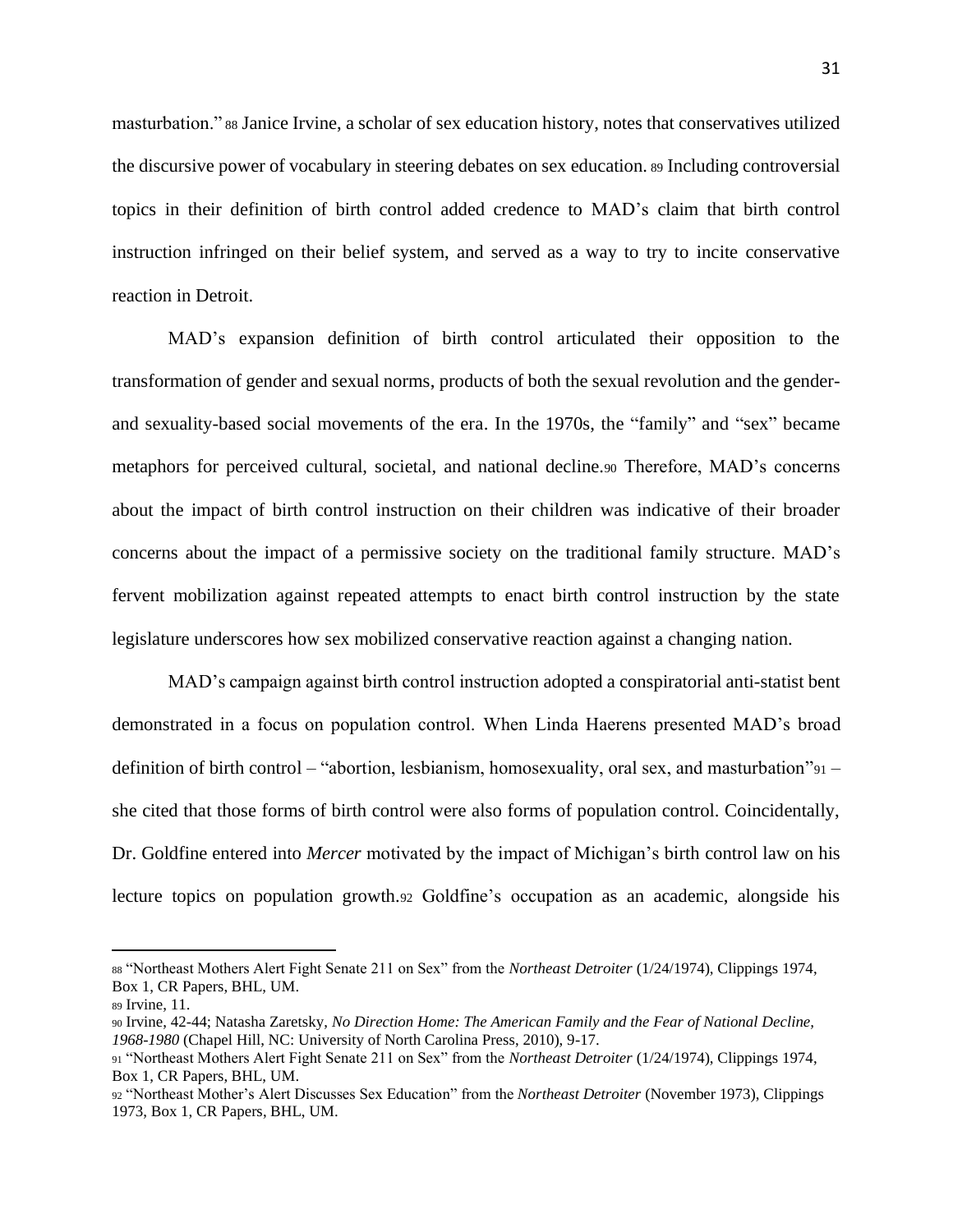commitment to securing the right to teach about birth control (not to mention his alleged membership to Planned Parenthood), fit perfectly into the populist conservative dichotomy of an academic elite undermining the values of the "people" and the "family."

In the minds of conservatives, population control served as a tool for undemocratic governments.<sup>93</sup> Linda Haerens wrote: "The governments of some Asiatic countries, India for example, are now and will in the future use sex education in their schools to control their birth rate and population growth."<sup>94</sup> This sentiment is furthered in two bulletins released by the Happiness of Women (HOW).<sup>95</sup> These bulletins contained an additional claim that birth rates in the United State were higher among affluent and middle-class whites. In a unique assertion, these women argued that birth control was a mechanism for population control that would have the greatest impact on middle-class and affluent white Americans. Embedded in this anti-statist population control conspiracy theory was another conservative concern about a changing nation and the perceived dislocation of white Americans.

## School Textbook Reform

MAD's concern about changing gender and sexual norms also animated their opposition to proposed changes in school textbooks. In the aftermath of *Mercer*, the Mothers Alert Detroit demonstrated their legal capacity through another amicus curiae brief, this time into the *Milliken v. Bradley* case.<sup>96</sup> The seventeen-page document prescribed a broad range of remedies for the

<sup>93</sup> Michelle Nickerson, *Mothers of Conservatism: Women and the Postwar Right* (Princeton, NJ: Princeton University Press, 2014), xx.

<sup>94</sup> "Northeast Mothers Alert Fight Senate 211 on Sex" from the *Northeast Detroiter* (1/24/1974), Clippings 1974, Box 1, CR Papers, BHL, UM.

<sup>95</sup> Document titled "House Journal No. 82" (7/5/1977), Happiness of Women, Inc. (HOW) 1973-1983, Box 1, SW Papers, BHL, UM; Letter titled "Parents – Act Now!" from HOW (June 1977), Happiness of Women, Inc. (HOW) 1973-1983, Box 1, SW Papers, BHL, UM.

<sup>96</sup> Civil Action No: 35257 brief submitted by Northeast Mothers Alert (4/17/1975), MAD Brief re: Ronald Bradley v. William Milliken 1975, Box 1, SW Papers, BHL, UM.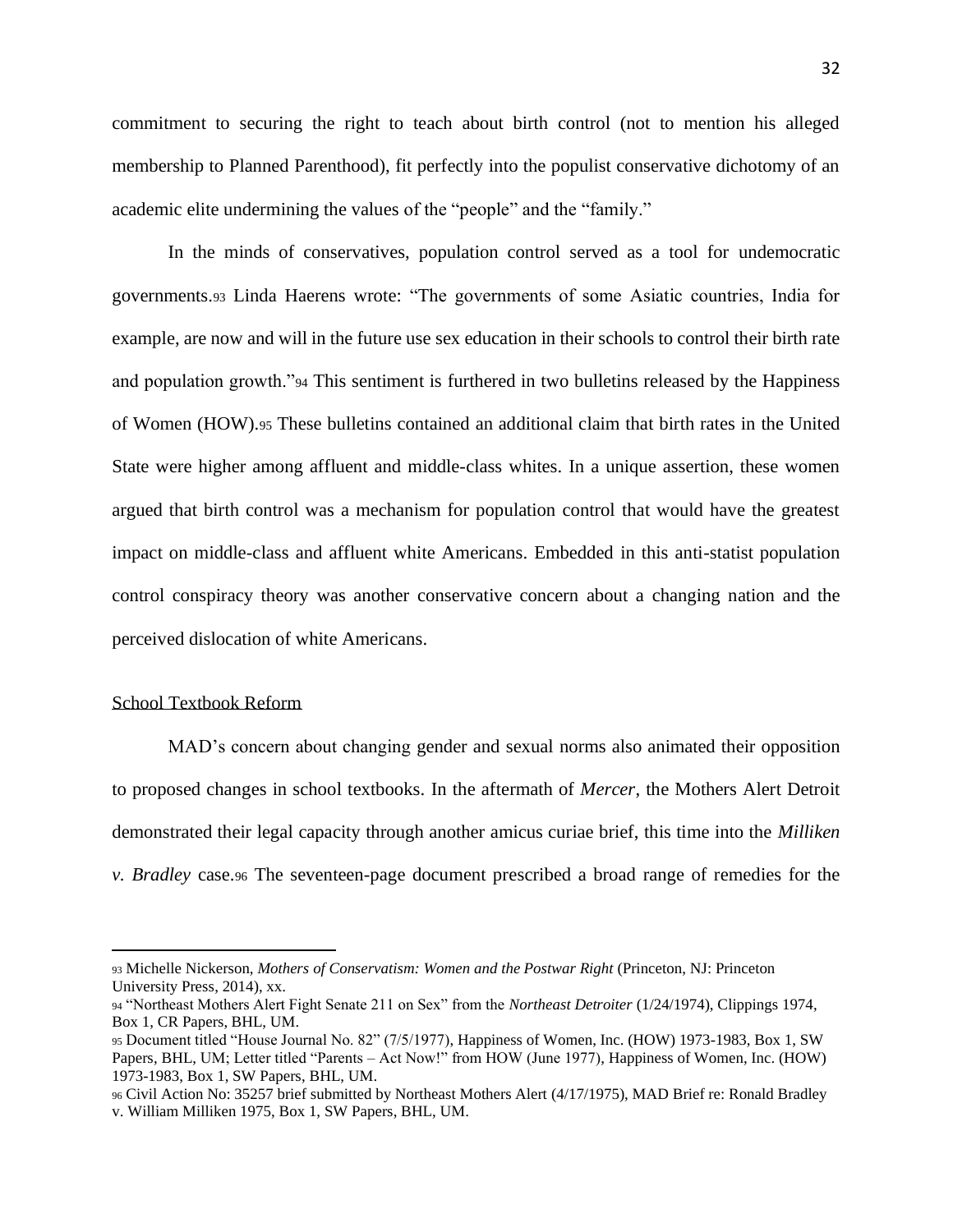problems ailing Detroit's public schools, including problems from biased school textbooks. While the concern for biased school textbooks was embedded within a document focused on school desegregation, any subscriber to the MAD's quarterly bulletin would have grasped the increased relevancy of textbooks to conservative activists in Detroit.<sup>97</sup> Throughout the 1970s, MAD opposed Michigan's school textbook reform, adopting similar organizational and rhetorical skills they evoked in the debate over birth control instruction.

The perceived influence of certain social movements in promoting textbook reform stoked political reaction among Detroit's conservatives. In 1974, a task force, formed by the Michigan State Board of Education, concluded that the state's textbooks contained gender-bias. Public schools were subsequently instructed to revamp their libraries and instructional materials in-line with the recommendations by the Board.<sup>98</sup> The Board's decision reflected the perceived need for textbooks to no longer include stereotypes or implicit bias related to gender and race. Further, textbook reform also represented the influence of the postwar social movements, particularly women's liberation. Although women's liberation groups played no direct role in the task force, the move suggested their influence on Detroit's institutions.

MAD articulated their opposition to gender-based textbook reform through the rhetoric of morals and religiosity. In their *Milliken v. Bradley* brief*,* MAD wrote:

Teachers, as agents of the state, must be reminded that their role, in the area of religion, must be one of neutrality. The Michigan State Board of Education will soon be considering the guidelines for revision of textbooks so that books reflect the views of feminists even though some of these views conflict with the religious and/or moral beliefs of many in our society.<sup>99</sup>

<sup>97</sup> MAD Bulletin #6: "What's happening to your schools, textbooks, money??" (December 1976), MAD: Newsletters 1976-1977, Box 1, SW Papers, BHL, UM. <sup>98</sup> *Ibid.* 

<sup>99</sup> Civil Action No: 35257 brief submitted by Northeast Mothers Alert (4/17/1975), MAD Brief re: Ronald Bradley

v. William Milliken 1975, Box 1, SW Papers, BHL, UM.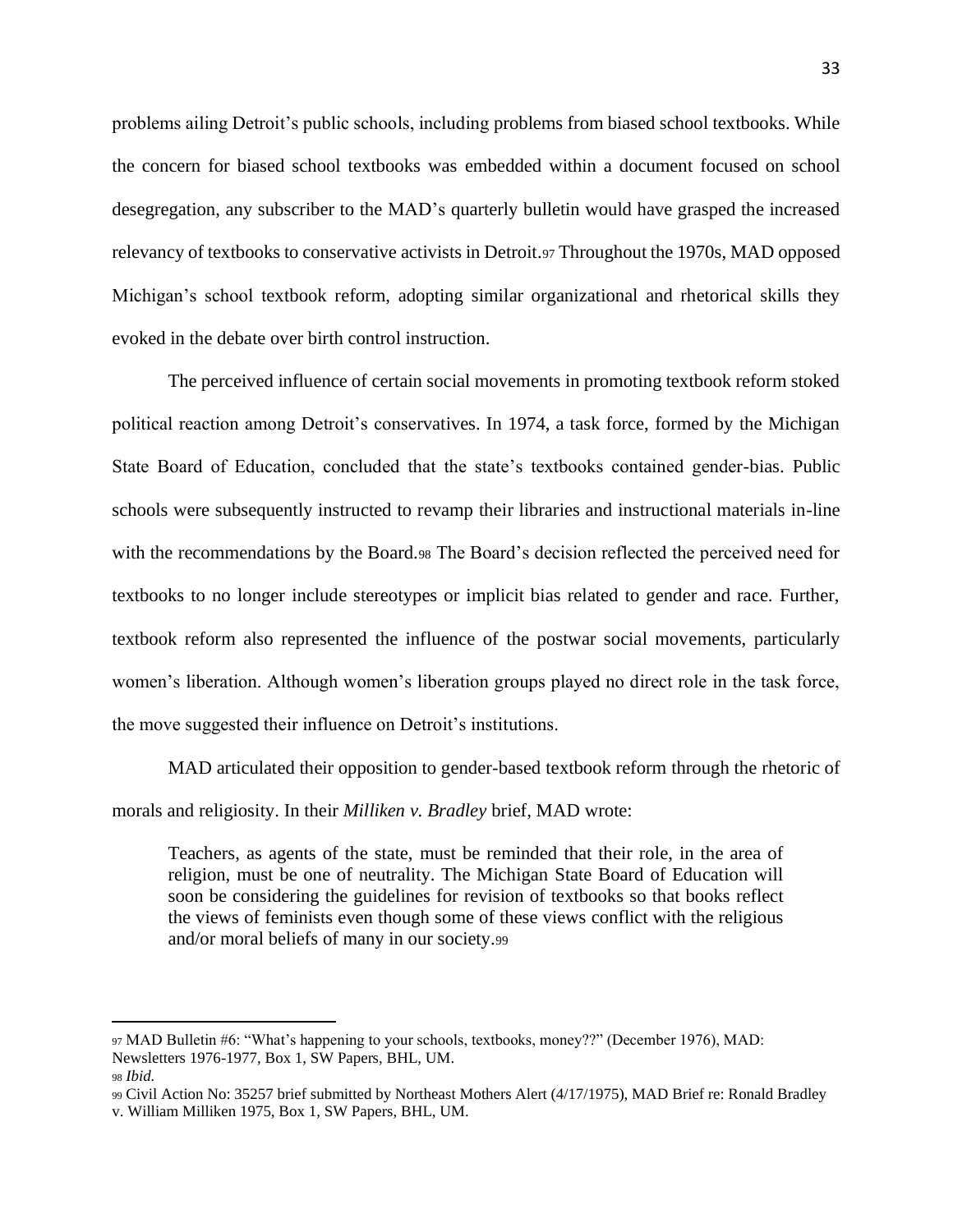In an act of conflating irreligiosity with feminism, MAD constructed a dichotomy between presumably Christian beliefs and the views of feminists, invoking notions of Christian domesticity long-connected to American conservative ideology.<sup>100</sup> This dichotomy allowed MAD to argue against certain textbooks that supposedly undermined their moral or religious beliefs. Furthermore, Shirley Wohlfield evoked this dichotomy in her critiques of the teaching of secular humanism in public schools, which she charged as a form of religious instruction.<sup>101</sup> Secular humanism is the belief that humanity is capable of morality without belief in God. Wohlfield charged that secular humanism was a form of religious instruction. Irvine notes how conservatives characterized sex education proponents as supporters of secular humanism.<sup>102</sup> Both MAD's brief above, and Wohlfield's condemnation of secular humanism demonstrate conservative women's concern about the impact of transforming gender norms on their religious identity. Textbooks represented the primary mode through which elements of the permissive society could indoctrinate schoolchildren with ideas that did not align with the conservative community. As Michigan's HOW President Patt Barbour stated: NOW is "attempting to implement their philosophies through the public educational system."<sup>103</sup> Textbooks represented the primary mode through which elements of the permissive society could indoctrinate schoolchildren with ideas that did not align with the conservative community.

MAD's expressed concern for biased textbooks through discourse on pedagogy. According to MAD, schoolchildren in Detroit used textbooks that featured an over-emphasis on "open-ended

<sup>100</sup> Nickerson, 13, 51.

<sup>101</sup> MAD General Meeting Minutes (6/3/1976) and (3/24/1977), MAD General Meeting Minutes, Box 1, SW Papers, BHL, UM.

<sup>102</sup> For further literature on secular humanism, see: Irvine, 22-28.

<sup>103</sup> Letter from Patt Barbour of HOW to Michigan's state legislature (7/4/1975), Happiness of Women, Inc. (HOW) 1973-1983, Box 1, SW Papers, BHL, UM.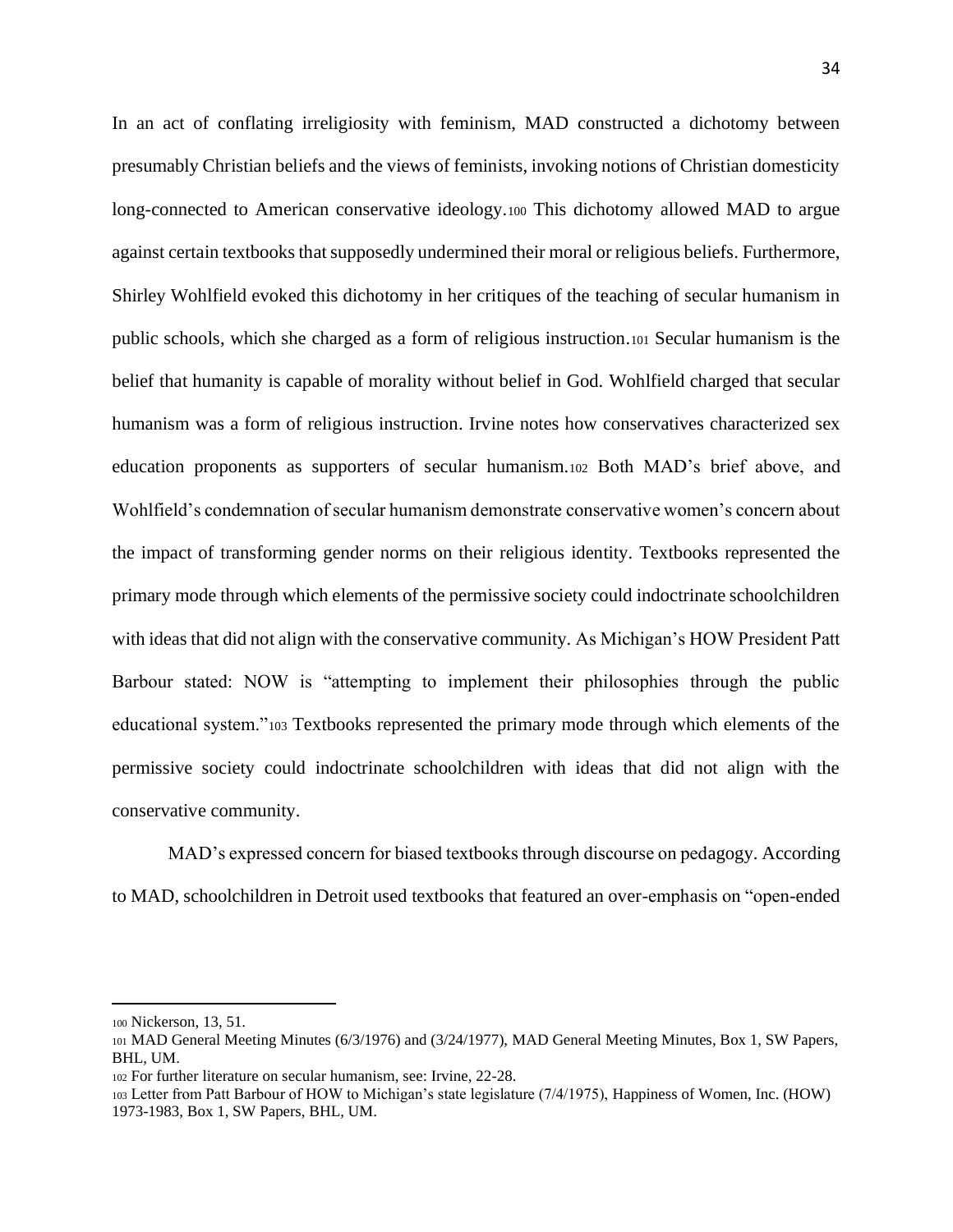questions" and "situation-ethics."<sup>104</sup> Textbooks that promoted new pedagogy worried these mothers because they encouraged a questioning of authority. In the 1970s, conservative mothers concerned themselves with the influence of the public school system on the values and morals of their children. Images of rebellious student protests, and liberalizing social norms, incited fear that progressive pedagogy played a role in this generational divide.105 Instead, MAD preferred what they described as the "basic education" approach. The basic education approach emphasized rulefollowing, and a mastery of basic skills. Embedded within the basic education approach is a focus on "proper" English, representing racial coding against other English dialects. MAD's concern about pedagogy further demonstrated attempts to curb transforming gender and sexual attitudes.

# Anti-Equal Rights Amendment (ERA)

The Equal Right Amendment (ERA) galvanized conservative women across the nation because it represented one of the most significant implications of transforming gender and sex norms.<sup>106</sup> In November 1974, a Mrs. Halina Frizzelle penned an ironic "thank-you" to retiring Representative Martha Griffins of Michigan's 17th Congressional District:

Thanks to your amendment, known as the ERA, I no longer have to spend my afterdinner hours doing homework with my children or giving them baths and maybe brushing the knots out of their hair…Thanks for the ERA, for allowing women such privileges, for making us equal counterparts of our men.<sup>107</sup>

Throughout the letter, Frizzelle described a potential reality in which women could no longer assume the exclusive role as housewife, and where men and women would share the

<sup>104</sup> MAD Bulletin #6: "What's happening to your schools, textbooks, money??" (December 1976), MAD: Newsletters 1976-1977, Box 1, SW Papers, BHL, UM.

<sup>105</sup> June Melby Benowitz. *Challenge and Change: Right-Wing Women, Grassroots Activism, and the Baby Boom Generation* (Gainesville, FL: University Press of Florida, 2015), 12-15.

<sup>106</sup> Gillian Frank, "'Civil Rights of Parents': Race and Conservative Politics in Anita Bryant's Campaign against Gay Rights in 1970s Florida," *Journal of the History of Sexuality* 22 (January 2013), 135-39.

<sup>107</sup> Letter from Patt Barbour of HOW to Governor Milliken (10/15/1973), Happiness of Women, Inc. (HOW) 1973- 1983, Box 1, SW Papers, BHL, UM.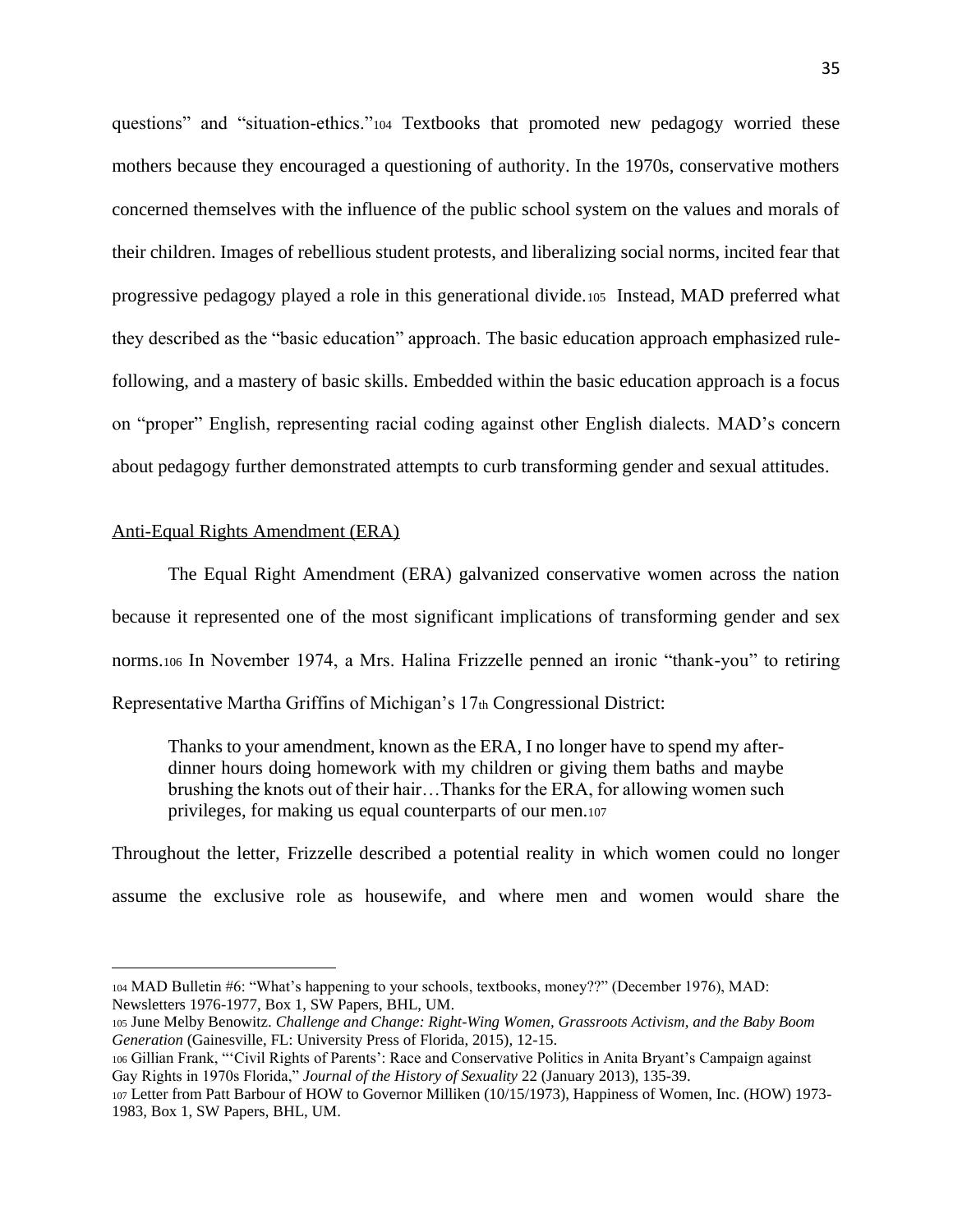responsibilities of home and work. Rep. Griffins understood a different worldview. During her twenty-years as a congresswoman of western Detroit and nearby suburbs, Griffins was instrumental in securing the prohibition of gender-based discrimination through Title VII of the Civil Rights Act and in fighting for the passage of the Equal Rights Amendment. The codification of gender equality, however, undermined the worldview of Frizzelle and the mothers of the conservative backlash. Fear that gender equality would uproot the stability of the family, and the belief that it demeaned their identity as mothers mobilized a grassroots opposition against the ERA.

Conservative women opposed the ERA because it threatened their social identity as mothers. In 1974, the *Detroit Free Press* published a profile article of Carmen Roberts that was titled: "Diary of a Glad Housewife." The article, focused on her anti-busing and anti-women's liberation activism, describes Roberts as a "cheerleader-trim" woman who spoke "in a voice slightly younger than her years."<sup>108</sup> The article's emphasis on Roberts's feminine traits reflected the centrality of femininity to Roberts's political opposition to the women's liberation movement: "They try to make 'mom' and 'apple pie' sound like dirty words." Further, "The Equal Rights Amendment is going to take away my privileges if it passes. We don't have the privilege of staying home as we do now if we're responsible for bringing in 50 percent of the income." Anti-ERA activists often emphasized unsubstantiated claims about the impact of the ERA and the validity of Roberts's claim is questionable, but such claims informed a commitment to a worldview that was becoming challenged on an unprecedented level in the 1970s.

The opposing viewpoints in the ERA debate paralleled the opposing viewpoints in the abortion debate. Both issues demonstrated how women, as new political constituents, had a vested social interest in the outcomes of these policy disputes. Sociologist Kristin Luker, in *Abortion: The* 

<sup>108</sup> "Diary of a Glad Housewife" from the *Detroit Free Press* (1974), Clippings 1974, Box 1, CR Papers, BHL, UM.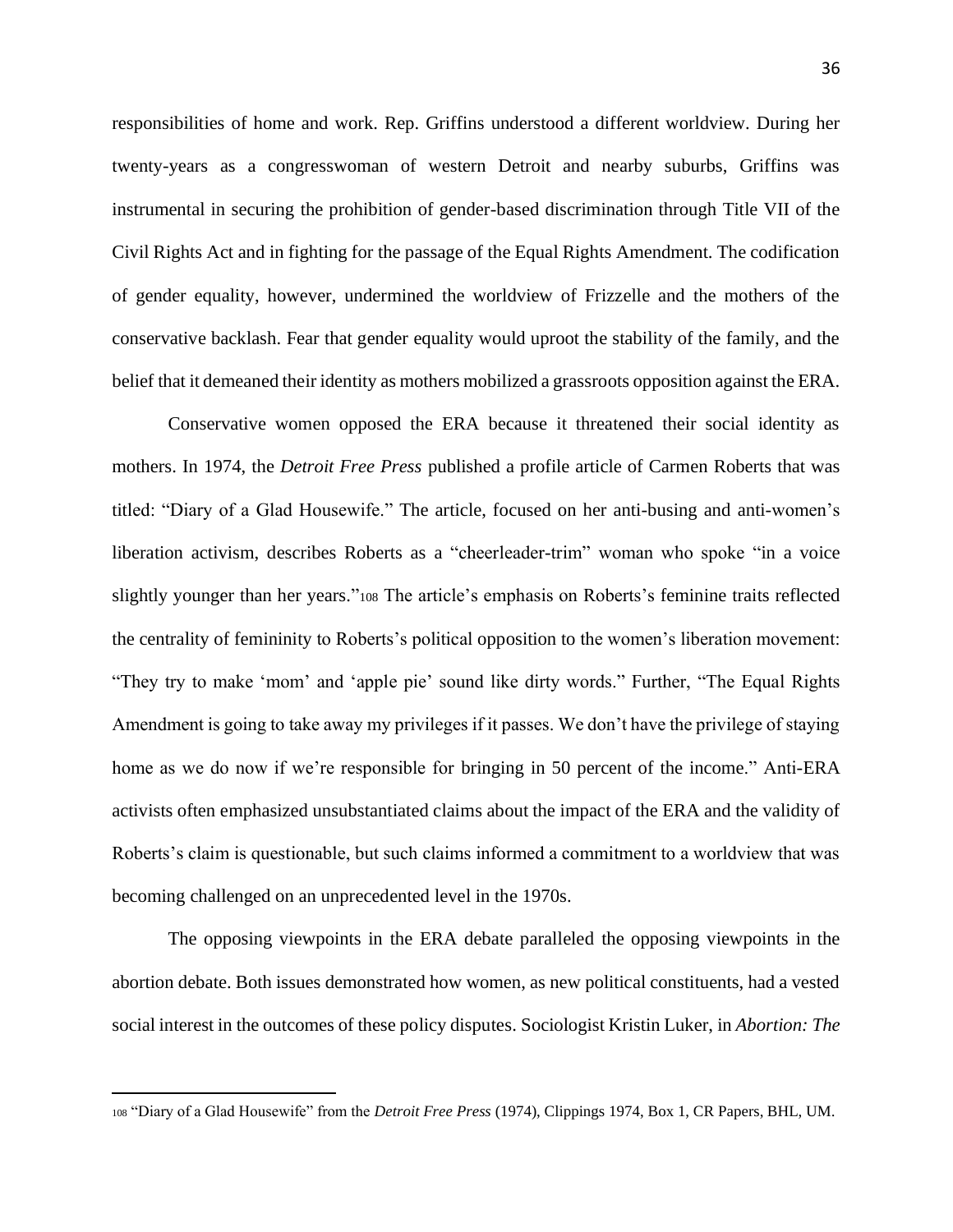*Politics of Motherhood*, argues that abortion became such a defining political issue in the 1970s because the two sides of the debate reflected opposing worldviews that articulated different responses to women's increased demand for citizenship. For pro-life women, such as the Mothers Alert Detroit and the Happiness of Womanhood, abortion signified a rejection of motherly duties at the center of their social identity. Conversely, pro-choice women understood abortion to be a vital component to ensuring the longevity professional careers, for example, in a larger effort to guarantee equal or full citizenship. Both constituents had a stake in the abortion debate because their worldview and social identity were tied to the extent of citizenship for women. Luker's analysis provides a useful framework in understanding MAD's and HOW's opposition to the Equal Rights Amendment. MAD viewed the women's liberation as a sinister effort to curtail their social identity as mothers and indoctrinate their children into an opposing worldview that accepted women's liberation. <sup>109</sup>

HOW and MAD depicted the ERA as a populist issue by casting proponents of the ERA, particularly NOW and women's liberation generally as elitist. HOW's newsletters featured a call to action, imploring members and supporters to communicate and organize with friends and lawmakers. They reminded readers that, despite what the media or liberal activists' depicted, women's liberation only comprised a minority of the population; indeed, HOW charged that "Women's Lib represents only 3 per cent of the women in the country."<sup>110</sup> This populist messaging, in a similar function to busing, sought to mobilize a nascent band of citizens against interests that undermined the family. HOW cast NOW as a fringe organization, comprised of

<sup>109</sup> Kristin Luker, *Abortion and the Politics of Motherhood*. (Berkeley CA: University of California Press, 1984), 7- 10.

<sup>110</sup> "Group Fights Ideological War: HOW or NOW?" from the *Macomb Daily* (9/8/1973), Happiness of Women, Inc. (HOW) 1973-1983, Box 1, SW Papers, BHL, UM.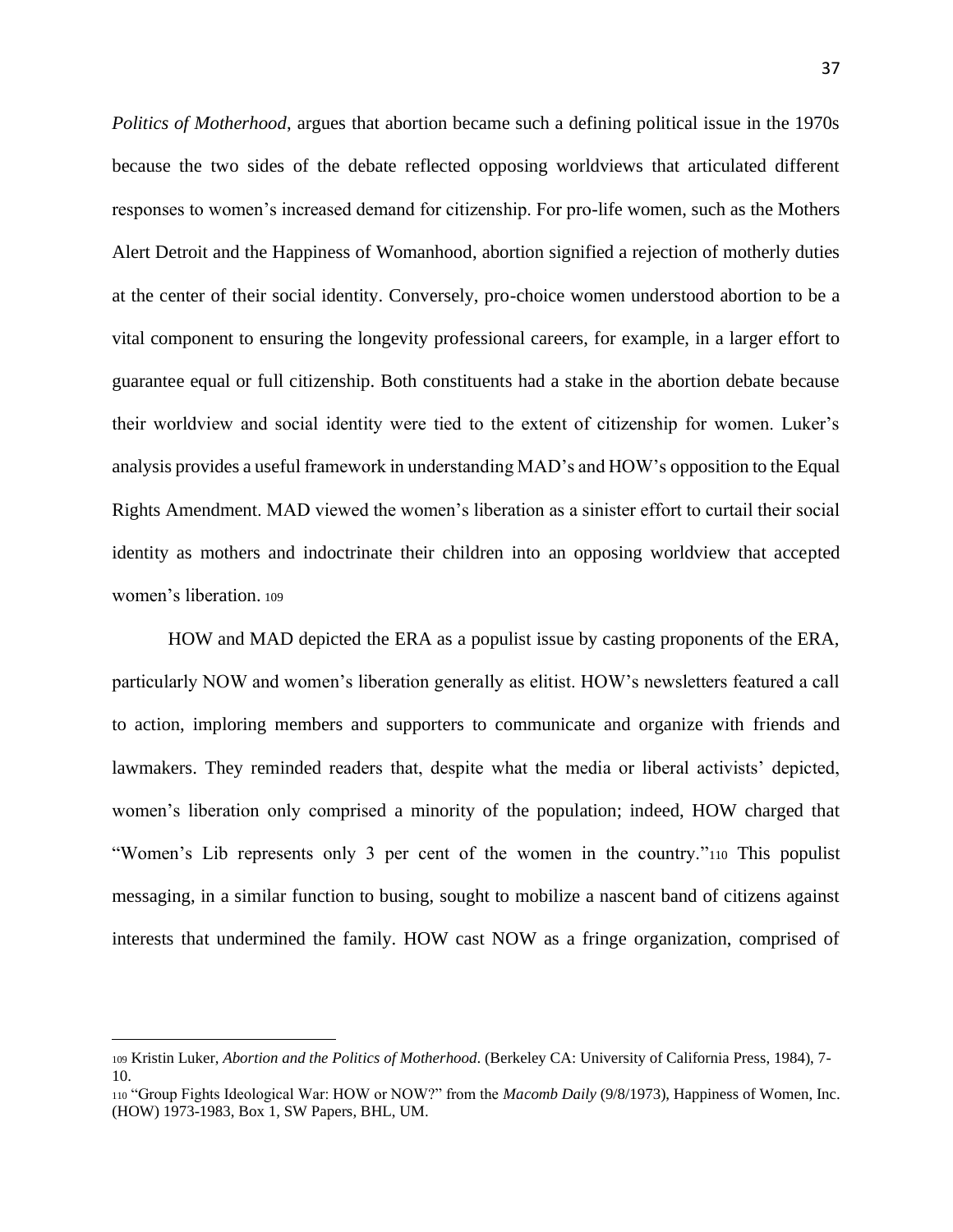elements of the permissive society in order to suggest that it was not representative of the majority and to undermine its legitimacy.

HOW further built a populist opposition to the ERA by tapping into conservative opposition to the gay rights movement. In a letter to state legislators, Patti Barbour of HOW used homophobic language in her critique of NOW's inclusion of lesbians in their organization. The inclusion of lesbians, Barbour argued, was proof of NOW's radical politics. By conflating homosexuality with left politics, Barbour articulated a conservative politics of the family that proudly emphasized a white, heterosexual nuclear family aligned with traditional gender roles that faced repeated threats from a permissive society situated within left politics. This conservative politics of the family assumed a strong anti-statist orientation as it sought to preserve the sanctity of the traditional household from state-led reforms. The ERA, as a constitutional amendment, most visibly demonstrated the threat that the state posed to the family unit informing the worldview of MAD and HOW.

## Conclusion: Public Funding and the Politics of the Family

In 1973, Patti Barbour mailed a copy of House Bill No. 4364 to Shirley Wohlfield. The bill at-hand would appropriate "the sum of \$50,000…for the purpose of employing a staff to perform work for the [Michigan women's] commission."<sup>111</sup> Months later, national conservative activist Phyllis Schlafly commented on the role of status on women councils, akin to the recently-funded Michigan women's commission. In her famous "Phyllis Schlafly Report," she described how these councils, although funded by public tax dollars, functioned as a lobbying arm for the women's

<sup>111</sup> House Bill No. 4364 attached in letter sent to Shirley Wohlfield likely from Patt Barbour (3/8/1973), Happiness of Women, Inc. (HOW) 1973-1983, Box 1, SW Papers, BHL, UM.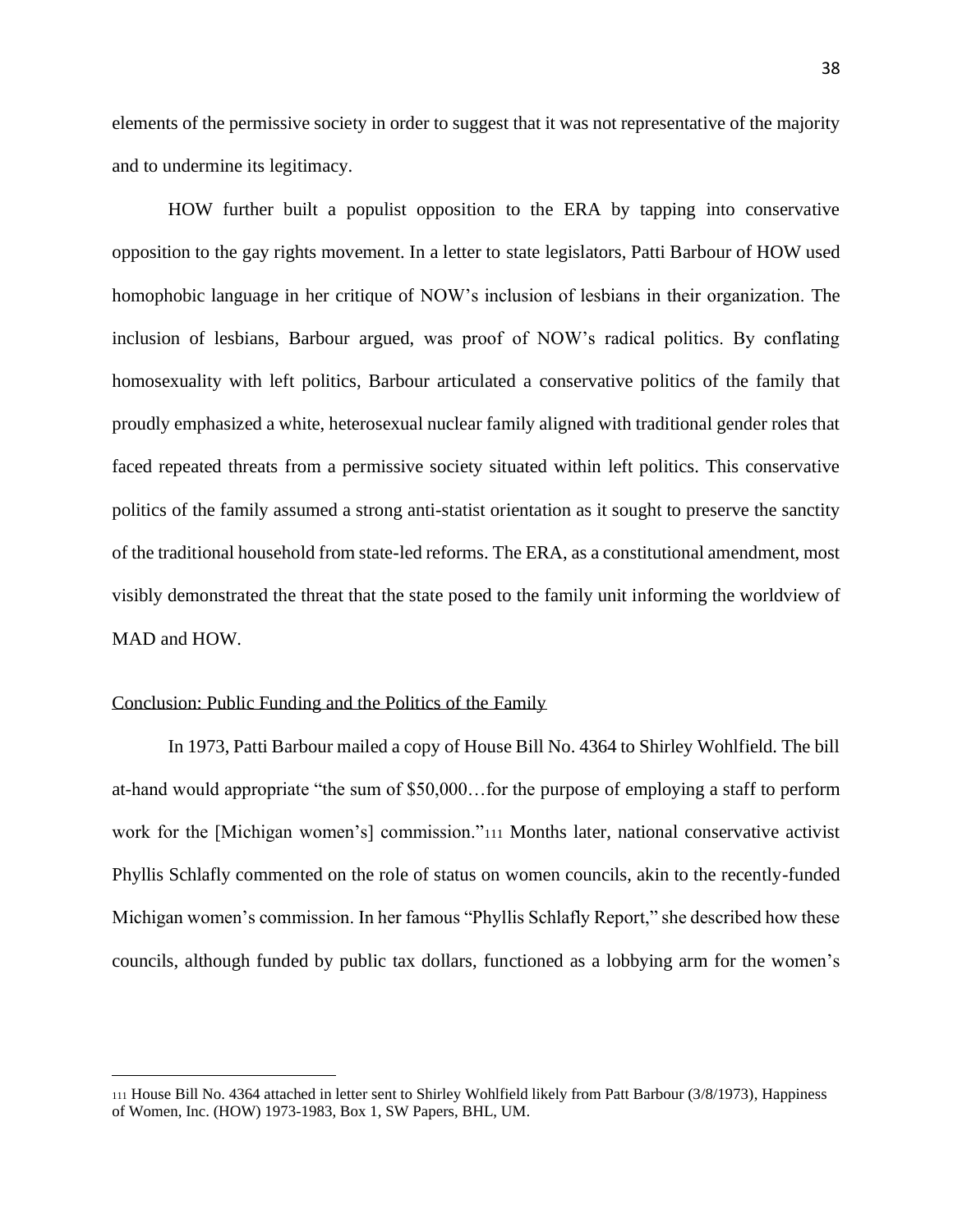liberation movement.<sup>112</sup> Concern over the allocation of tax revenue became increasingly important for conservative opponents of women's liberation. Items as simple as a monthly newsletter – *The Capitol Women* – garnered scrutiny for holding a "feminist" bent.113

The conservative scrutiny of tax dollar allocation was not exclusive to the women's liberation movement. During MAD's anti-busing campaign, for example, they claimed that the NAACP received federal tax dollars.<sup>114</sup> This focus on taxes reflected conservative suspicions of the state's relationship to civil rights organizations and elements of the permissive society. The pivot toward the issue of public funding of certain organizations and viewpoints also offered groups like MAD a new opportunity to curb reform efforts that were, at-least partially, statefunded. The ability to regulate allocation of tax dollars awarded an equal, if not greater, potential for undermining the state's mission than an assertion of parental rights. Increasingly, MAD focused on how tax dollars were being spent in the public school systems, and to which programs they were being spent on.

<sup>112</sup> "Are you financing women's Lib and ERA?" from the *Phyllis Schlafly Report* (February 1974), Happiness of Women, Inc. (HOW) 1973-1983, Box 1, SW Papers, BHL, UM. <sup>113</sup> *Ibid.* 

<sup>114</sup> Flyer for the boycott of Farmer Jack Supermarket (May 1975), MAD Miscellaneous 1973-84, Box 1, SW Papers, BHL, UM.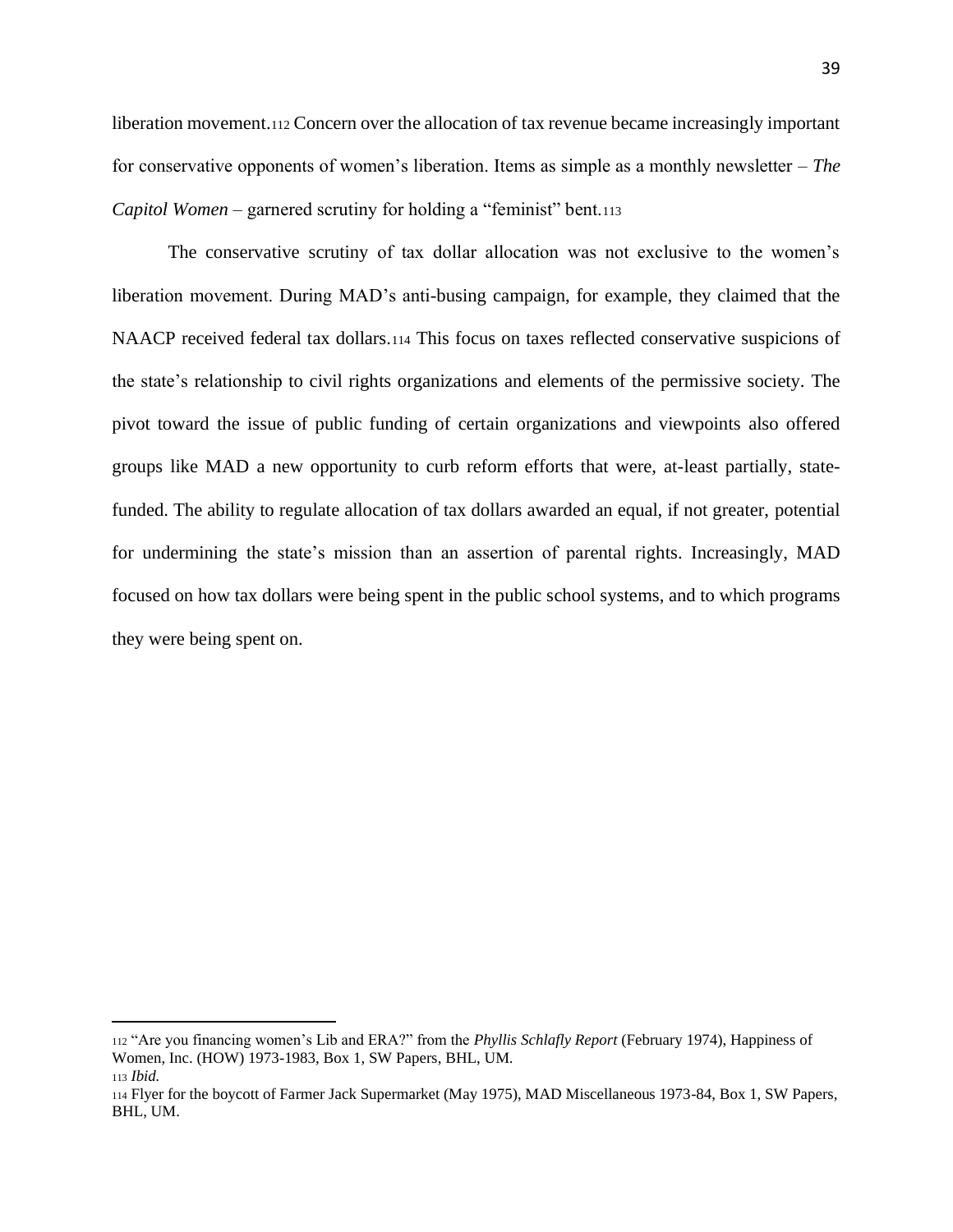# **Chapter Three: Tax Ideology**

## Introduction: Residency

In March 1973, Carmen Roberts was appointed to fill the vacancy of resigning Detroit Region Seven Board of Education member Donald Krebs. Shortly after her appointment, Roberts demonstrated her conservative political bent by tabling a motion that would have forced teachers living outside of Detroit to move into the city within six months.<sup>115</sup> A residency requirement, proponents stated, could ameliorate the racial biases of teachers by decreasing the social distancing between white teachers and black schoolchildren. Opponents, including the Mothers Alert Detroit (MAD) and the Detroit Federation of Teachers (DFT), cautioned against the measure due to the potential loss of qualified teachers. They also questioned the legality of the rule. After much deliberation, the Central Board of Education voted against a residency rule that required the return of teachers living outside of Detroit, but passed a residency requirement for all new hires and employees seeking promotion.<sup>116</sup>

The demand for residency represented the pressure placed on the Detroit Public Schools to address racialized inequality. While a residency requirement offered the cash-strapped school district a cost-effective reform policy, the Detroit Public Schools would require far more revenue to enact additional reform measures and more critically, to compensate for rising budget shortfalls. However, conservative members on region boards played an integral role in preventing the accumulation of the necessary revenue by opposing tax mill increases. In this chapter, I will argue that conservative board members, Carmen Roberts of Region Seven and Gerald O'Neill of Region

<sup>115</sup> "New Member Sways Board: Teacher Residency Tabled in Region 7" from *Detroit News* (3/13/1973), Scrapbook 1972-1975, Oversize Volume 1, SW Papers, BHL, UM.

<sup>116</sup> "Residency Rule Defeat Sparks Talk of Recall" from *Detroit News* (2/13/1974), Scrapbook 1972-1975, Oversize Volume 1, SW Papers, BHL, UM.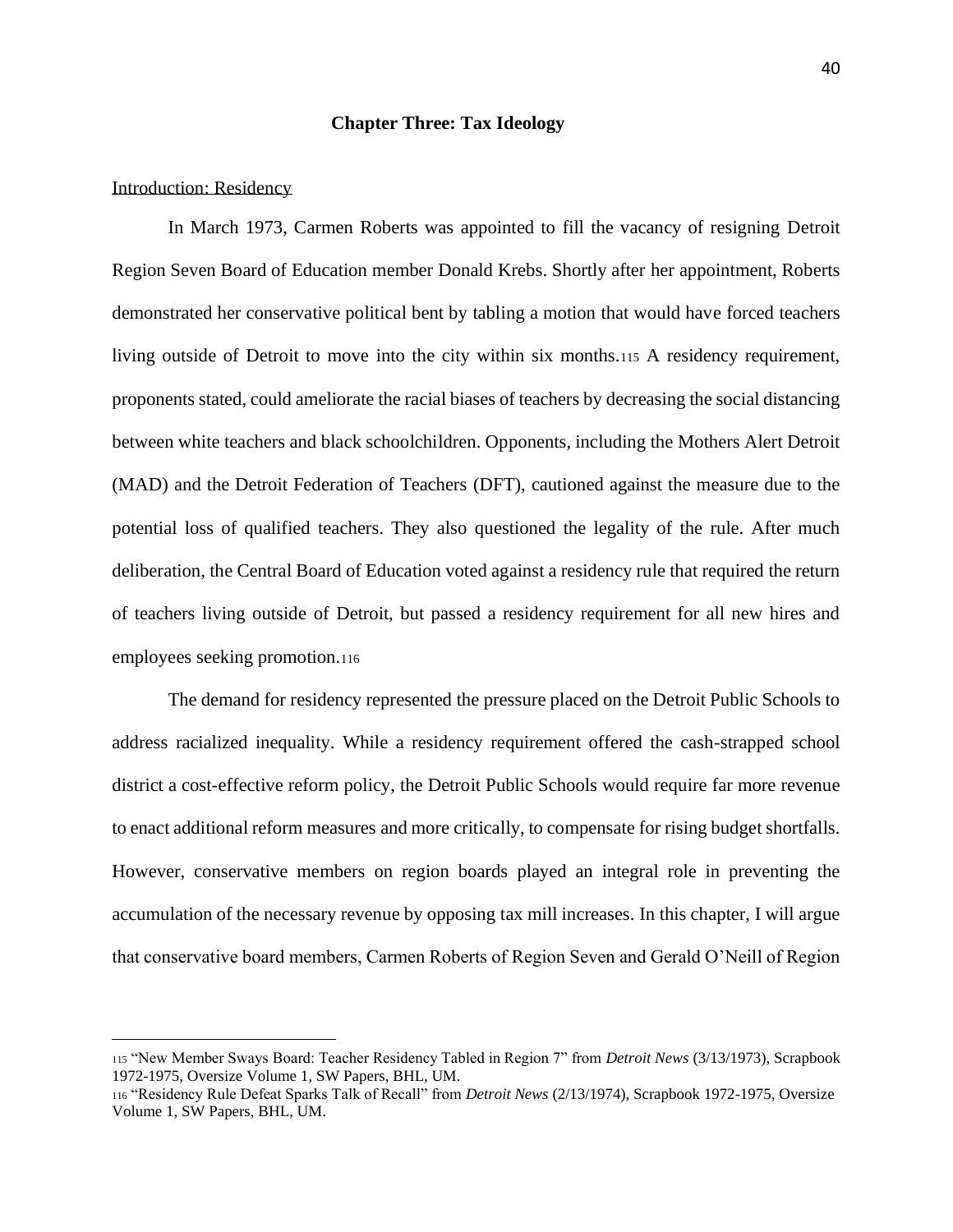Four, articulated a populist, anti-state tax ideology that undergirded their anti-millage campaign and selective spending regime. Robert's' and O'Neill's tax ideology represented their skepticism of bureaucrats, and the public school system, and most importantly, a reluctance to fund programs aimed at addressing racial and social inequalities, deemed to not benefit Detroit's white community. Robert's' opposition contained a specific focus on gender-based concern for school safety and quality education, demonstrating the continuation of MAD's conservative gender ideology into Roberts's tenure on the Region School Board.

#### Anti-Millage Campaigns and the Audit

On July 1, 1976 the Central Board of Education adopted a \$320 million budget that included millions in cutbacks in order to accommodate the state's balanced budget law. Detroit Public Schools Superintendent Arthur Jefferson revealed that the district was "\$16 million short of the amount necessary to maintain programs at their 1975-1976 level and [was] \$39 million short of the original budget proposals for 1976-1977."<sup>117</sup> The budget cuts included placing first-graders in half-day sessions, moving over 500 teachers into the "substitute pool," cutting back on elective programs such as interschool athletics and instrumental music programs, cutting administrative costs, minimizing building maintenance plans and closing fifteen schools. However, an August 3rd millage referendum to approve a property tax increase of 5 mills<sup>118</sup> allowed the possibility for the Central Board to cancel the budget cuts. The continuous efforts to pass millage increases demonstrated the financial pressures plaguing the Detroit Public Schools.

Throughout the 1970s, the Central Board of Education proposed tax millage increases to generate the necessary revenue to fund the cash-strapped school district. Between May 1972 and

<sup>117</sup> "Trims Will Stand if Millage Issue Fails" from the *Detroit News* (7/2/1976), Clippings June-December 1976, Box 1, CR Papers, BHL, UM.

<sup>118</sup> A mill is a \$1 tax increase for each \$1,000 of property tax.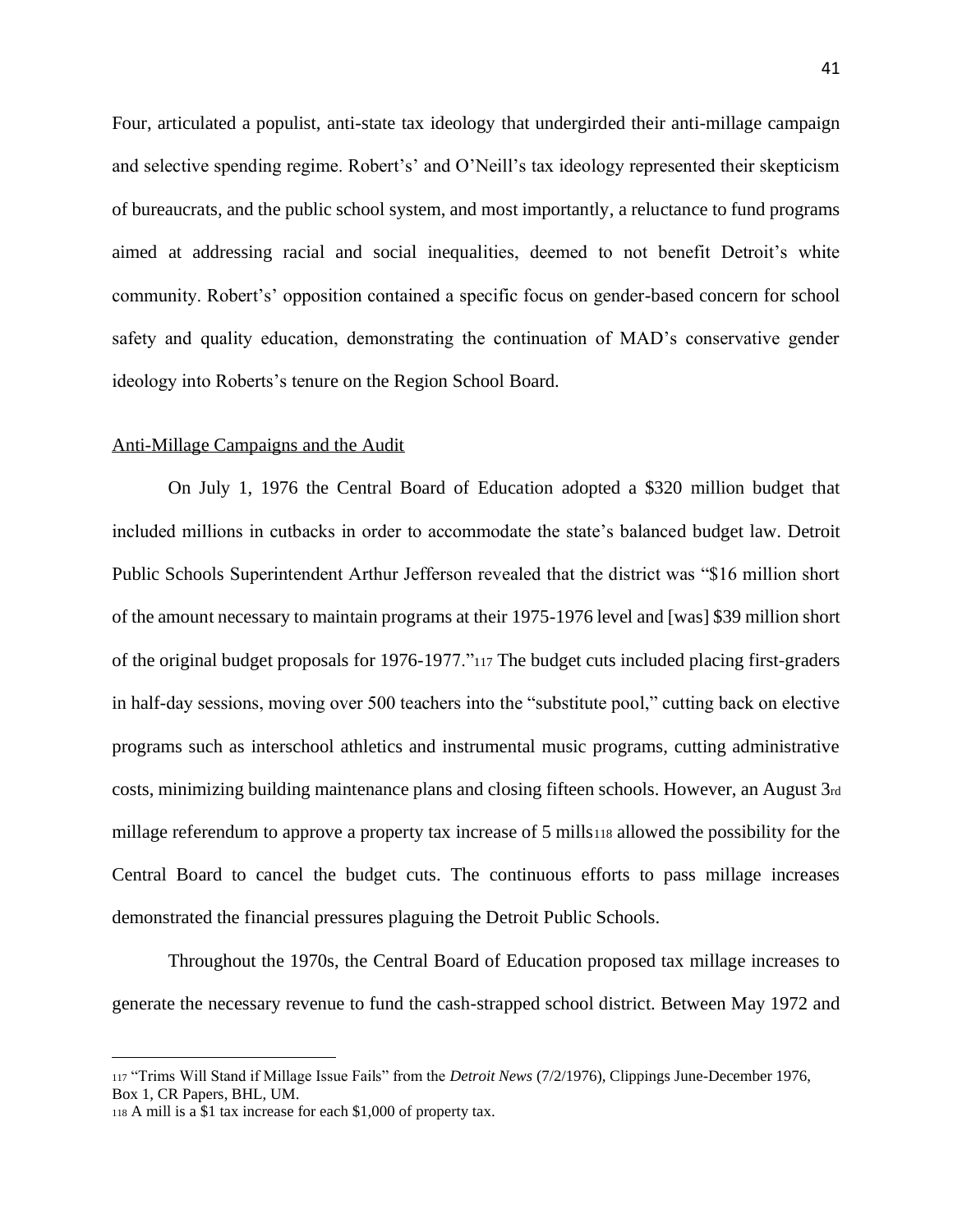November 1977, twelve millage proposals were sent to voters.<sup>119</sup> Without additional funding from the state, the Central Board of Education had to propose both the renewal of soon-to-expire prior millage increases, and propose additional millage increases to meet the rising expenditures. Of the twelve millage proposals between 1972 and 1977, only four passed. Historian Jeffrey Mirel notes that opposition to millage proposals was heaviest in the high-turnout, working-class white neighborhoods on the northeast and northwest sides of the city.<sup>120</sup> The campaigns against millage increase and millage renewal proposals were strongly supported by MAD. As a member of the Region Seven Board, Carmen Roberts articulated the anti-millage sentiment of MAD. In partnership with conservative Central Board member Gerald O'Neill, Roberts defended her opposition to tax increases by supporting budget cuts, demanding financial oversight through an audit, and stoking concern for child wellbeing.

Carmen Roberts asserted that reductions in expenditure could offset the shortfalls outlined in the budget. In November 1976, Detroiters cast their ballots for Proposition E, a millage proposal aimed at providing the tens of millions in revenue the school district needed in order to prevent cuts from it 1976-77 budget. Opponents of this budget, Carmen Roberts and Gerald O'Neill, outlined a list of potential cuts, totaling to \$9 million, in a letter to the Central Board of Education that they argued could help close the gap in the 1976-77 budget.<sup>121</sup> The cuts were largely aimed at administrative costs and a decline in instructional cost due to loss of students as a result of white flight. Yet even as Detroit experienced declines in enrollment, the smaller student body did not

<sup>119</sup> Jeffrey Mirel, *The Rise and Fall of an Urban School System: Detroit, 1907-1981* (Ann Arbor: University of Michigan Press, 2000), Table 10 in Appendix.

<sup>120</sup> Mirel, 325.

<sup>121</sup> MAD Bulletin #6: "What's happening to your schools, textbooks, money??" (December 1976), MAD Miscellaneous 1973-1984, Box 1, SW Papers, BHL, UM; Letter from Carmen Roberts and Gerald O'Neill to the Board of Education of Detroit (11/7/1976), Correspondence 1973-1976, 1981, Box 1, CR Papers, BHL, UM.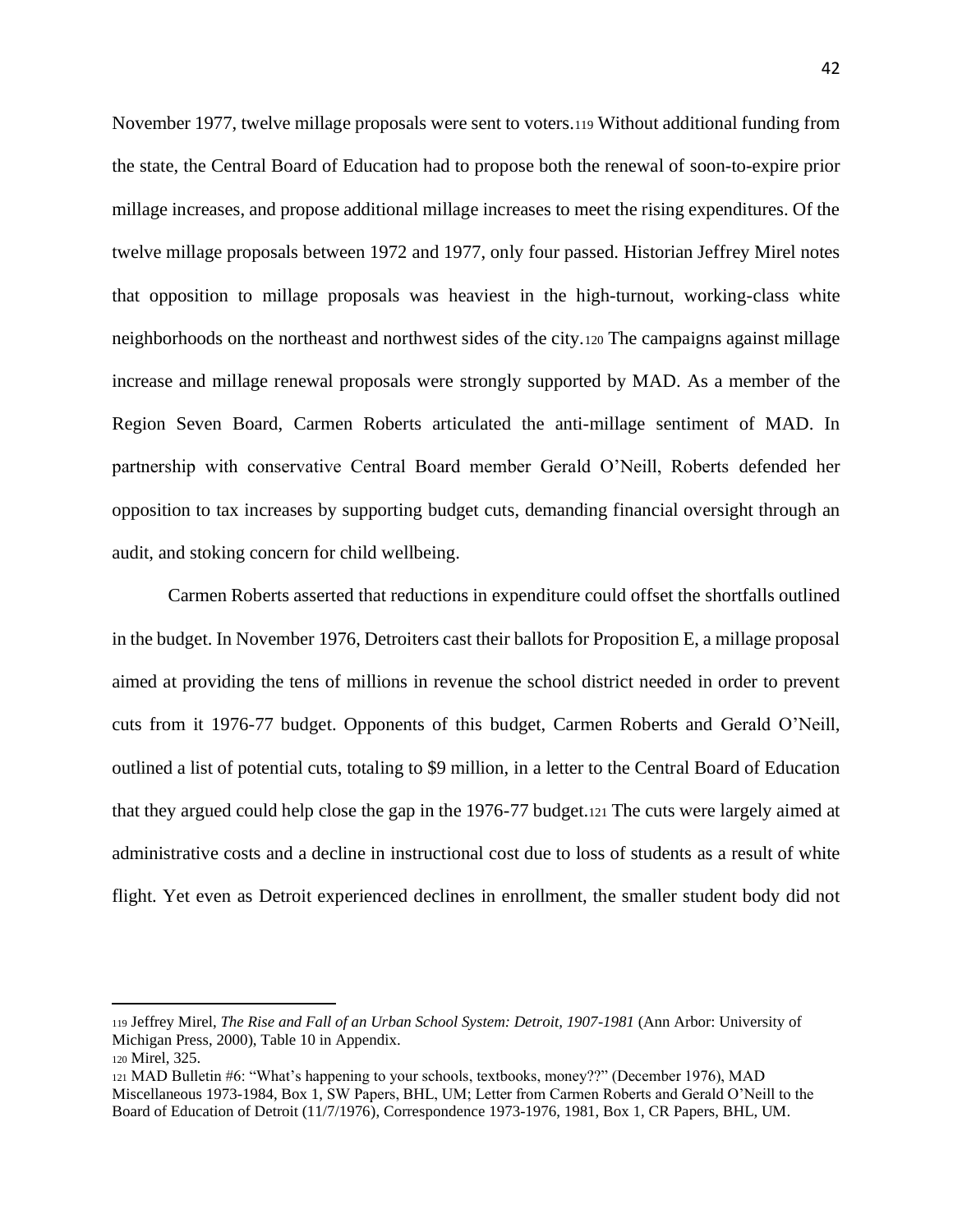necessarily equate to a significant reduction in cost.<sup>122</sup> Most critically, their suggested \$9 million in cuts came nowhere near the \$55 million revenue shortage being experienced by the Detroit Public Schools.<sup>123</sup>

Roberts's and O'Neill's proposal, while fiscally unsound, underscored their conviction that the Detroit schools were wasting money on superfluous administrative spending. In an effort to avoid millage increases, Roberts, O'Neill and the Mothers Alert Detroit urged for the State Auditor General to conduct a management audit of the schools. The conservative duo surmised that an audit would unveil hidden expenditures resulting from excessive administrative spending and inefficient bureaucratic oversight of school funds. The two figured into an emerging conservative populism that juxtaposed the "people" against an educated and bureaucratic elite.<sup>124</sup> In pushing for an audit, O'Neill and Roberts characterized the administration as less committed to quality education than on "more money for chauffeurs, limousines, and nice vacations to warmer climates" – as the *Northeast Detroiter* alleged.<sup>125</sup> Roberts re-iterated this sentiment in other ways as well, including naming Superintendent Arthur Jefferson's high salary and emphasizing administrative costs. The impractically of Robert's and O'Neill's budget remedy underscored how debates over millage were as much confrontations over ideology as they were commitments to fiscal responsibility.

Roberts and O'Neill further articulated opposition to millage increases through concern for student wellbeing. As the only two dissenting votes on the 1976 budget, Carmen Roberts and

<sup>122</sup> "Trims Will Stand if Millage Issue Fails" from the *Detroit News* (7/2/1976), Clippings June-December 1976, Box 1, CR Papers, BHL, UM.

<sup>123</sup> *Ibid.*

<sup>124</sup> Michelle M. Nickerson, *Mothers of Conservatism: Women and the Postwar Right* (Princeton, NJ: Princeton University Press, 2014), 14; Thomas Byrne Edsall, and Mary D. Edsall, *Chain Reaction: The Impact of Race, Rights, and Taxes on American Politics* (New York: W.W. Norton & Company, 1992), 8-11.

<sup>125</sup> MAD Bulletin #6: "What's happening to your schools, textbooks, money??" (December 1976), MAD Miscellaneous 1973-1984, Box 1, SW Papers, BHL, UM.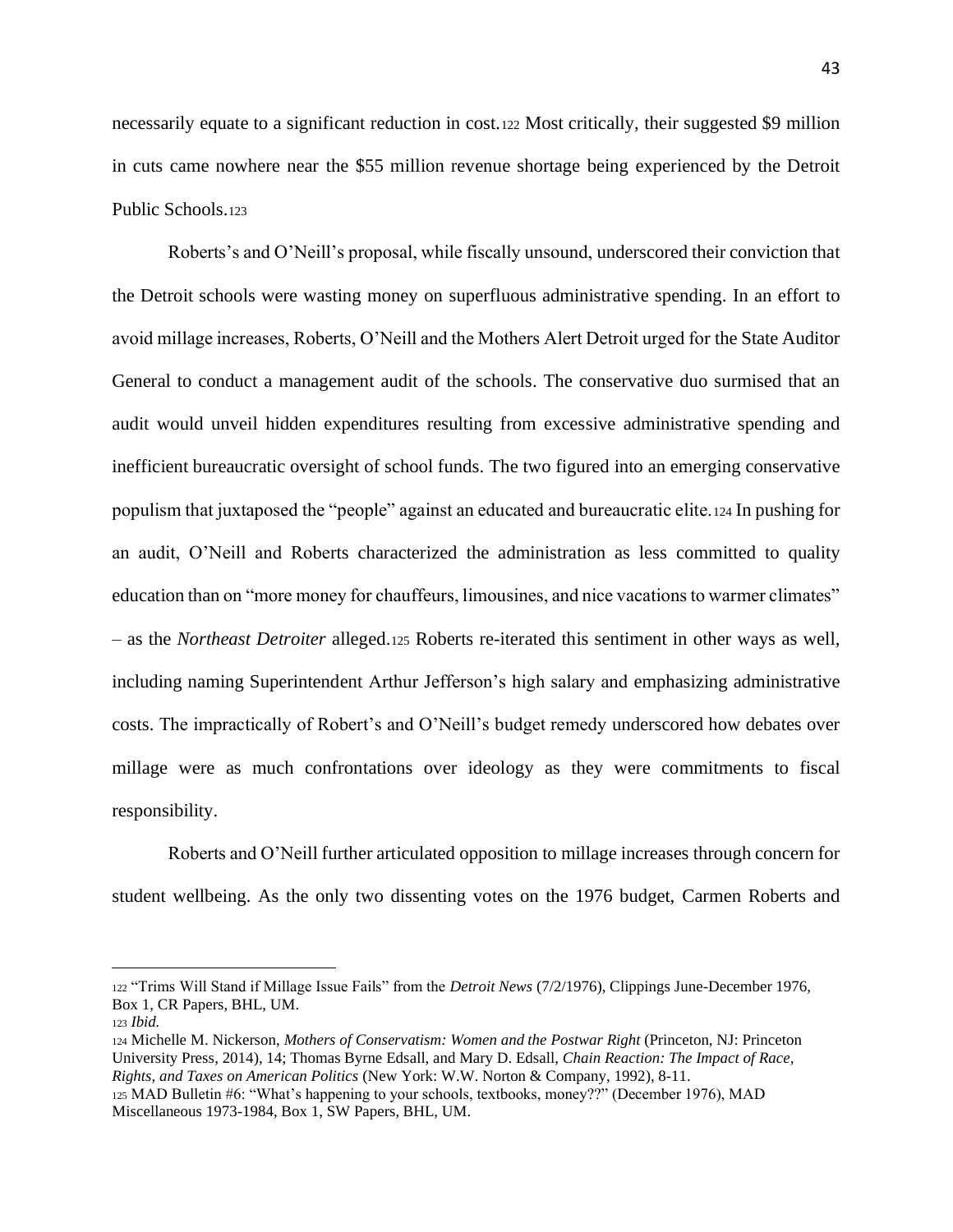Gerald O'Neill, both contended that the Board were using the budget cuts as a "scare tactic" to incite voters to pass the mill increase.<sup>126</sup> Throughout her anti-millage campaigns, Carmen Roberts asserted that schoolchildren were being used as scapegoats by the Board to get the tax millage passed. Both pro- and anti- millage campaigns focused on the impact the budget crisis had on schoolchildren.<sup>127</sup> In radio ad campaigns, the Mothers Alert Detroit contended that schoolchildren were not only pawns for a mismanaged and self-interested school board, but that the overall quality of education would continue to decrease if millage increases passed because the root cause – administrative excess – would be ignored.

Concern for child wellbeing in anti-millage rhetoric represents another reiteration of a gender-specific trope of the "image of the imperiled child." In MAD's anti-busing campaign and across its gender-based reform oppositions, the group utilized the concern for child safety. Historians note the common usage of this trope in other conservative movements led by women in the 1970s.<sup>128</sup> The image of the imperiled child provided a powerful rebuttal to the city leadership's and social movements' efforts to enact reform policies in Detroit by characterizing reform policies as undermining the sanctity of a traditional, white family in general, and the motherly role in childrearing in particular. The usage of this trope in millage opposition tapped into white distrust in Detroit's public education that was perceived as focused on reform for minority students or as influence by women's liberation, as opposed to the interests of the white, traditional family.

<sup>126</sup> "Backers Accused of Using 'Scare Tactics': 2 on Board Call for Defeat of School Tax" from the *Detroit News*  (7/13/1976), Clippings June-December 1976, Box 1, CR Papers, BHL, UM.

<sup>127</sup> Letter from Synka Curtis of WXYZ Radio to Carmen Roberts (10/15/1976), Correspondence 1973-1976, 1981, Box 1, CR Papers, BHL, UM.

<sup>128</sup> Gillian Frank, "'The Civil Rights of Parents': Race and Conservative Politics in Anita Bryant's Campaign against Gay Rights in 1970s Florida," *Journal of the History of Sexuality* 22 (January 2013): 129, 159-60; Benjamin Strassfeld. "The Blight of Indecency: Antiporn Politics and the Urban Crisis in Early 1970s Detroit," *Journal of the History of Sexuality* 27 (September 2018): 430-31; Natasha Zaretsky, *Radiation Nation: Three Mile Island and the Political Transformation of the 1970s*. (New York: Columbia University Press, 2018), 32-33.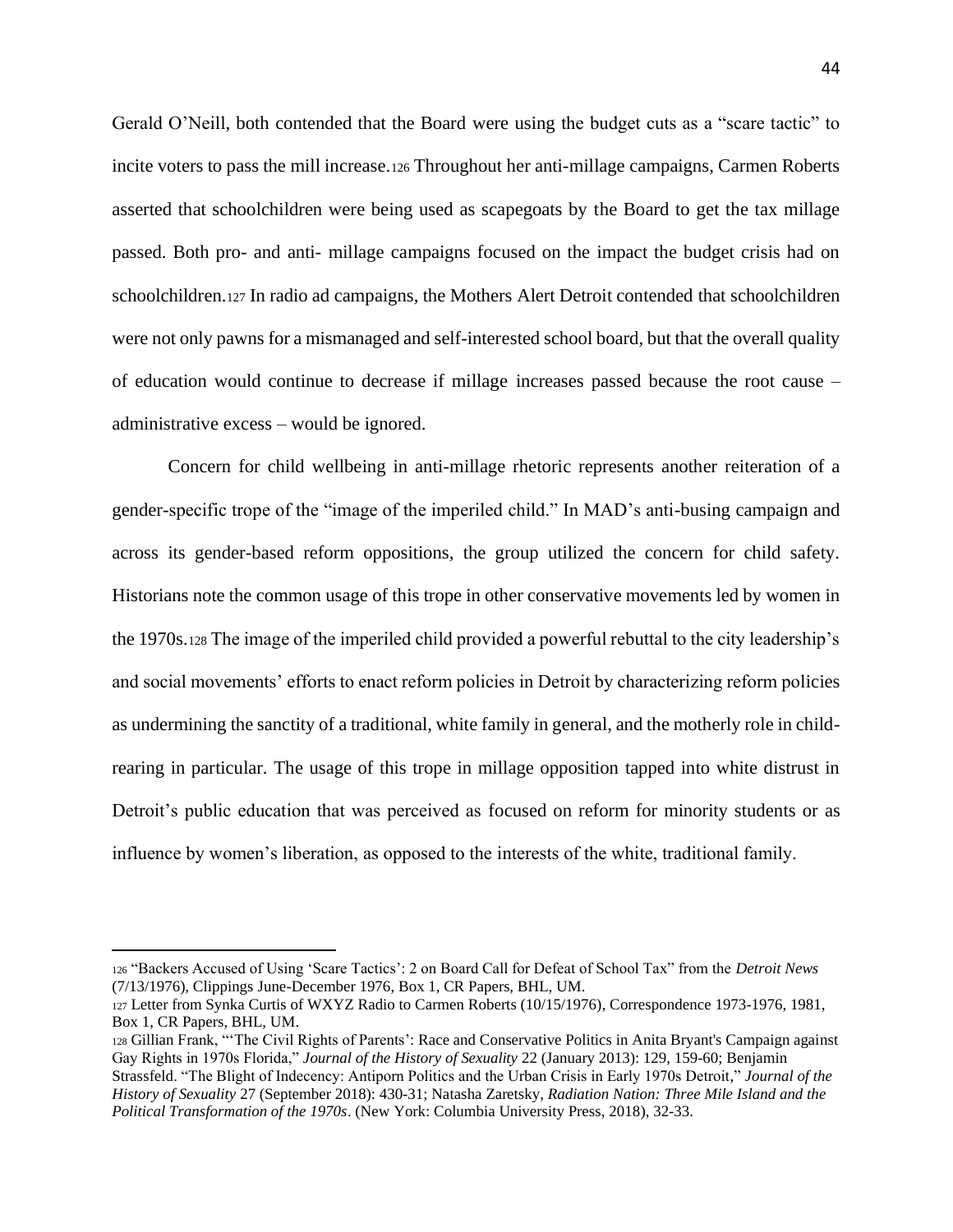The anti-millage campaign's efforts to tap into white distrust of public education was aided by Detroit's decentralized school board system. Despite white conservatives comprising a minority in Detroit, decentralization emboldened conservative-majority boards to engage in anti-millage campaign efforts. Before a 1974 millage proposal, the Region Seven Board voted to withhold support for the proposed millage. Additionally, the board voted to ban employees from promoting millage on school time.<sup>129</sup> Despite condemnation from the Central Board at a special meeting, Carol Gore of the Region Seven Board member stated that the ban would continue to be enforced. Furthermore, Region Seven would continue to withhold support, until "there's tighter accounting of public travel funds spent by central board members."<sup>130</sup> Gore's call to restrict travel spending tapped into a familiar accusation of excess administrative spending that was symbolic rather than substantive – a decrease in travels expenditure could never accommodate for the lack of revenue of Detroit's schools.

## Selective Spending and Redistributive Programs

The anti-millage campaign reflected the importance of taxes to conservative constituents. During Carmen Roberts's 1976 re-election campaign for the Region Seven School Board, the *Northeast Detroiter's* endorsement emphasized her commitment to taxpayers, rather than her staunch anti-busing stance – which most Detroiter's associated her with.131 Roberts's anti-millage rhetoric tapped into mounting white distrust in the public education system by characterizing the Detroit Public Schools as poorly mismanaging their finances. Roberts asserted that tax money was being used for frivolous administrative spending rather than for quality education for school

<sup>129</sup> "Region 4's Shortened Classes Rejected: Schools Told to Restore Hours" from the *Detroit News* (6/21/1974), Clippings 1974, Box 1, CR Papers, BHL, UM. <sup>130</sup> *Ibid.*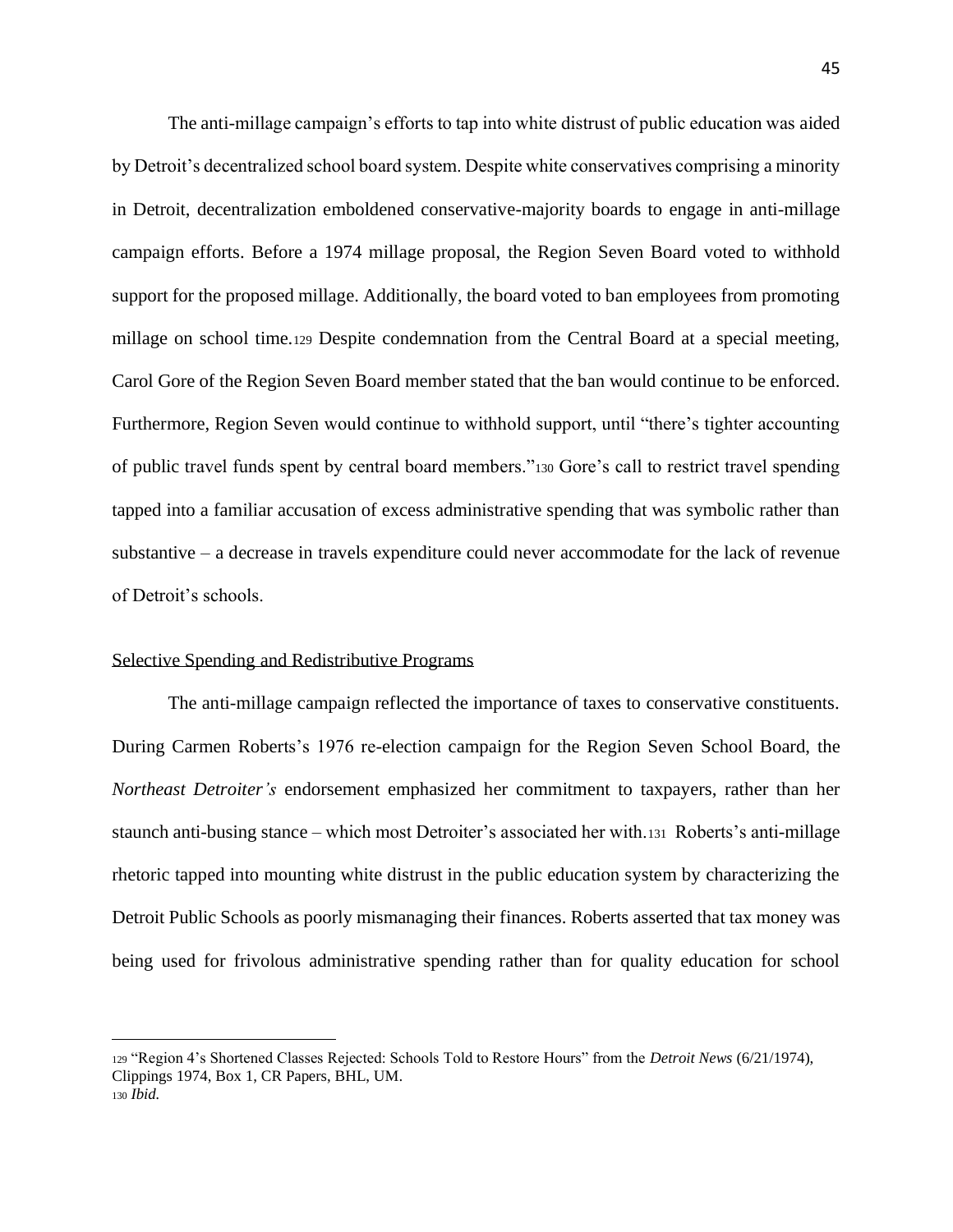children. Roberts's commitment to taxpayers and fiscal responsibility provided a color-blind opposition to racial reform in the Detroit Public Schools.

Debates over budget cuts exemplified the conservative opposition to funding programs aimed at addressing social inequalities. To Superintendent Jefferson, the 1976 budget cuts stalled improvements made in the past year on the high school level, "such as the planning for five vocational centers, the start of a new reading and bilingual, bicultural programs; and work on a study to determine the desirability of using competency tests for graduation."<sup>132</sup> Although not explicitly stated, O'Neill's and Robert's dissenting votes indicated apathy, at the very least, to the programs hailed by Superintendent Jefferson. However, given MAD's view of vocational centers as part of a regional government plot, its opposition to bilingual instruction, and its concern about the decline in school performance, Roberts's and O'Neill's dissenting votes were likely informed by a direct opposition to Jefferson's programs aimed at remedying social inequalities.<sup>133</sup>

A concern for taxpayers and tax dollar allocation had also been a component of MAD's opposition to busing. The amicus curiae brief that Carmen Roberts and Shirley Wohlfield had submitted in April 1975 in the *Milliken v. Bradley* case asserted that busing and other reform efforts only served to expand the existing bureaucracy of the Detroit Public Schools at the peril of taxpayers, evoking the narrative of a fiscally irresponsible bureaucracy. <sup>134</sup> The brief proposed that tax dollars for academic reform should be directed toward the renovation of school buildings, as opposed to busing. Historian Jeffrey Mirel argued that anti-millage votes functioned as part of the

<sup>132</sup> Letter from the Pasadena Unified School District to Donald E. Elader of East Detroit (11/14/1974), MAD Brief re: Ronald Bradley v. William Milliken 1975, Box 1, SW Papers, BHL, UM.

<sup>133</sup> Civil Action No: 35257 brief submitted by Northeast Mothers Alert (4/17/1975), MAD Brief re: Ronald Bradley v. William Milliken 1975, Box 1, SW Papers, BHL, UM.

<sup>134</sup> Copy of House Bill no. 5044, MAD Brief re: Ronald Bradley v. William Milliken 1975, Box 1, SW Papers, BHL, UM; Correspondence between administrators of the Detroit Public Schools (10/30/1975), MAD Brief re: Ronald Bradley v. William Milliken 1975, Box 1, SW papers, BHL, UM; Copy of House Bill no. 5044 (7/2/1973), MAD Brief re: Ronald Bradley v. William Milliken 1975, Box 1, SW Papers, BHL, UM.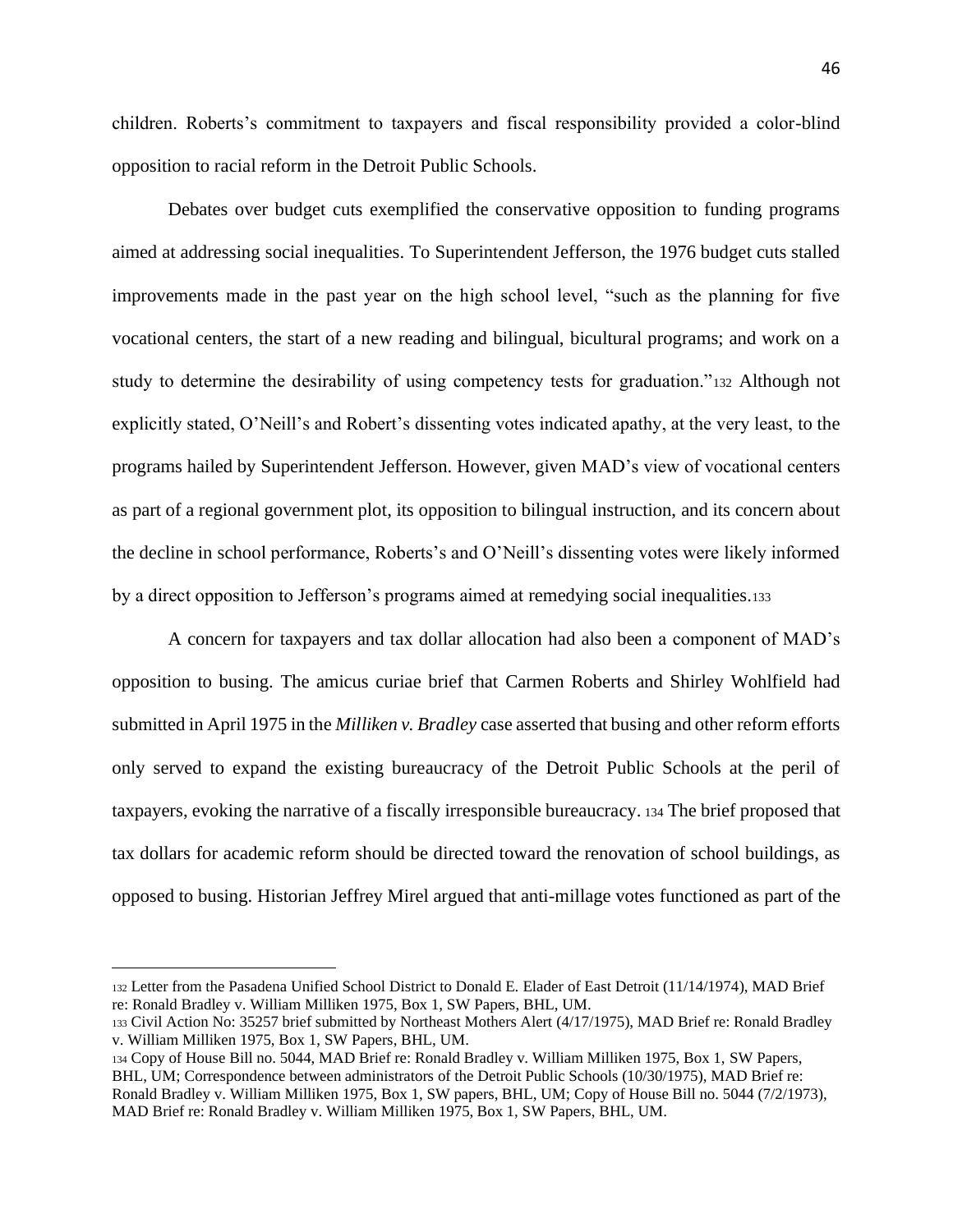white working class backlash against busing.135 The trend Mirel identified aligns with national trends of white voters increasingly opposing the allocation of tax dollars to programs deemed fiscally irresponsible due to their focus on racial inequalities.<sup>136</sup>

Anti-millage campaigns reflected not an outright opposition to tax increases, but rather a tax ideology that supported allocation of tax dollars that benefited the white community. In the May 1976 primary elections, the ballot included Proposition A, a millage increase aimed at the creation of a jail due to overcrowding in the Wayne County Jail.<sup>137</sup> In the weeks leading up to the election, the *Northeast Detroiter* released a list of recommendations for the issues on the ballot. "Considering the possible alternatives, we strongly recommend a 'YES' vote on [Proposition A]."<sup>138</sup> The paper assured voters that the revenue from the jail millage would not serve to "pamper" inmates – "the money is not for the installation of a color T.V. in every cell and a private inmate golf course" – but rather, to keep criminals off the street. Proposition A ultimately passed, while two subsequent tax millage increases for the school system would fail that same year. Despite a general conservative reluctance to accept tax increases, the support for the jail millage underscored the selective spending on issues deemed important to the white community such as crime.

As members on the school board, Roberts and O'Neill reflected this tax ideology by opposing programs that did not benefit the white community while supporting spending increases within their local communities. In 1974, Region Four Board had a conservative-majority composition, under the chairmanship of Gerald O'Neill. At a general meeting, Region Four Board

<sup>135</sup> Mirel, 346-68.

<sup>136</sup> Edsall and Edsall, 11-14.

<sup>137</sup> "Jail Millage Passed Because It Had to" from the *Northeast Detroiter* (5/27/1976), Clippings January-May 1976, Box 1, CR Papers, BHL, UM.

<sup>138</sup> "Primary Election Recommendations" from the *Northeast Detroiter* (5/13/1976), Clippings January-May 1976, Box 1, CR Papers, BHL, UM.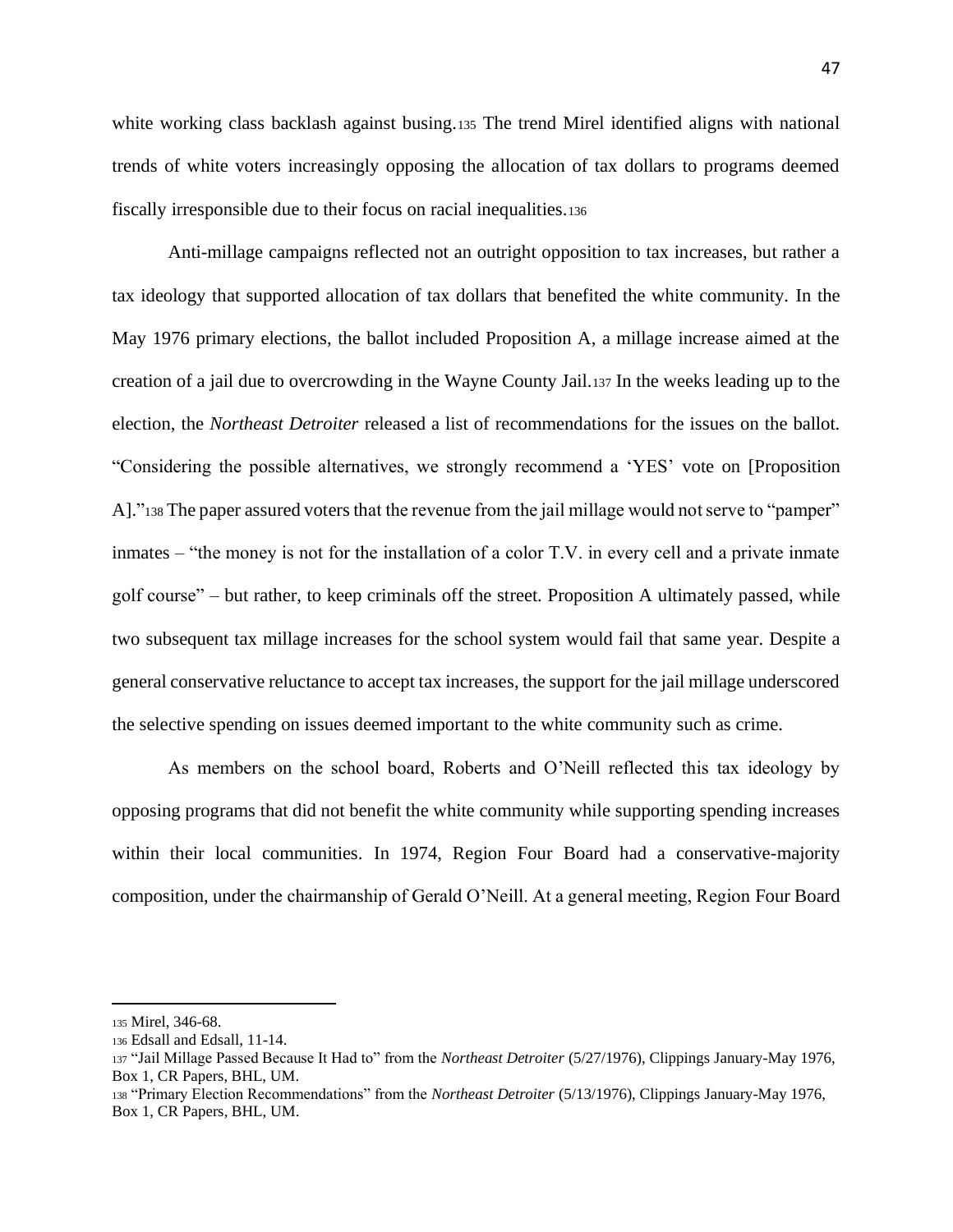announced a withdrawal from the "right-to-read" program.<sup>139</sup> Originally, each of the eight school regions had agreed to pay one-eighth of the \$22,000 annual salary of the right-to-read coordinator Barbara Burke. Region Four opted-out of the program citing that they did not need Burke's services. A subsequent motion was passed by the other regional boards to assume one-seventh of the cost of the "right-to-read" program. At the same meeting, the conservative-majority Region Seven Board asked the central board for \$1,800 for the installation of a lighted scoreboard for Finney High School.<sup>140</sup> While these instances only provide narrow insight into selective spending practices, they align with an emerging conservative tax ideology that was supportive of programs beneficial to the local community and hesitant to allot money toward programs serving the collective community.

Selective spending regimes were likely supported by conservative constituents because of their skepticism of public institutions and centralized authority. While anti-state sentiment had long been a core principle of modern conservatism, historians note how large segments of the American population began to question the utility of government intervention during the 1970s.<sup>141</sup> Detroit's anti-millage campaigns represented white distrust of their local public school system, however, similar tax sentiments propped up across the nation as white Americans reconsidered the allotment of their taxes to certain social programs. As a result, redistributive programs, such as busing, were increasingly perceived to benefit minority populations and deemed wastefully spent in the minds of white Americans. As Edsall and Edsall note, the racialization of redistributive programs prompted the retraction of the welfare state in the United States.<sup>142</sup>

<sup>139</sup> "Region 7 Asks Funds for Finney Scoreboard" from *Detroit News* (10/15/1974), Scrapbook 1972-1975, Oversize Volume 1, SW Papers, BHL, UM.

<sup>140</sup> *Ibid.*

<sup>141</sup> Thomas Borstelman, *The 1970s*. (Princeton, NJ: Princeton University Press, 2012), 10.

<sup>142</sup> Edsall and Edsall, 11-14.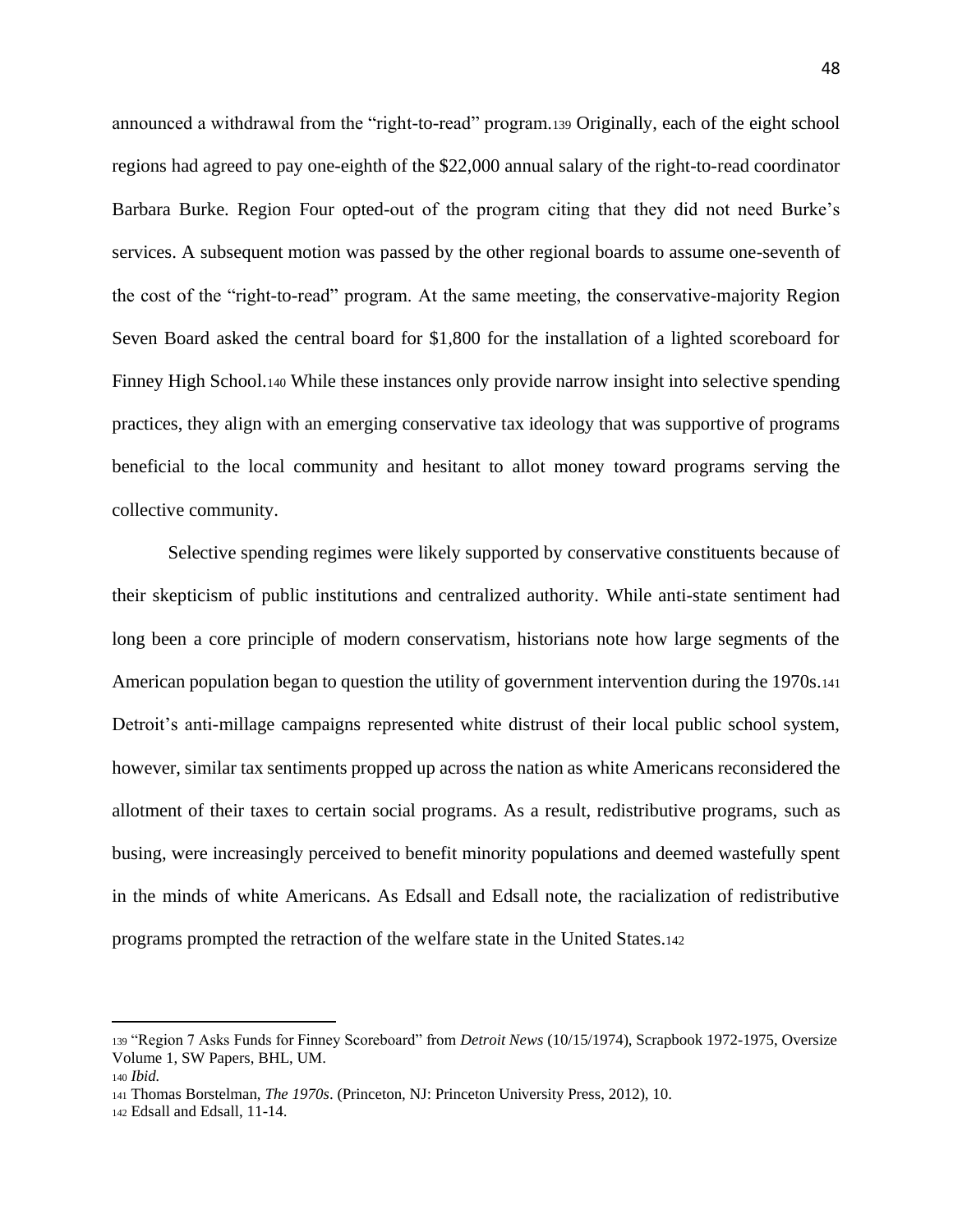## Conclusion: White Flight and Quality Education

Carmen Roberts resigned from her position as president on the Region 7 Board in September 1981 out of frustration with the recentralization of the board system.<sup>143</sup> Despite Roberts's opposition, nearly 73 percent of Detroiters voted in favor of recentralizing the board system.<sup>144</sup> Shortly thereafter Roberts and her husband moved out of the northeast side of Detroit, following the pattern of many of her relatives and friends. In a converted cottage alongside a lake in a small town in Oakland County, MI, Roberts retired from her decade-long involvement in the Detroit Public Schools. In an interview from the 1980s, Roberts characterized her involvement as an effort "to preserve the quality of the Detroit schools,"<sup>145</sup> echoing the claims of the Mothers Alert Detroit, which had described previously quality education was one of the core missions.

Yet even as many whites were fleeing the city for the suburbs out of a concern for the quality of education their children were receiving, conservative activists like Carmen Roberts were instrumental in preventing the passage of numerous policies aimed at improving the quality of education in Detroit. In this way, Roberts's attempt to preserve the "quality of education" signified another discursive element to the tax ideology informing many white Detroiters. The fight to preserve quality education was really a fight to preserve the former status quo in a racially stratified Detroit. Roberts's inability to preserve "quality education" became the impetus behind her white flight. As thousands of white Detroiters abandoned the public school system, they brought "quality education" to their suburban locales.

<sup>143</sup> Typed synopsis of Carmen Roberts's life (1986), Biographical Field Notes, Box 1, CR Papers, BHL, UM.

<sup>144</sup> Mirel, 368.

<sup>145</sup> Typed synopsis of Carmen Roberts's life (1986), Biographical Field Notes, Box 1, CR Papers, BHL, UM.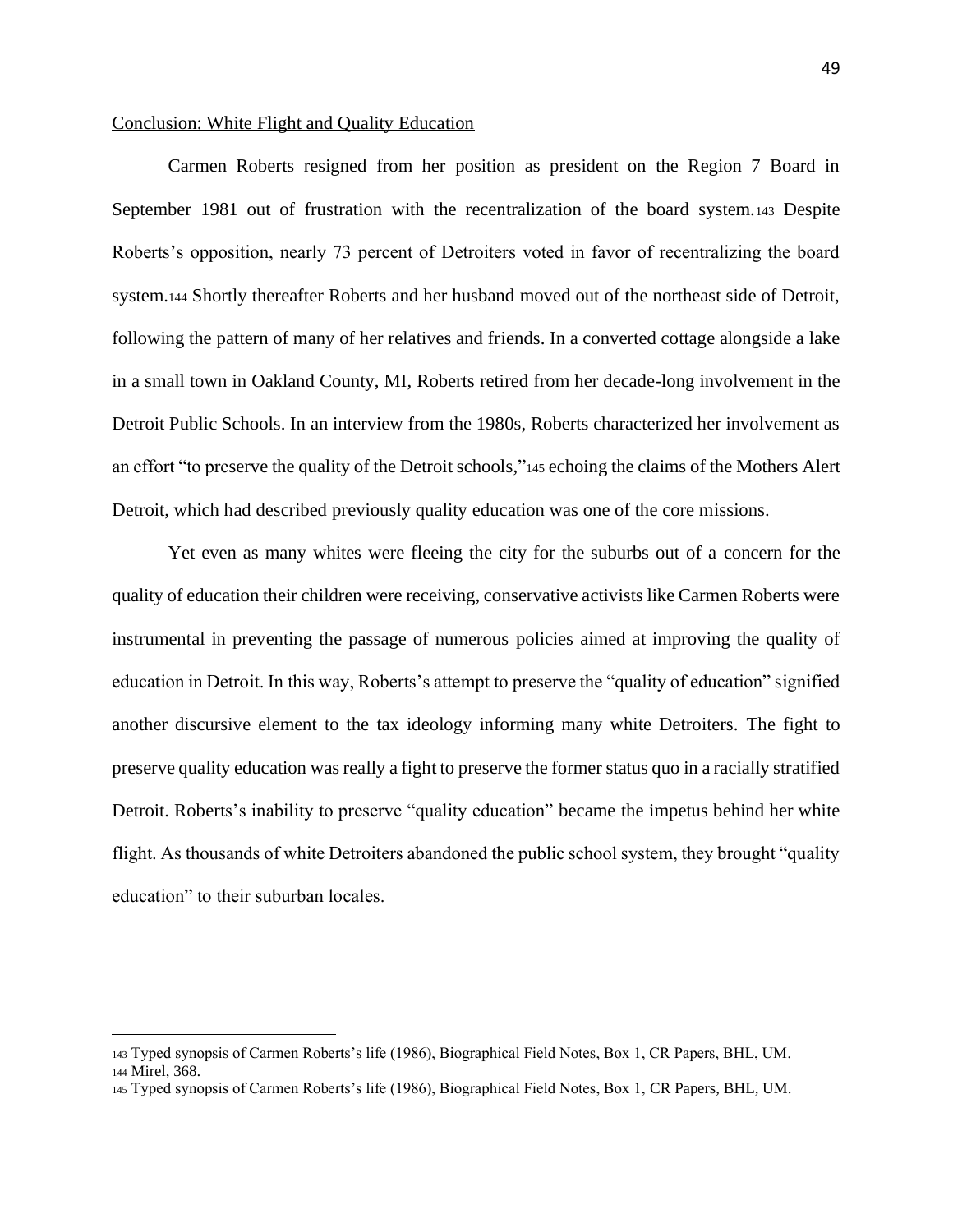#### **Conclusion: Political Transformation**

By the time Carmen Roberts left Detroit in the early 1980s, the Mothers Alert Detroit had been inactive for nearly half a decade. The National Association for Neighborhood Schools – MAD's nearest successor– remained marginally politically active through the 1990s. Due to its broad and nationwide focus, NANS never exerted the same influence in Detroit as MAD. More importantly, the national impetus to preserve the "neighborhood school" faded as countless white urban residents fled to suburban municipalities. The dismal state of Detroit's public schools today serves as a reminder of the legacy of segregationist politics in the urban north.

MAD's anti-busing activism served as the catalyst for their involvement in the public education system in Detroit. Busing has widely been acknowledged, as reiterated throughout this thesis, as a galvanizing force for the political transformation of the 1970s. Rather than understanding desegregation busing as an attempt to equalize racial disparities in education, white Americans considered busing an affront to their lifestyle and positions they thought they had earned in society. Moreover, segments of the white population perceived themselves as victims in the efforts to remedy residential and school segregation. Such individuals fostered contempt for public institutions that they saw as encroaching on their way of life.

Unlike other anti-busing organizations, MAD contemporaneously involved itself in other political arenas in the realm of public education. This is exemplified in MAD's intervention in local and state educational disputes over efforts to enact reform reflective of changing gender attitudes. Similar to busing, MAD interpreted gender-based reform as an attack on their social identity as mothers. MAD harbored hostility toward the state for its perceived association with liberal segments of society, such as women's liberation, bureaucrats, and educational figures.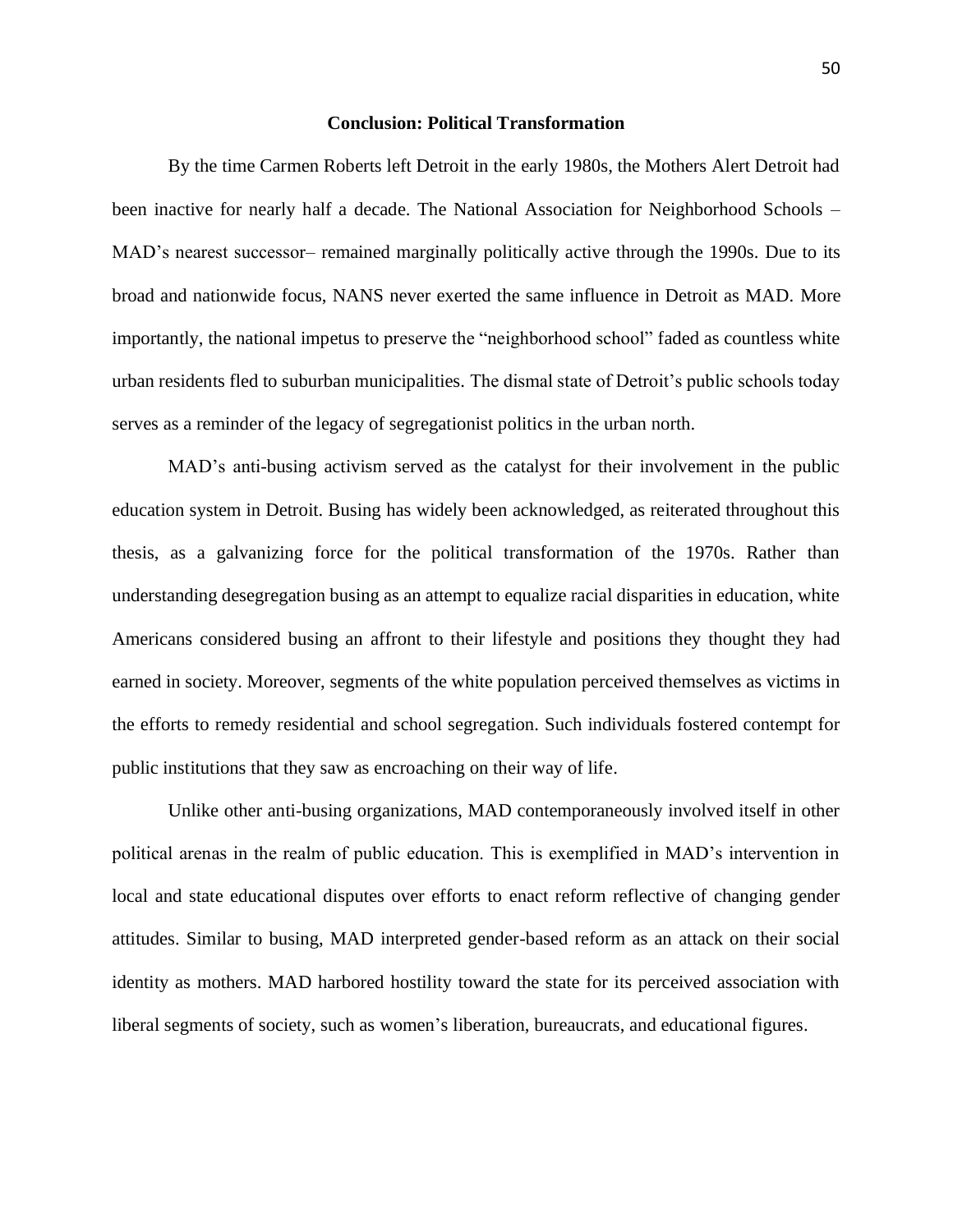Notably, MAD, and ideologically similar organizations, turned to the allocation of tax dollars to de-funding certain gender-based reform programs. These debates over public expenditure on political issues once confined to the private sphere signified a critical feature of the political transformation of the 1970s: the reversal of the public and private sphere. And most consequentially, those debates informed conservative demand for the state to protect the family from public policy that threatened their worldview, and incited conservative efforts to retract the size and scope of the state to prevent the enactment or funding of public policy that threatened their conservative worldview.

MAD's anti-millage campaigns demonstrated a similar sentiment to the push to de-fund public policy perceived as threats to traditional gender roles and family structure. White opposition to re-distributive policies informed their decision to underfund the public school system. Busing generated increased distrust in the Detroit Public Schools, particularly because it was perceived to not benefit the white community and also undermine neighborhood segregation. In studying a women-led segregationist organization, it is clear that concern for family wellbeing was tied to the maintenance of neighborhood segregation. MAD's anti-millage campaign demonstrated a concerted response to the limits of MAD's anti-busing campaign. While white conservatives could not halt a court-ordered busing mandate, they could shape the size and scope of government through the allotment of tax dollars.

The grassroots activism of MAD demonstrates how local actors were critical in pushing the movement of modern conservatism to the forefront of the American political landscape. While MAD was connected to various like-minded conservative activist groups – such as, ROAR in Boston or HOW in San Diego – they did not situate themselves directly in the conservative movement. Nonetheless, MAD's rhetoric utilized in local educational disputes – populist, anti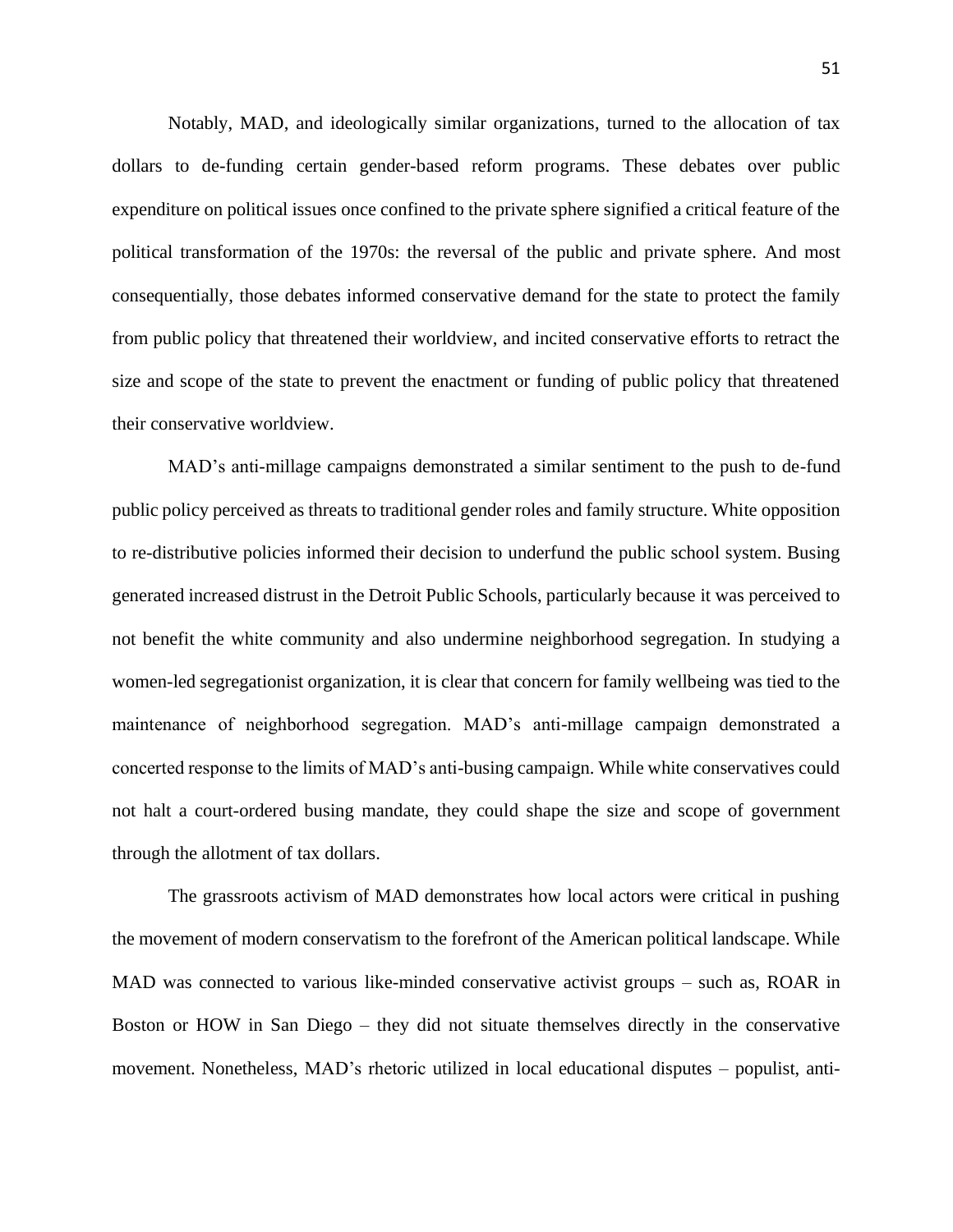statist rhetoric, and color-blind rhetoric articulated through the family – would eventually be reiterated on the national level in similar form.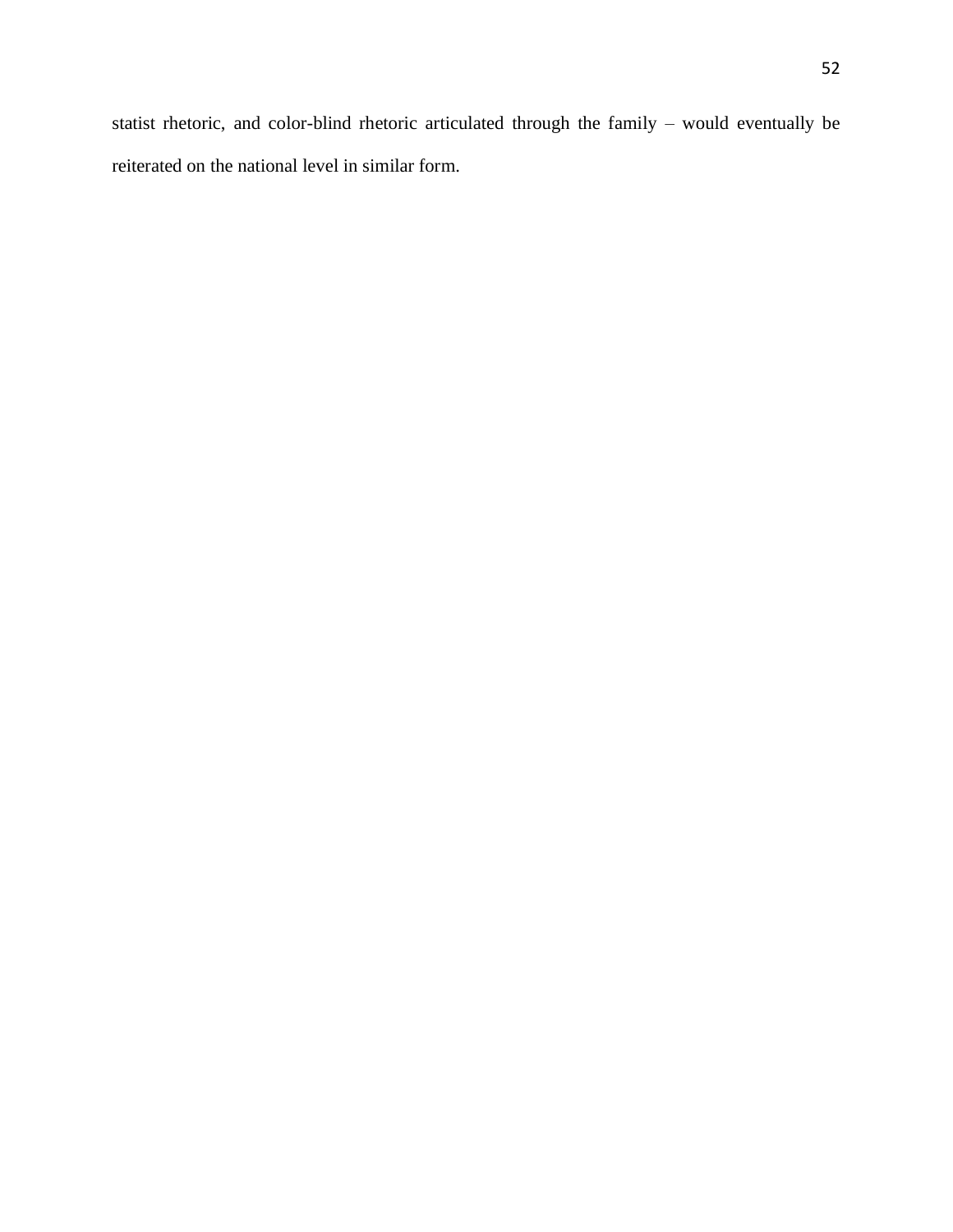

The Final Plan

This is the regional school boundary plan adopted by the Detroit school board Saturday. The dispute over the plan centers on the Northern High School area which is split between Region One and Region Six. The part of Northern attached to Region Six is separated from the rest of that region by Hamtramck. It is within these new region boundaries that the city's 40 region school board members will be elected in November.

"Board Adopts Disputed School Boundary Plan," William Grant, *Detroit Free Press*, Box 11, Bradley v. Milliken case files 1962-1976, 1970-1974, Walter P. Reuther Library, Wayne State University.

**Appendix A: Map of Detroit's Regional School Boards, 1970.**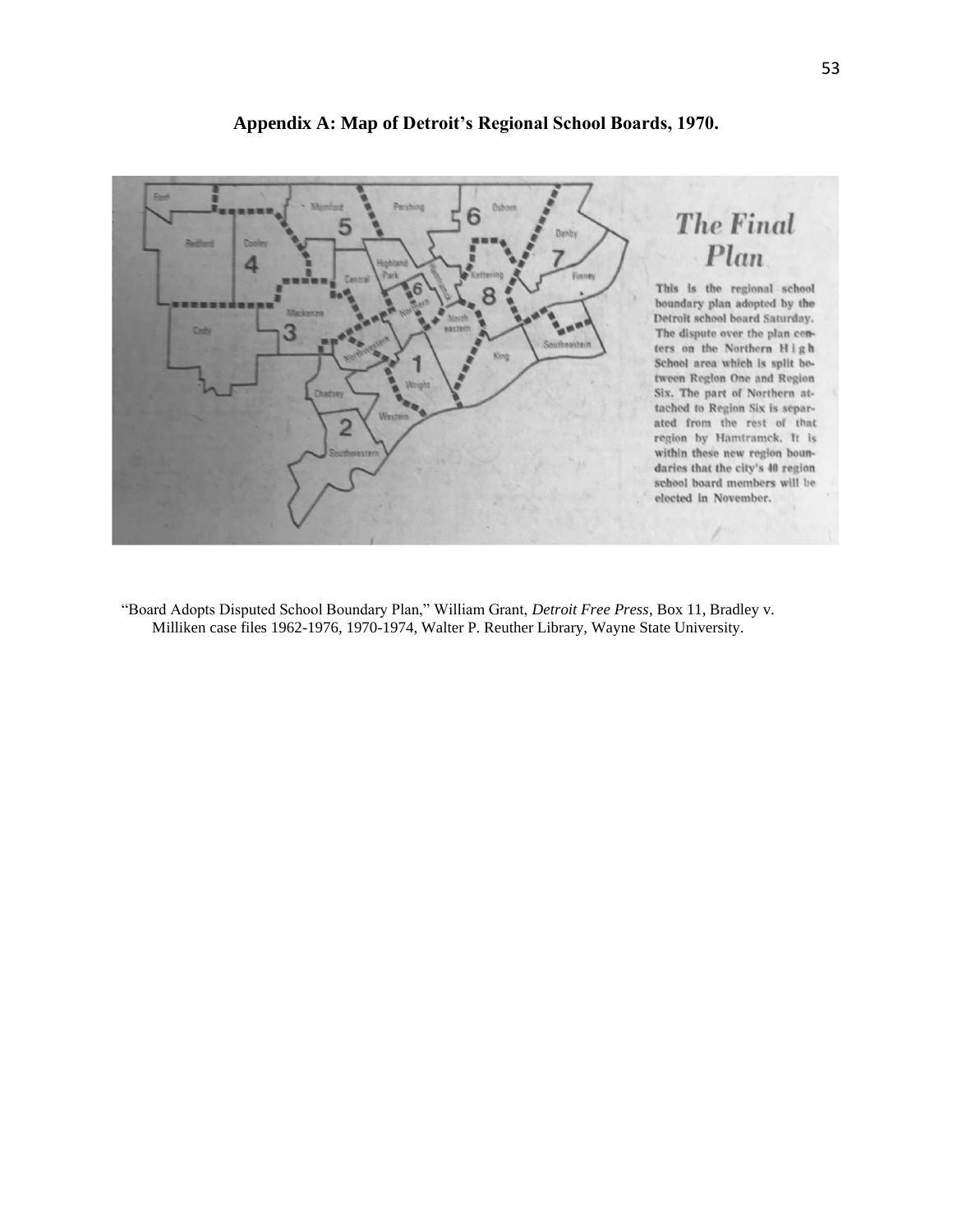

**Appendix B: Maps of Detroit's changing racial and age characteristics** 

"Generation Gap Adds to Detroit's Problems," Michael Maidenberg, *Detroit Free Press*, Box 11, Bradley v. Milliken case files 1962-1976, 1970-1974, Walter P. Reuther Library, Wayne State University.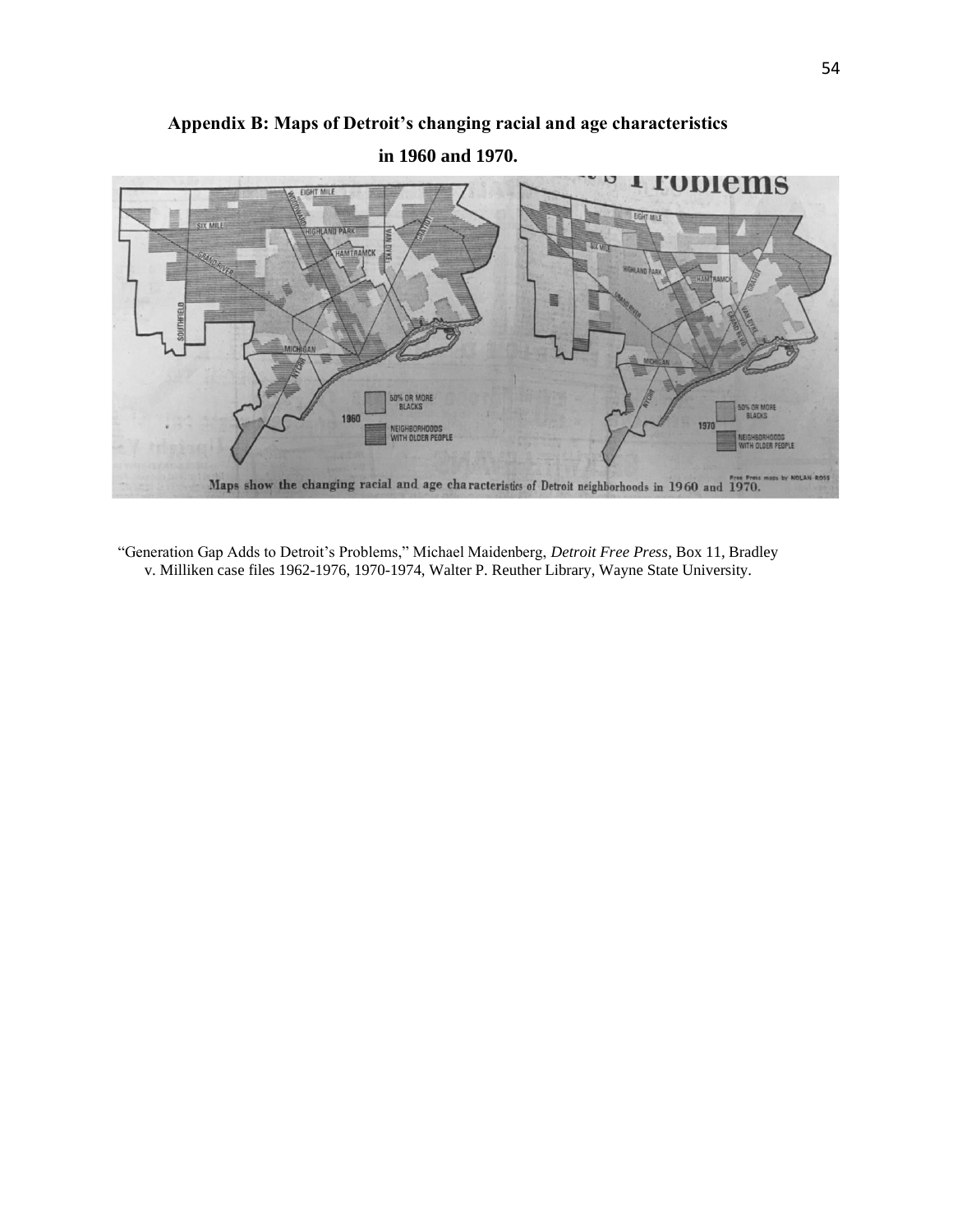

**Appendix C: Map of Judge Roth's 1972 Desegregation Plan, 1972.**

"How Bus Plan Links Schools," *Detroit Free Press*, Box 11, Bradley v. Milliken case files 1962-1976, 1970-1974, Walter P. Reuther Library, Wayne State University.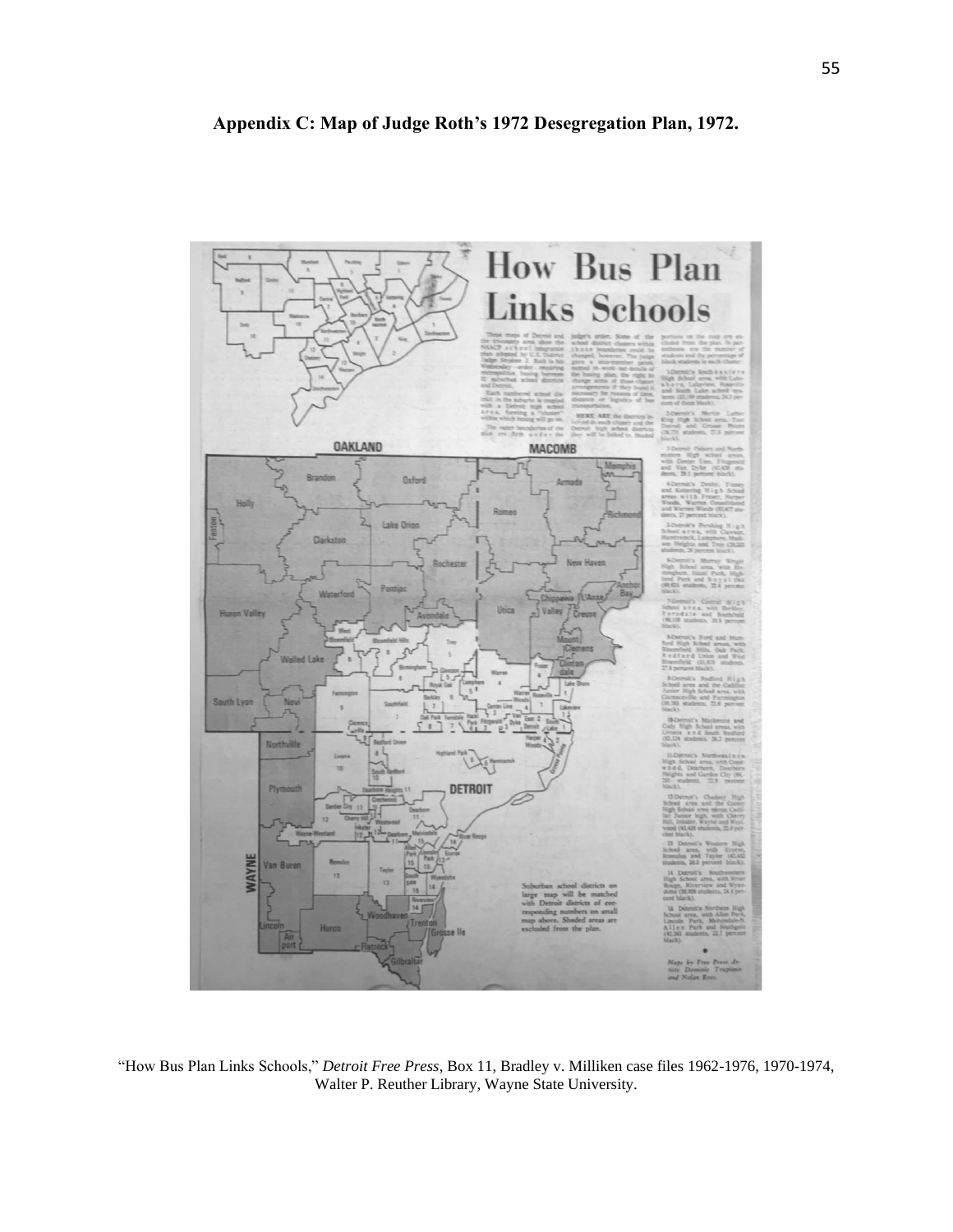# **Bibliography**

# Archival Sources

Carmen A. Roberts Papers, Bentley Historical Library, University of Michigan, 1972-1981.

Shirley Wohlfield Papers, Bentley Historical Library, University of Michigan, 1972-1988.

#### *Abbreviations in Footnotes:*

- CR Papers Carmen A. Roberts Papers
- SW Papers Shirley Wohlfield Papers
- BHL, UM Bentley Historical Library, University of Michigan

#### Secondary Sources

- Benowitz, June Melby. *Challenge and Change: Right-Wing Women, Grassroots Activism, and the Baby Boom Generation*. Gainesville, FL: University Press of Florida, 2015.
- Borstelmann, Thomas. *The 1970s*. Princeton, NJ: Princeton University Press, 2012.
- Crespino, Joseph. *In Search of Another Country: Mississippi and the Conservative Counterrevolution*. Princeton, NJ: Princeton University Press, 2009.
- Cowie, Jefferson. *Stayin Alive: the 1970s and the Last Days of the Working Class*. New York: The New Press, 2012.
- Delmont, Matthew F. *Why Busing Failed: Race, Media, and the National Resistance to School Desegregation*. Berkeley, CA: University of California Press, 2016.
- Edsall, Thomas Byrne, and Mary D. Edsall. *Chain Reaction: The Impact of Race, Rights, and Taxes on American Politics*. New York: W.W. Norton & Company, 1992.
- Formisano, Ronald P. *Boston Against Busing: Race, Class, and Ethnicity in the 1960s and 1970s*. Chapel Hill, NC: University of North Carolina Press, 1991.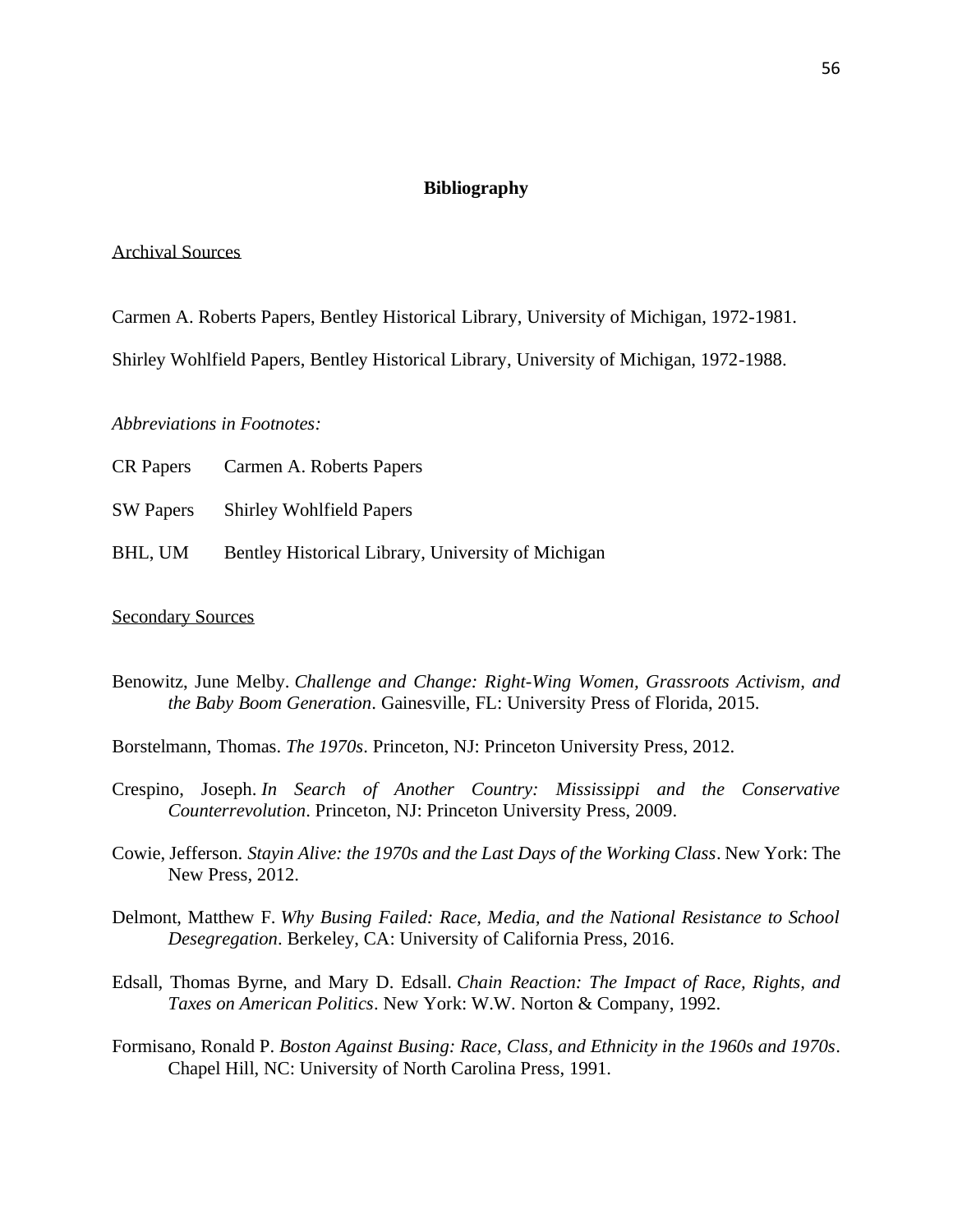- Frank, Gillian. "'The Civil Rights of Parents': Race and Conservative Politics in Anita Bryant's Campaign against Gay Rights in 1970s Florida." *Journal of the History of Sexuality* 22, no. 1 (January 2013): 126-60.
- Freund, David M. P. *Colored Property: State Policy and White Racial Politics in Suburban America*. Chicago, IL: University of Chicago Press, 2010.
- Irvine, Janice M. *Talk about Sex: The Battles over Sex Education in the United States*. Berkeley, CA: University of California Press, 2004.
- Johnson, Emily Suzanne. *This Is Our Message: Women's Leadership in the New Christian Right*. New York: Oxford University Press, 2019.
- Kruse, Kevin Michael, and Julian E. Zelizer. *Fault Lines: A History of the United States since 1974*. New York: W.W. Norton & Company, 2019.
- Kruse, Kevin. *White Flight: Atlanta and the Making of Modern Conservatism*. Princeton, NJ: Princeton University Press, 2007.
- Kruse, Kevin Michael, and Thomas J. Sugrue. *The New Suburban History*. Chicago, IL: University of Chicago Press, 2007.
- Lassiter, Matthew D. *The Silent Majority: Suburban Politics in the Sunbelt South*. Princeton, NJ: Princeton University Press, 2007.
- Luker, Kristin. *Abortion and the Politics of Motherhood*. Berkeley, CA: University of California, 1984.
- McGirr, Lisa. *Suburban Warriors: The Origins of the New American Right.* Princeton, NJ: Princeton University Press, 2015.
- McGreevy, John T. *Parish Boundaries: The Catholic Encounter with Race in the Twentieth-Century Urban North*. Chicago, IL: University of Chicago Press, 2016.
- McRae, Elizabeth Gillespie. *Mothers of Massive Resistance. White Women and the Politics of White Supremacy*. Cary: Oxford University Press, 2018.
- Mirel, Jeffrey. *The Rise and Fall of an Urban School System: Detroit, 1907-1981*. Ann Arbor: University of Michigan Press, 2000.
- Nickerson, Michelle M. *Mothers of Conservatism: Women and the Postwar Right*. Princeton, NJ: Princeton University Press, 2014.
- Nicolaides, Becky M. *My Blue Heaven Life and Politics in the Working-class Suburbs of Los Angeles, 1920-1965*. Chicago, IL: University of Chicago Press, 2002.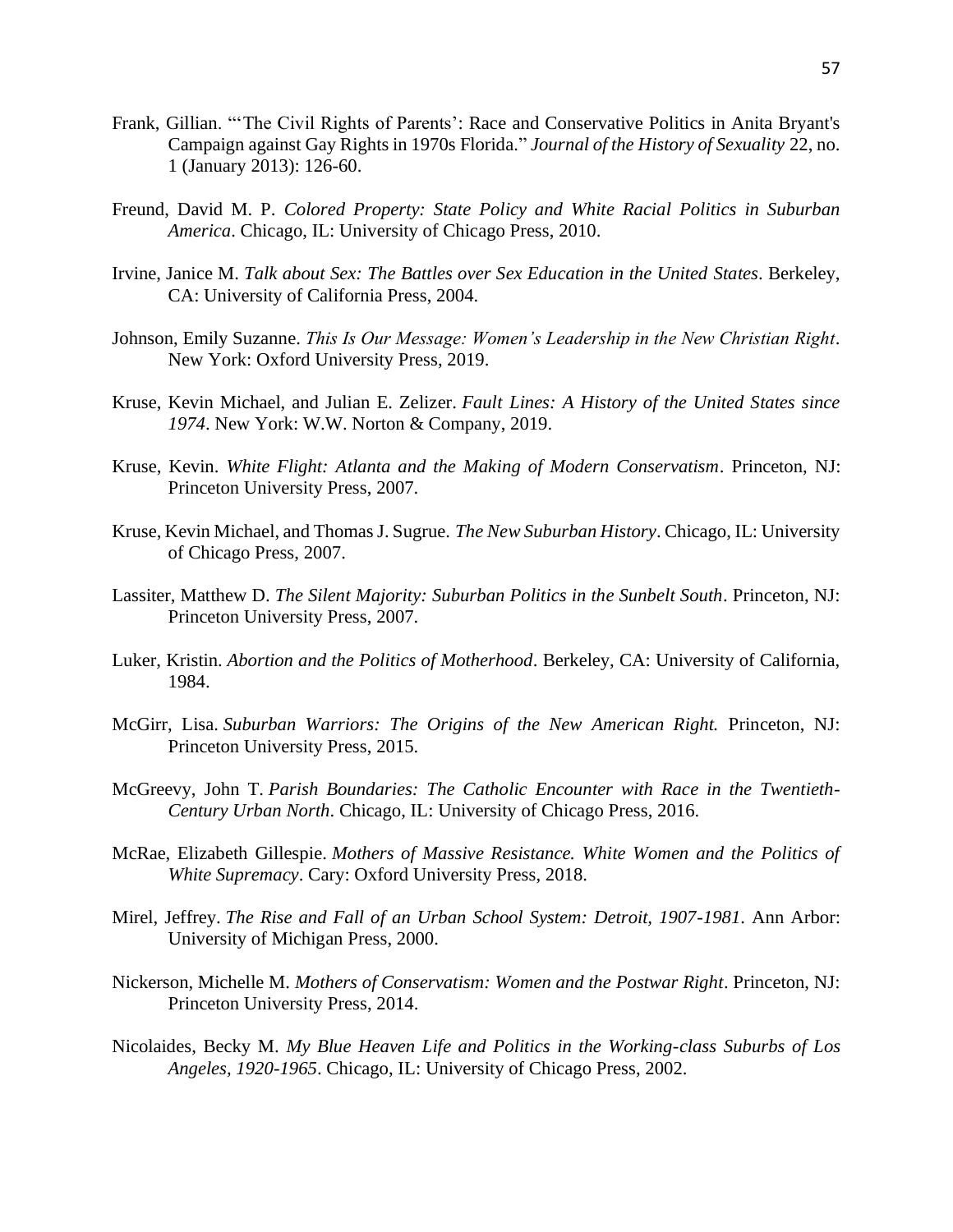- Podair, Jerald E. *The Strike That Changed New York: Blacks, Whites, and the Ocean Hill-Brownsville Crisis*. New Haven, CT: Yale University Press, 2002.
- Rieder, Jonathan. *Canarsie: The Jews and Italians of Brooklyn Against Liberalism*. Cambridge, MA: Harvard University Press, 2005.
- Riddle, David. "HUD and the Open Housing Controversy of 1970 in Warren, Michigan." *Michigan Historical Review* 24, no. 2 (Fall 1998): 1-36.
- Riddle, David. "Race and Reaction in Warren, Michigan, 1971 to 1974: 'Bradley v. Milliken' and the Cross-District Busing Controversy." *Michigan Historical Review*, Volume 26, no. 2 (Fall 2000): 1-49.
- Riddle, Richard David, "The Rise of the Reagan Democrats in Warren, Michigan, 1964-1984" (1998). Wayne State University Dissertations. Paper 1189.
- Savage, Michael. "Beyond Boundaries: Envisioning Metropolitan School Desegregation in Boston, Detroit, and Philadelphia, 1963-1974." *Journal of Urban History* 46 no. 1 (January 2020): 129-149.
- Self, Robert O. *All in the Family: The Realignment of American Democracy since the 1960s*. New York: Hill & Wang, 2012.
- Self, Robert O. *American Babylon: Race and the Struggle for Postwar Oakland*. Princeton, NJ: Princeton University Press, 2005.
- Sugrue, Thomas J. *The Origins of the Urban Crisis: Race and Inequality in Postwar Detroit*. Princeton, NJ: Princeton University Press, 1996.
- Strassfeld, Benjamin. "The Blight of Indecency: Antiporn Politics and the Urban Crisis in Early 1970s Detroit." *Journal of the History of Sexuality*, Volume 27, no. 3 (September 2018): 420-441.
- Thompson, Heather Ann. *Whose Detroit? Politics, Labor, and Race in a Modern American City*. Ithaca, NY: Cornell University Press, 2017.
- Wrigley, Julia. "From Housewives to Activists: Women and the Division of Political Labor in the Boston Antibusing Movement." In *No Middle Ground: Women and Radical Protest*, edited by Kathleen M. Blee, 251-88. New York: New York University Press, 1998.
- Zaretsky, Natasha. *No Direction Home: The American Family and the Fear of National Decline, 1968-1980*. Chapel Hill, NC: The University of North Carolina Press, 2010.
- Zaretsky, Natasha. *Radiation Nation: Three Mile Island and the Political Transformation of the 1970s*. New York: Columbia University Press, 2018.